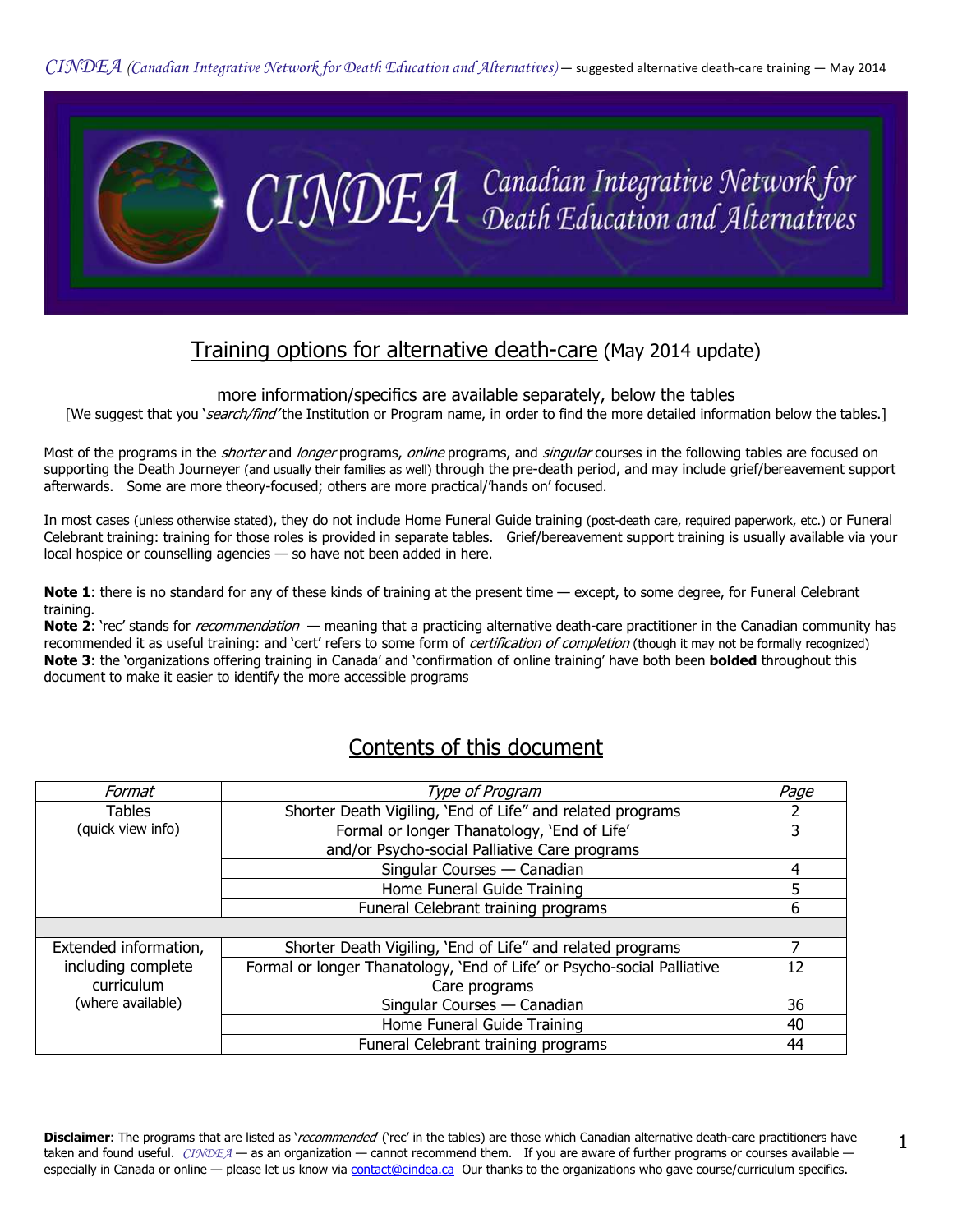# Shorter Death Vigiling, 'End of Life" and related programs

Much of this kind of training may also be available through your local Hospice society — especially for long-term hospice volunteers. If you have already completed their basic 'volunteer' training program, and are actively volunteering in their program (usually a commitment to do so for at least one year), their additional courses and workshops may be free or at a reduced price.

Local hospice training also has the advantage of having the opportunity to get 'hands on' experience working with the dying, and doing so with supervision-support from the hospice staff. Hospice training/experience (or equivalent) is recommended for all alternative death-care practitioners — even those who have palliative medical training/experience, as the Death Doula/Vigiler/etc. role is significantly different from the medical palliative-care one. Most hospices require that you take their training before volunteering with them — although exceptions may be made if you have trained with another hospice society. The following related courses can prepare one for hospice volunteering or augment your hospice's available training — as well as be a foundation for alternative death-care roles.

| Institution                         | Program                                                           | Location                                 | Website                                                                                                                                              | Online/<br>distance | # of courses                                                                           | Cost (may be<br>U.S. dollars)                                                   | Cert                                                                                    | Rec |  |  |
|-------------------------------------|-------------------------------------------------------------------|------------------------------------------|------------------------------------------------------------------------------------------------------------------------------------------------------|---------------------|----------------------------------------------------------------------------------------|---------------------------------------------------------------------------------|-----------------------------------------------------------------------------------------|-----|--|--|
|                                     | Canadian or Non-Canadian - entirely online programs               |                                          |                                                                                                                                                      |                     |                                                                                        |                                                                                 |                                                                                         |     |  |  |
| Sacred Dying<br>Foundation          | Online Vigil<br>Training - NODA<br>(No One Dies<br>Alone) program | San<br>Francisco,<br>CA                  | http://www.sacreddying.org/<br>and<br>http://www.sacreddying.org/vi<br>qil-training-overview/vigil-<br>training-individuals/<br>info@SacredDying.org | Yes                 | 10-modules                                                                             | $$119 - $35$<br>for added<br>credits                                            | yes                                                                                     | yes |  |  |
| Starbridge                          | Death and Dying<br>Course                                         | Victoria,<br>Australia                   | http://www.starbridge.com.au<br>/en/death-and-dying-<br>course.htm                                                                                   | <b>ves</b>          | 33 topics, but<br>unclear if they<br>are separate<br>courses, or<br>elements of<br>one | \$275.00 per<br>$course -$<br>extra 1-to-1<br>tuition at<br>\$135.00 an<br>hour | $Yes - if$<br>requested;<br>but unclear<br>as to how<br>many<br>courses are<br>required | no  |  |  |
| Ed2Go via<br>Peninsula<br>College   | Certificate in End of<br>Life Care                                | Port<br>Angeles,<br>Washington           | http://www.ed2go.com/online<br>-courses/end-of-life-care-<br>certificate?tab=detail                                                                  | yes                 | 8 courses $-18$<br>hours                                                               | \$230                                                                           | yes                                                                                     | no  |  |  |
| <b>Ryerson</b><br><b>University</b> | CNUR 827 End of<br>Life Care (only<br>available to RNs)           | Toronto,<br>Ontario                      | http://ce-<br>online.ryerson.ca/ce/calendar/<br>default.aspx?id=5&section=co<br>urse&mode=course&ccode=C<br>NUR%20827                                | yes                 | Not stated                                                                             | \$575.00                                                                        | Degree<br>Credit:<br>Community<br><b>Services</b><br>Program<br>Area                    | no  |  |  |
| End of Life<br><b>University</b>    | On-going lectures,<br>but not a training<br>program               | Not stated,<br>but<br>probably<br>U.S.A. | http://www.eoluniversity.com/                                                                                                                        | yes                 | On-going<br><b>lectures</b>                                                            | \$36.00 per<br>$year - plus$<br>free series<br>you can<br>register for          | no                                                                                      | yes |  |  |

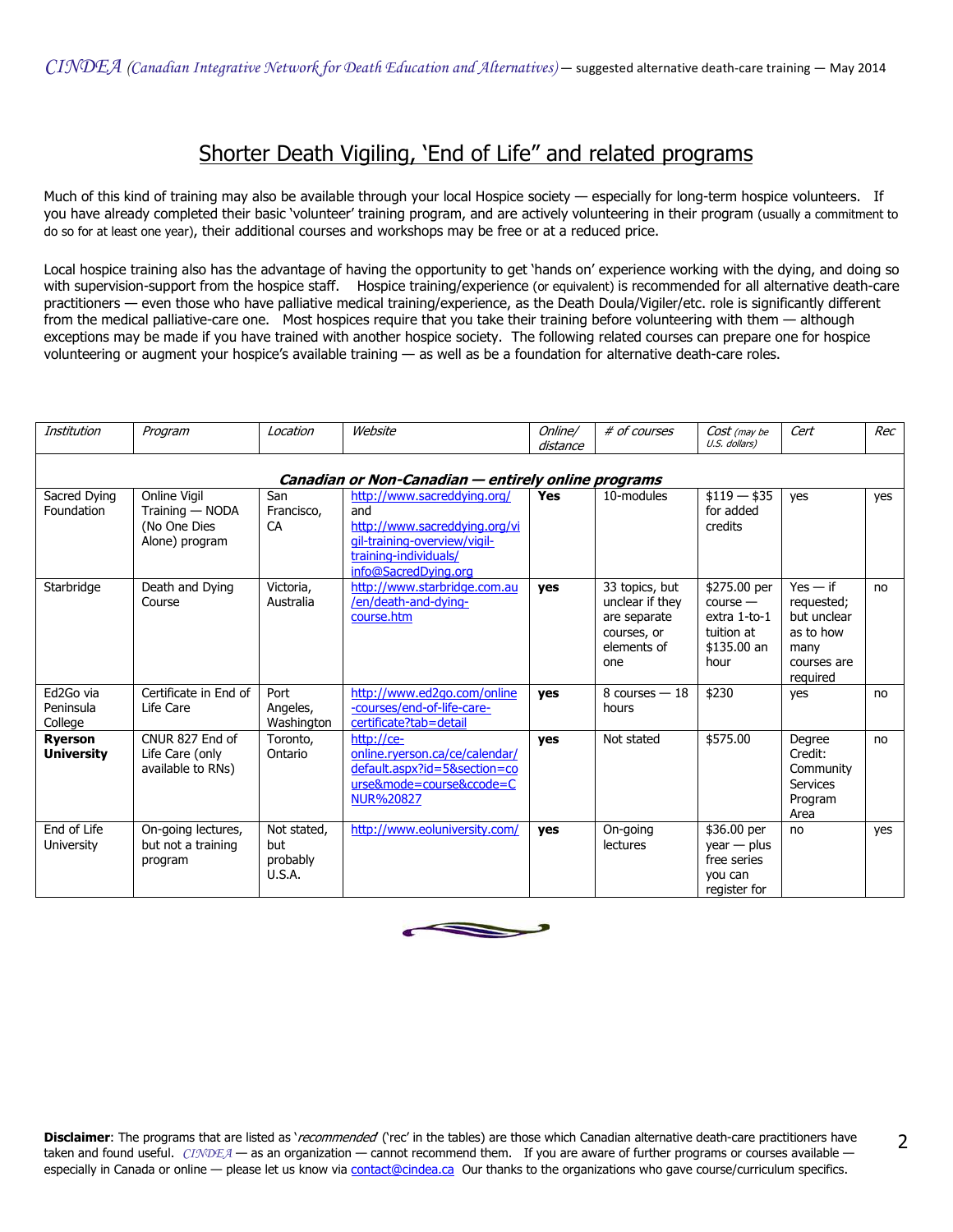## Formal or longer Thanatology, 'End of Life' and/or Psycho-social Palliative-care programs

Note: some of these programs focus on the whole of the pan-death experience; others mostly on the grieving process (pre or post death). See the extended information version of each listing (beyond the tables) for clarification of the specific courses that each program offers.

| Institution                                                                  | Program                                                                               | Location                                                                                          | Website                                                                                                                                                                                | Online/distance                                                                        | # of courses                                                                                                                                                             | Cost                                                                        | Cert                           | Rec |  |
|------------------------------------------------------------------------------|---------------------------------------------------------------------------------------|---------------------------------------------------------------------------------------------------|----------------------------------------------------------------------------------------------------------------------------------------------------------------------------------------|----------------------------------------------------------------------------------------|--------------------------------------------------------------------------------------------------------------------------------------------------------------------------|-----------------------------------------------------------------------------|--------------------------------|-----|--|
|                                                                              | Canadian                                                                              |                                                                                                   |                                                                                                                                                                                        |                                                                                        |                                                                                                                                                                          |                                                                             |                                |     |  |
| <b>Institute of</b><br><b>Traditional</b><br><b>Medicine</b>                 | Contemplative<br>'End of Life Care'                                                   | Toronto,<br>Ontario                                                                               | http://www.itmworld.org/<br>programs/professional-<br>development-programs<br>(click on 'Contemplative<br>End of Life Care')                                                           | no                                                                                     | 6 weekends                                                                                                                                                               | $$1950 + HST$<br>for whole<br>program, or<br>\$325 +HST for<br>each weekend | yes                            | yes |  |
| <b>Centennial</b><br><b>College</b>                                          | Thanatology<br>(Death Studies) -<br>A Practical<br>Approach<br>Program code<br>7982   | Based in<br>Toronto,<br>Ontario                                                                   | http://db2.centennialcolle<br>ge.ca/ce/certdetail.php?C<br>ertificateCode=7982                                                                                                         | yes                                                                                    | 5 mandatory<br>courses                                                                                                                                                   | \$318 per<br>course                                                         | yes                            | yes |  |
| King's<br><b>University</b><br>College $-$<br>Western<br><b>University</b>   | Thanatology/<br>Death Education<br>Program                                            | Based in<br>London,<br>Ontario                                                                    | http://www.kings.uwo.ca<br>/academics/interdisciplina<br>ry-programs/thanatology/<br>For courses available, see<br>http://www.westerncalen<br>dar.uwo.ca/2013/pq1317<br>.html#38700    | Some, but not<br>all, courses are<br>available online<br>$-$ but not<br>stated as such | 6.0 credits,<br>from .5 and<br>1.0 courses for<br>a Major in<br>Thanatology;<br>4.0 credits for<br>a minor                                                               | Not stated                                                                  | yes                            | no  |  |
| Conestoga<br><b>College</b>                                                  | Thanatology<br>(Death and<br>Dying) (Part-<br>time)<br>Program code<br>1287           | Based in<br>Kitcherner,<br>Ontario<br>(main<br>$campus -$<br>other<br>campuses<br>in Ontario)     | http://www.conestogac.o<br>n.ca/parttime/1287.jsp<br>General info at<br>Ircinfo@conestogac.on.ca                                                                                       | Yes (and locally<br>in various Ontario<br>campuses as<br>well)                         | 5 mandatory<br>courses                                                                                                                                                   | Not stated                                                                  | yes                            | no  |  |
| Metropolitan<br><b>Community</b><br><b>College</b>                           | Thanatology/<br>Grief Counselling                                                     | Vancouver<br>and<br>Abbotsford<br>B.C.                                                            | http://www.metropolitan<br>college.ca/2010/program<br>thanatology.html                                                                                                                 | no                                                                                     | Diploma $-2$<br>year or 40-<br>weeks program<br>$(60 \text{ credits})$ :<br>Certificate -<br>less<br>requirements<br>when<br>completing<br>another<br>program as<br>well | Total: \$11,200                                                             | yes                            | no  |  |
| <b>Life and</b><br><b>Death</b><br><b>Matters</b>                            | Palliative care<br>related study<br>program                                           | Based in<br>Victoria,<br><b>B.C.</b>                                                              | http://www.lifeanddeath<br>matters.ca/                                                                                                                                                 | yes                                                                                    | 13 courses<br>available $-$<br>9? For<br>certification                                                                                                                   | Independent<br>study - \$199<br>Online with<br>instructor -<br>\$299        | ?                              | yes |  |
| <b>Tyndale</b><br><b>University</b><br><b>College and</b><br><b>Seminary</b> | Death, Dying,<br>and Grief<br>Program                                                 | Toronto,<br>Ontario                                                                               | http://www.tyndale.ca/ts<br>fc/certificate<br>contact@tyndale.ca                                                                                                                       | no                                                                                     | 6 modules                                                                                                                                                                | \$195 per<br>module                                                         | $Yes -$<br>modules<br>required | no  |  |
| Dying<br>Consciously<br>Institute of<br>Energy<br>Medicine                   | four day Living<br>and Dying<br>Consciously:<br>Tools and<br>Applications<br>Training | Based in<br>Park City,<br>$UT -$ See<br>website<br>for<br>various<br>teachers<br>across<br>Canada | http://www.dyingconscio<br>usly.org/DC-teachers.htm<br>- see list of Canadian<br>teachers;<br>and for upcoming<br><b>Canadian teacher</b><br>training, contact<br>Luz@thefourwinds.com | no                                                                                     | 8 modules over<br>four days                                                                                                                                              | Not stated                                                                  | Not<br>stated                  | no  |  |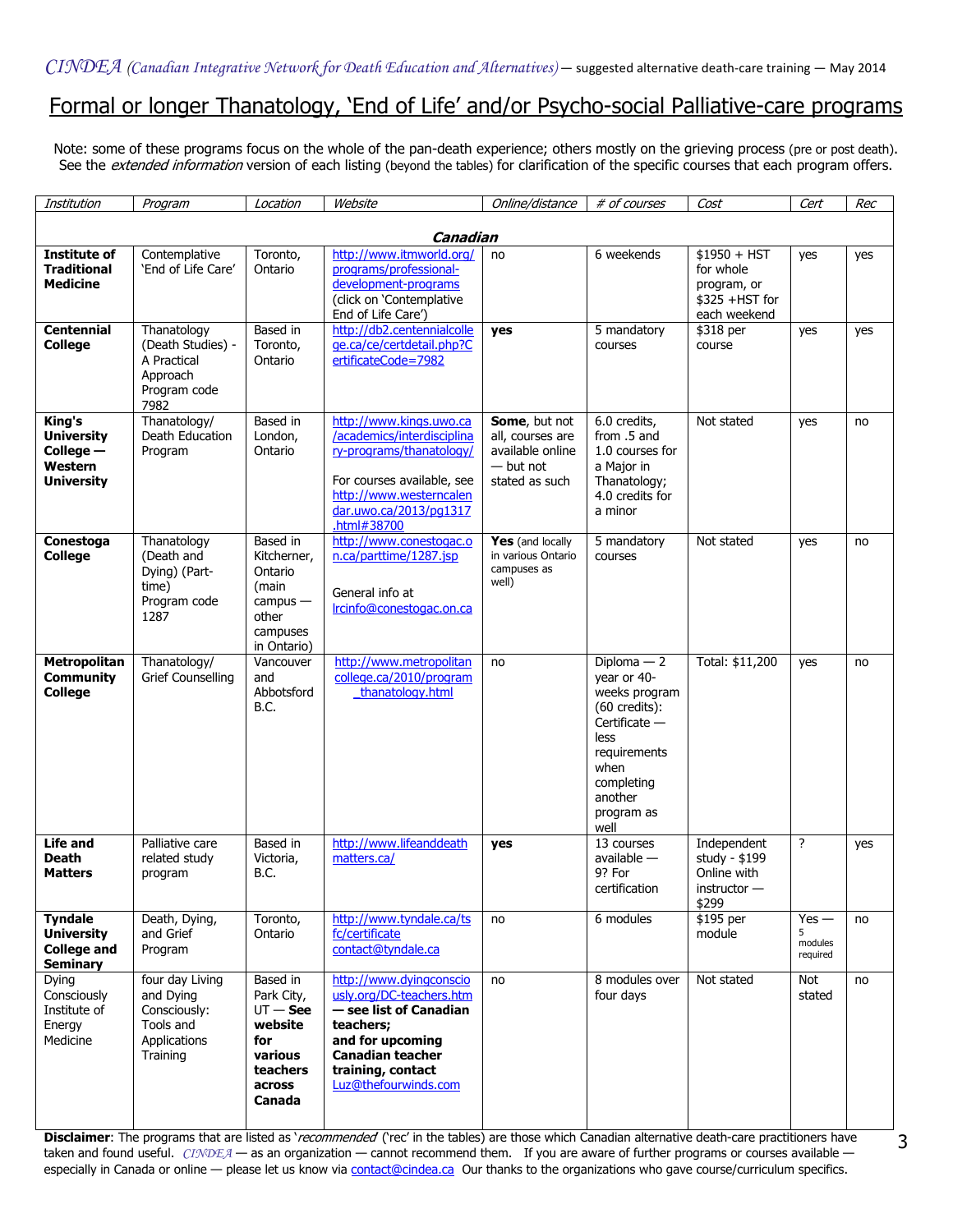| <b>Non-Canadian</b>         |                                                                                                              |                                    |                                                                                                        |                                                                                                                                           |                                                       |                                                                                                     |                                                                              |     |
|-----------------------------|--------------------------------------------------------------------------------------------------------------|------------------------------------|--------------------------------------------------------------------------------------------------------|-------------------------------------------------------------------------------------------------------------------------------------------|-------------------------------------------------------|-----------------------------------------------------------------------------------------------------|------------------------------------------------------------------------------|-----|
| Institution                 | Program                                                                                                      | Location                           | Website                                                                                                | Online/distance                                                                                                                           | # of courses                                          | Cost                                                                                                | Cert                                                                         | Rec |
| Upaya<br>Institute          | Being with<br>Dying:<br>Professional<br><b>Training Program</b><br>in Contemplative<br>End-of-Life<br>Care." | Santa Fe.<br><b>New</b><br>Mexico  | http://www.upaya.org/b<br>wd/programs.php                                                              | No                                                                                                                                        | Not clarified $-$<br>but 8-day<br>training<br>program | \$1,640 for<br>members;<br>\$1,740 for<br>non-members.                                              | unclear,<br>but<br>probabl<br>y some<br>letter/et<br>c. of<br>complet<br>ion | yes |
| Spiritual Care<br>Programme | Contemplative<br>"End of Life"<br>Care                                                                       | Based in<br>Van Etten,<br>New York | http://www.spcare.org/e<br>n/ceolc/main                                                                | Yes $(15$ -weeks<br>of on-line<br>$learning$ ) — but<br>also requires<br>in-person an<br>additional 8-<br>day/9-nights<br>retreat session | 6 areas of<br>study over 15<br>weeks                  | $$3,900 - plus$<br>\$855 for<br>lodging and all<br>meals for 9-<br>nights<br>residential<br>retreat | Yes.<br>and<br>also<br>Con Ed<br>Credits                                     | no  |
| Metta Institute             | End-of-Life<br>Practitioner<br>Program                                                                       | Sausalito,<br>CA                   | http://mettainstitute.org/<br><b>EOLoverview.html</b><br>info@mettainstitute.org                       | <b>No</b>                                                                                                                                 | five 5-day<br>residential<br>training<br>modules      | \$1050 per<br>5-day training<br>module                                                              | yes                                                                          | no  |
| Soul Midwifery              | <b>Distance</b><br>Learning<br>Program                                                                       | Based in<br><b>Britain</b>         | http://www.soulmidwives<br>.co.uk/soul-midwives-<br>school/training-<br>courses/distance-<br>learning/ | Yes                                                                                                                                       | 9 modules                                             | approx \$1008<br>(in Canadian<br>dollars)                                                           | yes                                                                          | yes |
| Accompanying<br>the Dying   | a Practical Guide<br>& Awareness<br>Training                                                                 | Based in<br>Austin,<br>Texas       | http://www.accompanyin<br>athedving.com/                                                               | Yes                                                                                                                                       | Not stated                                            | Not stated                                                                                          | $Yes -$<br>certifica<br>tion of<br>complet<br>ion                            | no  |



# Singular Courses — Canadian

| Institution                                                                         | Program                                                                                                       | Location             | Website                                                                                                                                                                                           | Online/<br>distance                               | Cost       | Rec |
|-------------------------------------------------------------------------------------|---------------------------------------------------------------------------------------------------------------|----------------------|---------------------------------------------------------------------------------------------------------------------------------------------------------------------------------------------------|---------------------------------------------------|------------|-----|
| <b>Vancouver</b><br><b>Island</b><br><b>University</b>                              | Death and Dying:<br>Interdisciplinary<br>Perspectives (Anth<br>338 & Psyc 338)                                | Nanaimo,<br>B.C.     | http://libguides.viu.ca/content.php?pid=360563<br>info@viu.ca                                                                                                                                     | no                                                | Not stated | yes |
| <b>Thompson</b><br>River<br>University:<br><b>School of</b><br><b>Nursing</b>       | HEAL 3330 Death &<br>Dying, Life & Living<br>(not available 2014-15)                                          | Kamloops,<br>B.C.    | http://www.tru.ca/calendar/current/HEAL3330.htm<br>http://kamino.tru.ca/experts/home/main/bio.html?id=suros<br>Contact Senior Lecturer Susan Ross at suross@tru.ca                                | no                                                | Not stated | no  |
| <b>Thompson</b><br><b>River</b><br>University:<br><b>School of Open</b><br>Learning | <b>GERO 4069</b><br>Death and Dying (3.0<br>Credits: GERO 3009 is<br>recommended)                             | Kamloops,<br>B.C.    | http://www.tru.ca/distance/courses/consortium/gero4069.h<br>tml                                                                                                                                   | Yes, via<br>Simeon<br>Fraser<br><b>University</b> | Not stated | no  |
| <b>MacEwan</b><br><b>University</b>                                                 | PHIL 360 Philosophy<br>of Death and Dying<br>(not available in 2014-<br>15, and may require<br>prerequisites) | Edmonton,<br>Alberta | http://www.macewan.ca/wcm/SchoolsFaculties/ArtsScience<br>/Programs/BachelorofArts/Disciplines/Philosophy/MILLSS5<br>Contact Susan Mills Assistant Professor, Philosophy at<br>MillsS5@macewan.ca | no                                                | Not stated | no  |
| <b>University of</b><br>Calgary                                                     | Social Work 319.<br>Death and Dying                                                                           | Calgary,<br>Alberta  | http://fsw.ucalgary.ca/<br>Check with socialwk@ucalgary.ca for availability of program                                                                                                            | Not stated                                        | Not stated | no  |
| <b>University of</b><br>Windsor                                                     | 63-351. The Human<br>Meaning of Death<br>(may require<br>prerequisites, but open<br>to non-nursing students)  | Windsor,<br>Ontario  | http://web4.uwindsor.ca/units/registrar/calendars/undergra<br>duate/cur.nsf/982f0e5f06b5c9a285256d6e006cff78/2d8ff99<br>8f1b1d97c85257364004e0ab4!OpenDocument                                    | no                                                | Not stated | no  |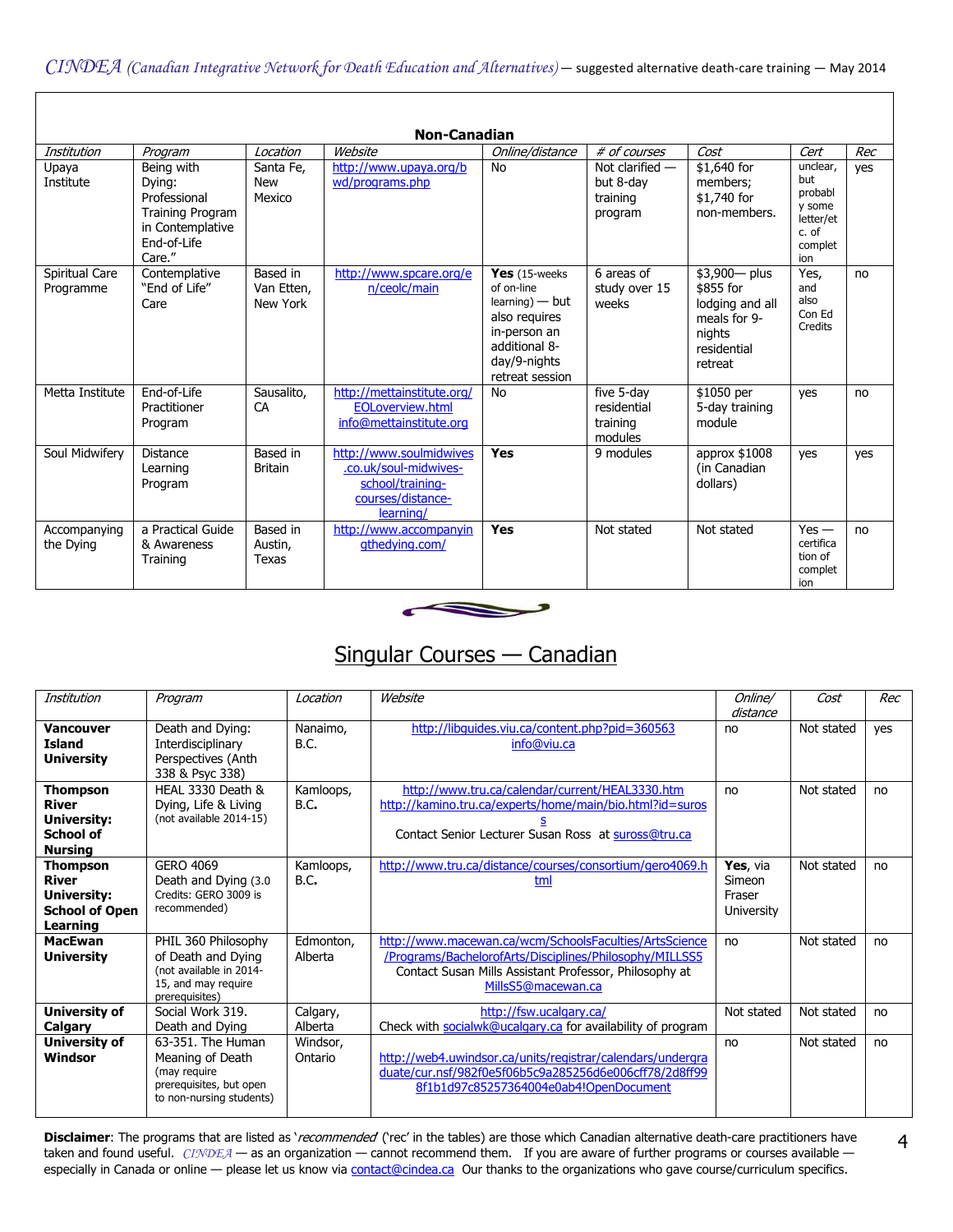| Institution                                 | Program                                                        | Location             | Website                                                                         | Online/<br>distance | Cost                              | Rec |
|---------------------------------------------|----------------------------------------------------------------|----------------------|---------------------------------------------------------------------------------|---------------------|-----------------------------------|-----|
| <b>Wilfrid Laurier</b><br><b>University</b> | RE3130C:Greif, Death<br>and Dying                              | Waterloo,<br>Ontario | http://www.wlu.ca/docsnpubs_detail.php?grp_id=329&doc<br>$id = 234$             | yes                 | Not stated                        | no  |
| Aging in                                    | Overview of Gerontology and Course-                            |                      | onlinelearning@wlu.ca<br>http://www.agingincanada.ca/Whos teaching gerontology. |                     | Not relevant $-$ only a source of |     |
| Canada                                      | in-Aging University programs in                                |                      | htm                                                                             | information         |                                   |     |
|                                             | Canada — some of which include<br>courses in 'Death and Dying' |                      | (ignore the title "Alchohol and Seniors")                                       |                     |                                   |     |



# Home Funeral Guide Training

See also NHFA website a[t http://homefuneralalliance.org/Default.aspx?pageId=1685694](http://homefuneralalliance.org/Default.aspx?pageId=1685694) for further up-dated listings.

Note: some of the NHFA listings on the above page only offer courses to families who are expecting a death, and/or general education on alternative death-care — not training programs for Home Funeral Guide or Death Midwife practitioners.

| Organization                                                 | Program                                                                                                                           | Location                                                                                                                                  | Website                                                                                                                                                                        | Online/<br>distance | # of<br>courses                                                  | Cost                                                                                                                                                       | Cert          | Rec |
|--------------------------------------------------------------|-----------------------------------------------------------------------------------------------------------------------------------|-------------------------------------------------------------------------------------------------------------------------------------------|--------------------------------------------------------------------------------------------------------------------------------------------------------------------------------|---------------------|------------------------------------------------------------------|------------------------------------------------------------------------------------------------------------------------------------------------------------|---------------|-----|
|                                                              |                                                                                                                                   |                                                                                                                                           |                                                                                                                                                                                |                     |                                                                  |                                                                                                                                                            |               |     |
| <b>Institute of</b><br><b>Traditional</b><br><b>Medicine</b> | Contemplative 'End<br>of Life Care' - only<br>by Final Passages, as<br>an additional<br>workshop                                  | Toronto, Ontario                                                                                                                          | In Canada<br>http://www.itmworld.org/prog<br>rams/professional-<br>development-programs                                                                                        | no                  | One extra<br>workshop                                            | Not stated                                                                                                                                                 | yes           | yes |
| <b>Final Passages</b><br>- Jerrigrace<br>Lyons               | Home Funeral Guide<br>training, Levels I, II<br>$&$ III $-$ potentially<br>available in Canada if<br>enough students<br>signed up | Based in<br>Sebastopol, CA<br>— Canadian<br>workshops<br>depending on<br>local organizing<br>(one already done<br>on Vancouver<br>Island) | http://www.finalpassages.org<br>www.finalpassages.org/html/u<br>pcomingevents.html                                                                                             | no                  | Level I and<br>$II - 2$ days<br>each:<br>Level $III -$<br>4 days | Level I and II<br>$-$ \$395 for<br>one level:<br>\$790 for<br>Level I and II<br>(discount for<br>early<br>registration<br>\$750)<br>Level $III -$<br>\$790 | yes           | yes |
|                                                              |                                                                                                                                   |                                                                                                                                           | <b>Online</b>                                                                                                                                                                  |                     |                                                                  |                                                                                                                                                            |               |     |
| Beyond<br>$H$ ospice $-$<br>Donna Belk                       | Home Funeral Guide<br>training                                                                                                    | Based in Austin,<br>Texas                                                                                                                 | http://beyondhospice.com/<br>dbelk@austin.rr.com                                                                                                                               | yes                 | 32 modules<br>in 5<br>sections                                   | \$645                                                                                                                                                      | Yes           | yes |
|                                                              |                                                                                                                                   |                                                                                                                                           | <b>Non-Canadian</b>                                                                                                                                                            |                     |                                                                  |                                                                                                                                                            |               |     |
| Sacred<br>Crossings                                          | Death<br>Midwifery/Home<br><b>Funeral Guide</b><br>training program                                                               | Based in Los<br>Angeles, CA                                                                                                               | http://www.sacredcrossings.co<br>m/<br>http://www.sacredcrossings.co<br>m/upcomingevents.html (see<br>bottom for full DM/HFG<br>training program)<br>sacredcrossings@gmail.com | no                  | $33-day$<br>workshops                                            | Cost: \$350<br>per weekend<br>sessions (3<br>weekends in<br>total)                                                                                         | Yes           | yes |
| A Sacred<br>Moment $-$<br><b>Char Barrett</b>                | three-day intensive<br>home funeral and<br>green burial training.                                                                 | Everett and<br>Seattle, WA                                                                                                                | http://www.asacredmoment.c<br>om/<br>info@ASacredMoment.com                                                                                                                    | no                  | Not stated                                                       | Not stated                                                                                                                                                 | Not<br>stated | yes |

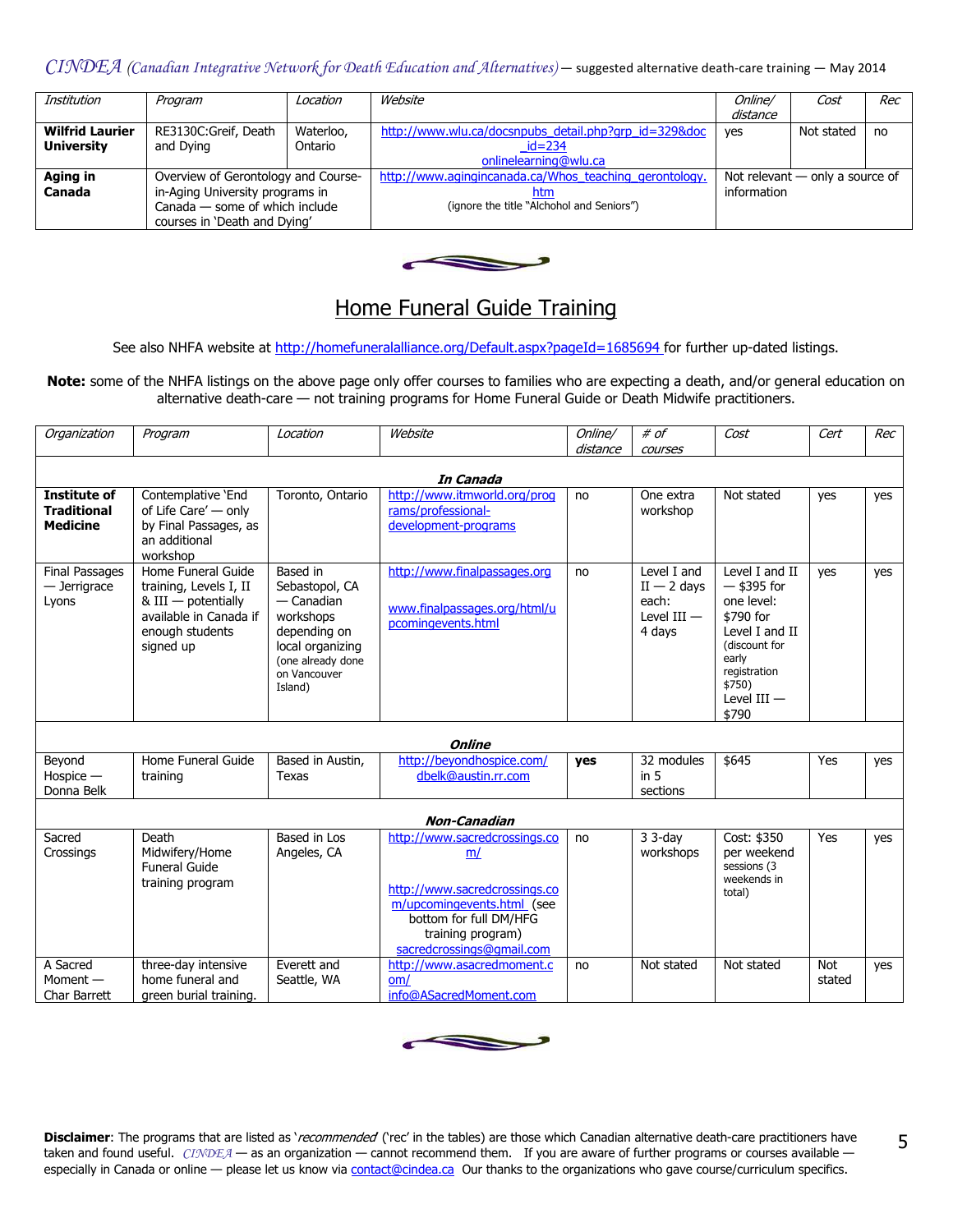# Funeral Celebrant training programs

Note: some of the above programs listed offer instruction or training on Death Rites, various kinds of ceremonies that might be done predeath or immediately post-death, etc. — but generally not formal funeral and/or memorial services.

| Organization              | Program            | Location               | Website                                                                     | Online/  | # of courses            | Cost           | Cert | Rec |
|---------------------------|--------------------|------------------------|-----------------------------------------------------------------------------|----------|-------------------------|----------------|------|-----|
|                           |                    |                        |                                                                             | distance |                         |                |      |     |
|                           |                    |                        | Canadian                                                                    |          |                         |                |      |     |
| <b>Certified</b>          | Funeral            | Based in               | http://ccaoc.ca/certification.htm                                           | no       | 2-day intensive         | $$1,090.00 -$  | yes  | no  |
| <b>Celebrants</b>         | Celebrant          | St.                    |                                                                             |          | program                 | Early Bird:    |      |     |
| <b>Association</b>        |                    | <b>Thomas</b>          |                                                                             |          |                         | \$890.00       |      |     |
| of Canada                 |                    | Ont                    | support@celebratinglife.ca                                                  |          |                         |                |      |     |
|                           |                    |                        |                                                                             |          |                         |                |      |     |
|                           |                    |                        | <b>Online</b>                                                               |          |                         |                |      |     |
| Celebrant<br>Foundation & | Civil<br>Celebrant | Based in<br>Montclair, | www.celebrantinstitute                                                      | yes      | Not stated              | Not stated     | yes  | no  |
| Institute                 | which              | NJ                     |                                                                             |          |                         |                |      |     |
|                           | includes           |                        | contact Karen Lifshin for specifics                                         |          | See also                |                |      |     |
|                           | funerals,          |                        | karenlifshin@celebrantinstitute.org                                         |          | http://funeralcelebrant |                |      |     |
|                           | but other          |                        | or information@celebrantinstitute.org<br>for further information on Funeral |          | ceremonies.com/         |                |      |     |
|                           | ceremonies         |                        | Celebrant training                                                          |          |                         |                |      |     |
|                           | as well            |                        |                                                                             |          |                         |                |      |     |
|                           |                    |                        | <b>Non-Canadian</b>                                                         |          |                         |                |      |     |
| In-Sight                  | Funeral            | Based in               | http://insightbooks.com/Default.aspx?                                       | no       | 3-day intensive         | Not stated     | yes  | no  |
| Institute                 | Celebrant          | Oklahoma               | $tabid = 89$                                                                |          | program:                |                |      |     |
|                           |                    | City, OK               |                                                                             |          | Up-coming June 2014     |                |      |     |
|                           |                    | $-$ some               |                                                                             |          | Canadian training       |                |      |     |
|                           |                    | Canadian               |                                                                             |          | http://insightbooks.co  |                |      |     |
|                           |                    | training               |                                                                             |          | m/Default.aspx?tabid=   |                |      |     |
| Center for                | Secular            | programs               | http://www.centerforinguiry.net/educ                                        |          | 130                     | Workshop       |      |     |
| Inquiry                   | Celebrant          |                        | ation/celebrant certification/                                              | no       | 1 full-day program      | Fee: \$75.00   | yes  | no  |
|                           | $Program -$        |                        |                                                                             |          |                         | per person     |      |     |
|                           | including          |                        |                                                                             |          |                         | (does not      |      |     |
|                           | but not            |                        |                                                                             |          |                         | include meals) |      |     |
|                           | specific to        |                        |                                                                             |          |                         | Certification  |      |     |
|                           | funerals           |                        |                                                                             |          |                         | Fee: \$49.00   |      |     |
|                           |                    |                        |                                                                             |          |                         | per year       |      |     |



 $CINDEA$  requests that you inform us of

- any further useful training/study options that you come across particularly Canadian or online, and appropriate to alternative death-care;
- listings in this document that are no longer available;
- and/or any feedback on any of these options that you have taken, so that we update the 'rec' column of the tables.

 $CINDEA$  will continue to update this 'alternative death-care' training options document; and we appreciate your support in doing so. Please any feedback/etc. to [contact@cindea.ca](mailto:contact@cindea.ca)

(Please continue on to 'extended information and curriculum' version of the above tabled listings)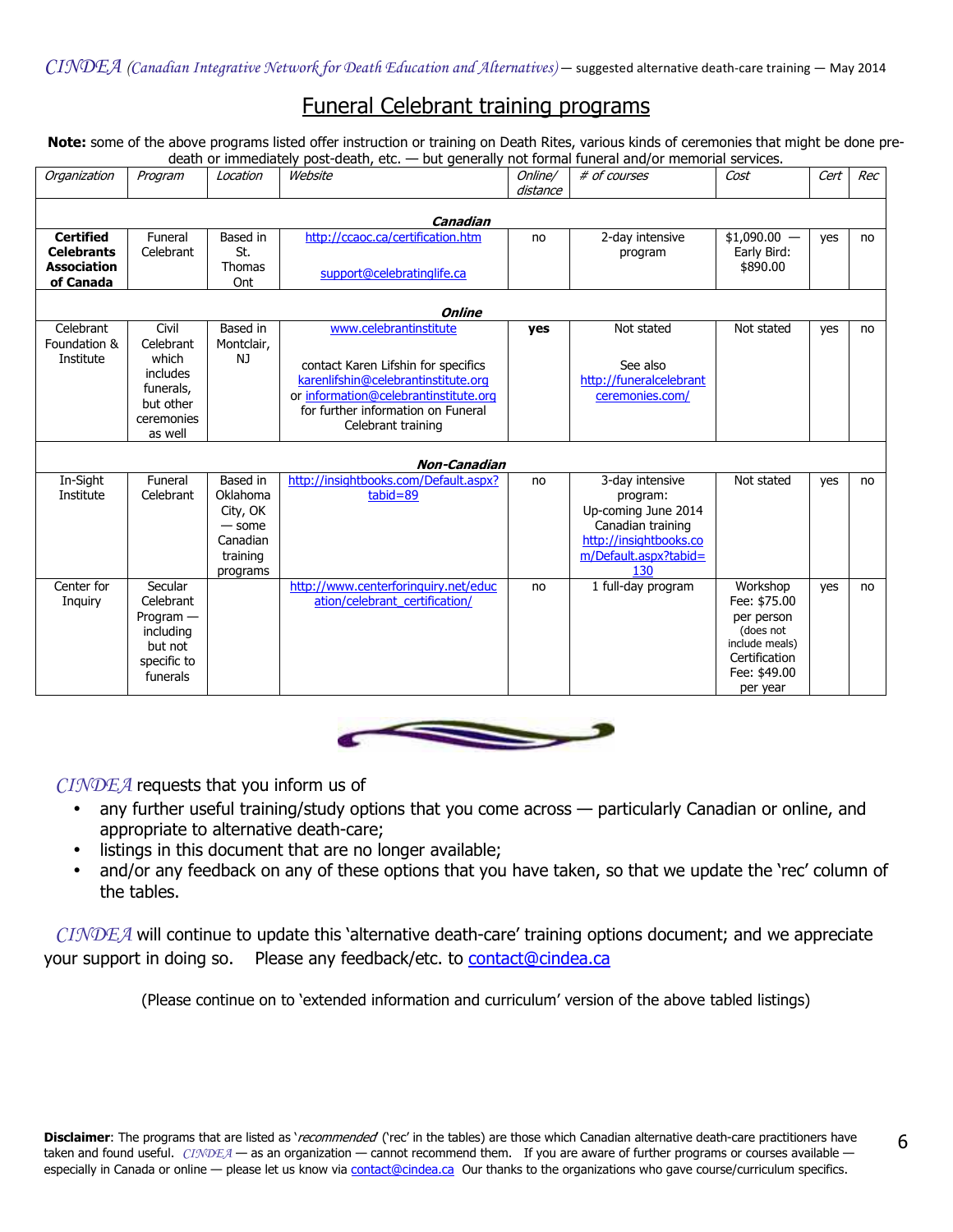## Shorter Death Vigiling, 'End of Life" and related programs

#### **Sacred Dying Foundation: Online Vigil Training**

<http://www.sacreddying.org/> [info@SacredDying.org](mailto:info@SacredDying.org)

detailed overview of program and videos <http://www.sacreddying.org/vigil-training-overview/vigil-training-individuals/>

Location: San Francisco, CA

Certificate or Diploma: yes — 10 modules

Cost: yearly subscription basis  $-$  \$119  $-$  plus \$35: Continuing Education Units – 10 hours (CE certification for nurses and behavioral science professionals)

Distance/online training: yes — designed to be distance/online training, with direct contact with the instructors — 10 hours if taking course online (1 contact hour per module)

Curriculum: (from the website) Vigil Training is provided on a yearly subscription basis. Comprehensive updates and additional modules will be added to the program with each renewal period.

Our Vigil Training delivers 15 years of experience in time-tested teaching modules presented for the first time in an online, on-demand format. Vigil Training by Sacred Dying Foundation will prepare you to facilitate a calm, gracious, and spiritual presence in the midst of the confusion and uncertainty that can accompany death. Our Vigil Training is a comprehensive, dynamic, interactive e-learning training product. Previously available only to institutions (and designed to work seamlessly in hospitals using the No One Dies Alone program) now interested *individual* healthcare professionals, hospice workers, and volunteers from any walk of life can learn in-depth about the sacred journey towards death.

• A detailed on-demand 10-module Vigil Training for volunteers and coordinators

Continuing Education Units certification from the State of California Nursing and Behavioral Science Boards for all eligible users

A members-only Facebook page, creating a supportive community among staff, volunteers, and vigilers across the country and the world

Regularly expanded content/videos and EOL resources in our online Resource Library

## Module One: Introduction

Objectives: Upon completion of this module, learners will be able to:

- Describe the roles and responsibilities of a Vigil Vigiler within the larger inter-professional team.
- Compare and contrast the role of the inter-professional health care team with that of the lay vigilers. Introductory Information
	- What do I need to have done to train as a vigil volunteer?
	- Definition of vigiling The basics of the vigiling philosophy
	- Volunteer vigil responsibilities to the program
	- Spiritual/Emotional responsibilities
	- Practical responsibilities within the hospital setting
	- What is a volunteer vigiler? Roles and responsibilities
	- When you are there as a vigiler, not a practitioner

When you are there as a practitioner: How to interact with the vigiling team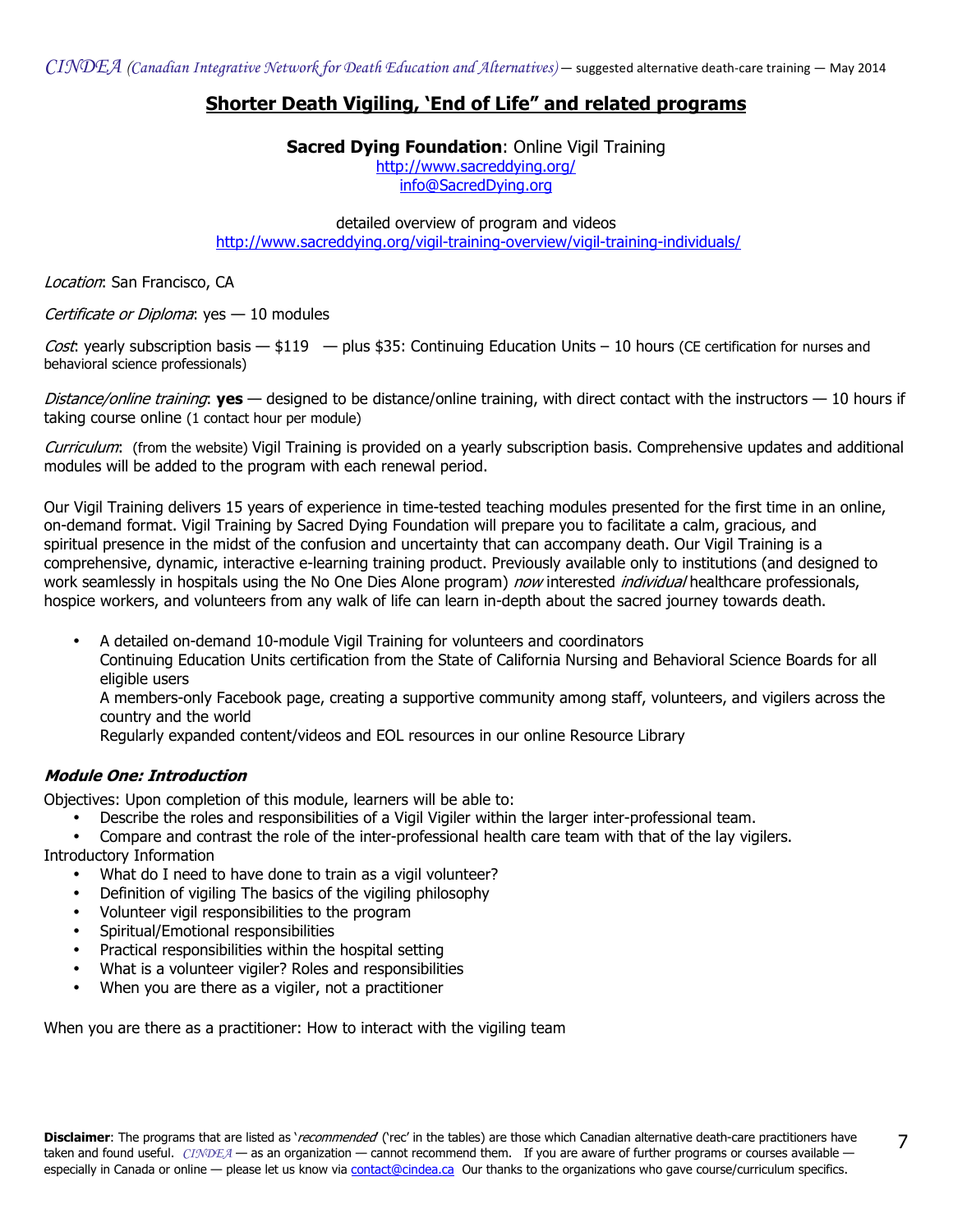## Module Two: What is Death?

Objectives: Upon completion of this module, learners will be able to:

- Explore their own professional and personal experiences with the dying
- Use communication skills that enhance their ability to recognize the needs of the dying.
- Personal spirituality and experience with death
- Exploring personal biases/assumptions
- Learning to listen to the dying to improve assessment skills
- Exercises on coming to terms with death

#### **Module Three: What is Vigiling?** How does it function within the Hospital?

Objectives: Upon completion of this module, learners will be able to:

- Describe the roles and responsibilities of the inter-professional team member during the vigil;
- Be able to implement practicalities within the Vigiling Program
- The Vigil Program from start to finish
- Different roles and responsibilities of the inter-professional team

NODA Activation Protocol: The Flowchart

## Module Four: Before Sitting Vigil

Objectives: Upon completion of this module, learners will be able to:

- Support the vigiling environment;
- Create their own skill set and tools to respond with knowledge and sensitivity to those who are actively dying.
- Before sitting vigil
- Pre-vigil connection
- Practice your "introductory" sentence
- Building your volunteer vigiler toolkit
- Discussion and exercise on toolkit building

## Module Five: Sitting Vigil with the Dying Patient

Objectives: Upon completion of this module, learners will be able to:

- Establish an environment conducive to creating a sacred space for the dying person and vigiler
- Utilize different modalities to enhance the dying process.
- Preparing to sit vigil
- Creating sacred space
- Presence and sitting quietly

Engaging: Communication and ritual Music Touch Using the physical setting to support a peaceful environment

## Module Six: Family Dynamics when Working with the Dying Patient

Objectives: Upon completion of this module, learners will be able to:

- Apply knowledge of family dynamics to assist the dying person and loved ones more effectively to have a peaceful and dignified death.
- Assist families and loved ones in stress or conflict in order to focus on the needs of the dying person.
- Challenging family dynamics
- Role-plays and conversations about conflicting roles of family members and loved ones.
- Conflict management Stress within families at end of life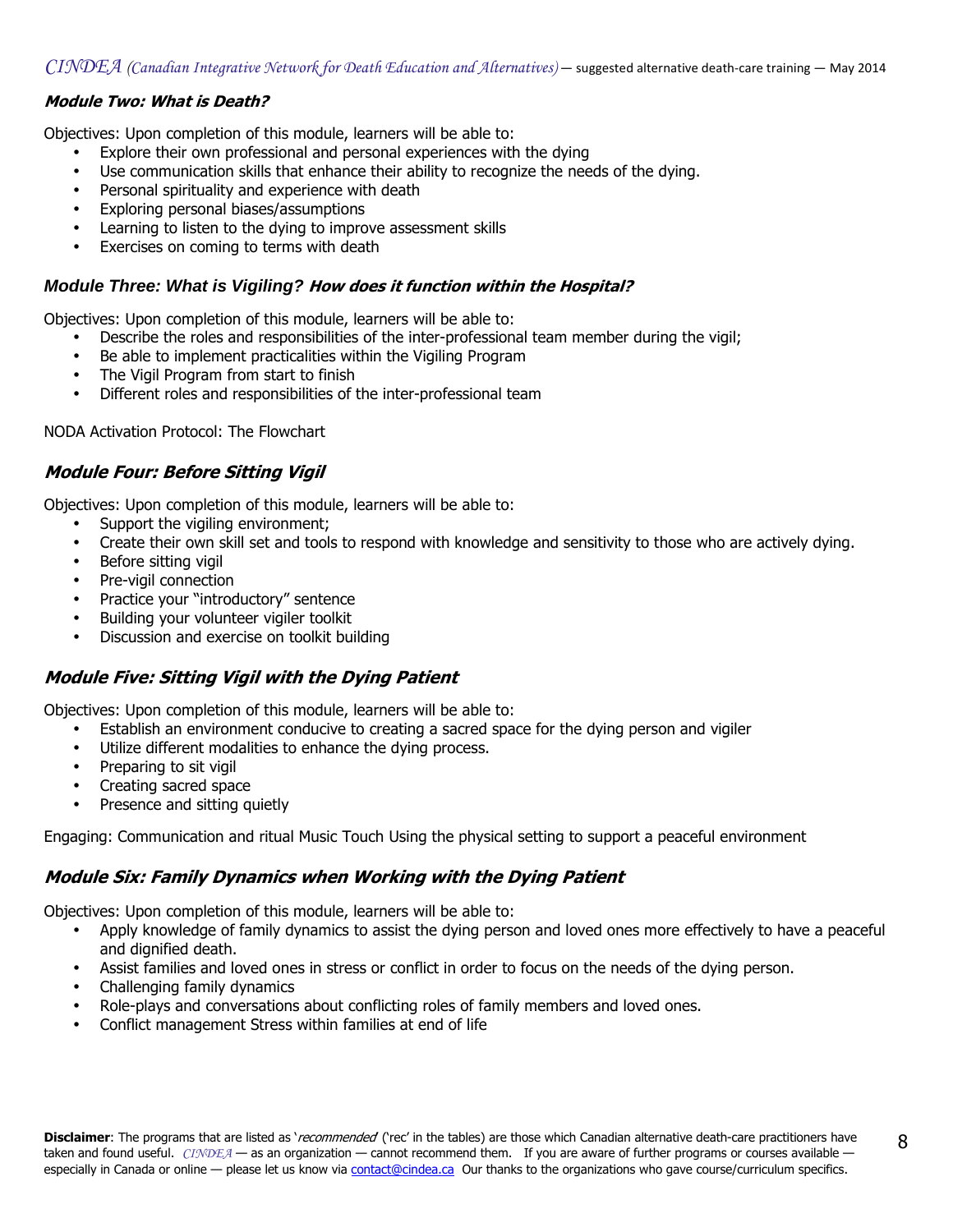## Module Seven: Multi-Cultural and Multi-Religious and Spiritual Dynamics

Objectives: Upon completion of this module, learners will be able to:

- Enter the vigiling process with an understanding and incorporation of the cultural and religious values of the dying person.
- Vigil in a way that honors the cultural, religious, and spiritual customs and practices of the dying person.
- Understanding the role of cultural and religious traditions at the bedside
- Asking questions of the family
- Not assuming that all traditions are the same
- Being respectful.
- How to keep your own beliefs and customs private.

## Module Eight: Physical Signs and Symptoms as Death Approaches

Objectives: Upon completion of this module, learners will be able to:

- Identify the physical signs of approaching death.
- Honor both the physical and spiritual transition of death.
- Process / Actions when death begins to happen
- Tools Used
- What if it's not time?
- Understanding that death is not only physical symptoms
- When a vigiler needs assistance from the nurse.

Video interview with Physician, including Q&A's from vigilers [Note: not clear how a student — who is not working within a hospital/hospice/care-facility/etc. would fulfill this requirement.]

## Module Nine: Immediately After Death

Objectives: Upon completion of this module, learners will be able to:

- Participate in incorporating the religious and cultural in care for the body.
- Honor the spiritual and religious state of those participating in the vigil.
- Staying with the body after death happens.
- Cultural and religious traditions in caring for the body
- Assessing the spiritual / emotional state of family and loved ones
- Assessing the spiritual / emotional state of the vigiler and interprofessional team members.

## Module Ten: Transitioning and Debriefing

Objectives: Upon completion of this module, learners will be able to:

- Implement practical strategies for self-care after a death has occurred.
- Assess the specific experience within the larger vigil program to improve the quality of the institutional program.
- Closing the experience at the hospital
- Reporting to the Vigiling Coordinator
- Emotional transition and journaling self care
- Getting support from the online community of vigilers

## METHOD OF EVALUATION WHEN REQUIRED

Online Evaluation is performed through a Question and Answer test. If training is taken via workshops, the Vigiling Coordinator will perform evaluations.

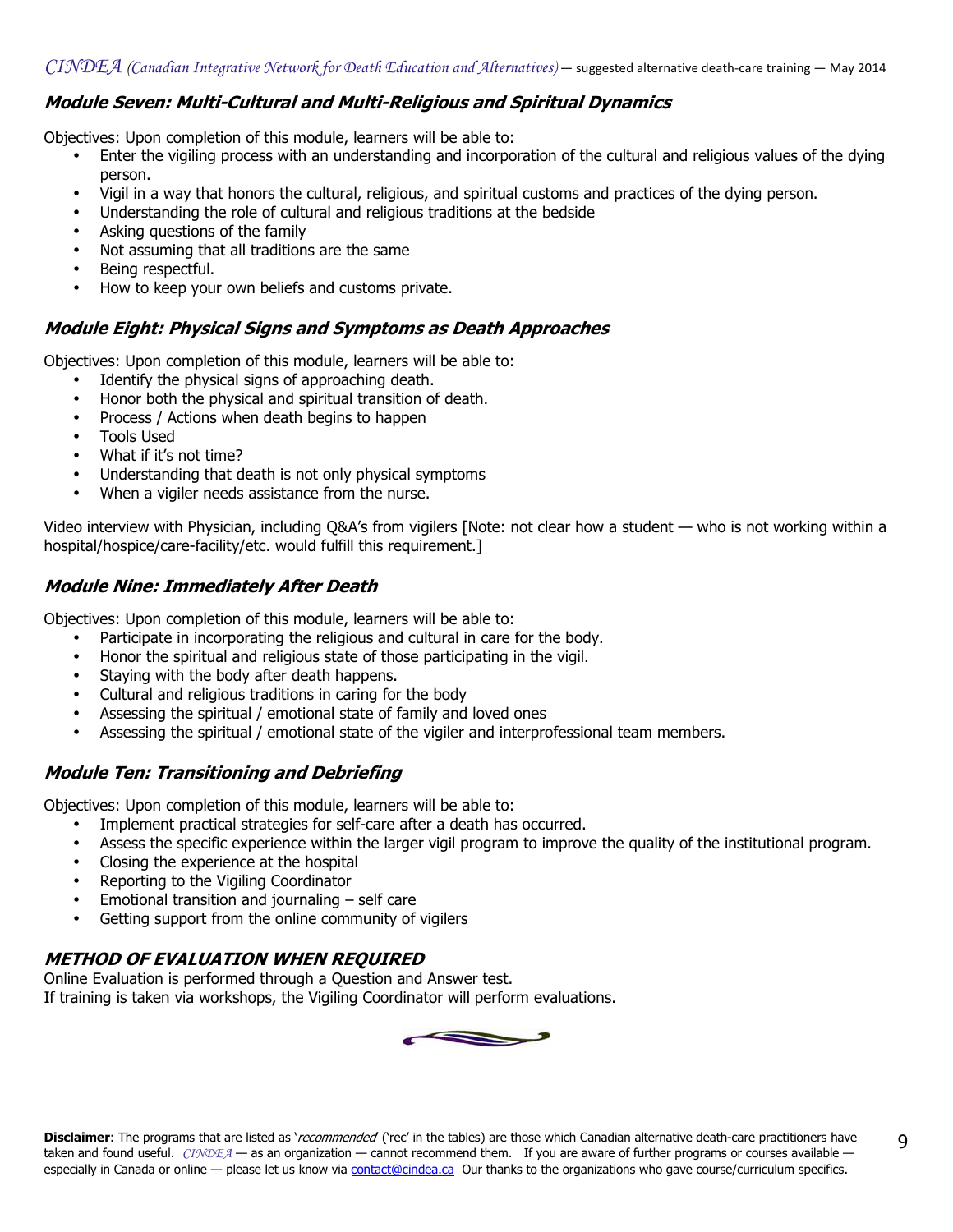**Starbridge Centre: Death and Dying Course** 

<http://www.starbridge.com.au/>

<http://www.starbridge.com.au/en/death-and-dying-course.htm>

Location: Victoria, Australia

Certificate or Diploma: Yes — if requested; but unclear as to how many courses are required (the whole curriculum appears to be a single course)

*Cost*: \$275.00 per course (and flexible payment plan available) — extra 1-to-1 tuition at \$135.00 an hour

Distance/online training: yes - and also includes 2 hours of 1-on-1 face-to-face (Skype?) or in person coaching is provided with the course free of charge

Curriculum in 16 installments: (from the website) — Introduction; Near Death Experiences; Elisabeth Kubler Ross; Contemplation; Will You See Or Will You Sleep?; Exit of Life Energy from the Body; The Presence of Guides and Guidance; The Moment of Death, Light; Contemplations on the Zodiac; Christianity. Hell. Resurrection; What happens after we die, Paramahansa Yogananda; What happens after we die, Per Emhru; Contemplations on the 3 Zodiacs; What happens after we die, Tibetan Buddhism; Tibetan Buddhism 3, Sidpa Bardo; Dharma, harmony with cosmos; Parallels in modern physics; Music, the aura and the chakras; Ethics; Guidelines For Being A Helper; Helping the Dead and the Dying; Stanislav Grof: Birth Matrices & Death; Dissolution of the Elements; The Presence of Pain; Contemplation on the Planets; Between Death and A New Rebirth; Christianity. Judgement. Heaven; Christianity. Ars Moriendi; What happens after we die, Rudolf Steiner; What happens after we die, Per Emhru #2; Contemplation on the Crown Chakra; Tibetan Buddhism 2, Dharmata; Contemplations on the 9 pictures.



Ed2Go via Peninsula College: Certificate in End of Life Care <http://www.ed2go.com/online-courses/end-of-life-care-certificate?tab=detail>

Location: Port Angeles, Washington

Certificate or Diploma: yes

Cost: \$230

-

## Distance/online training: yes

Curriculum: (from the website) 8 courses  $-18$  hours

- End-of-Life Issues: Ethical Issues
- End-of-Life Issues: Hospice and Palliative Care
- End-of-Life Issues: Pain Assessment and Management
- End-of-Life Issues: Physiologic Changes
- End-of-Life Issues: Death, Dying, and Grief
- Cultural Considerations at the End of Life
- Pediatric End of Life Care: Compassion and Caring
- Caregiving at the End of Life: Issues and Considerations

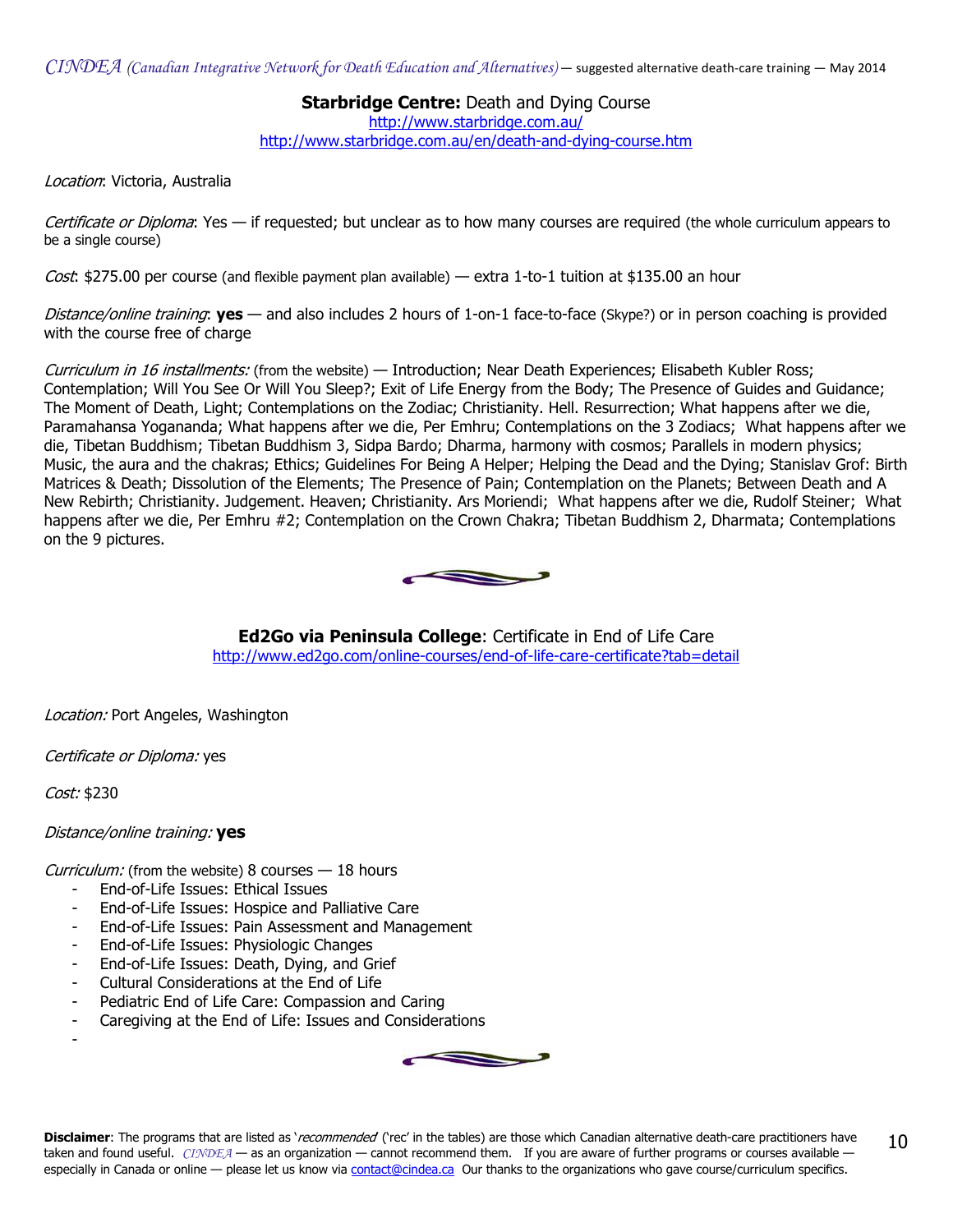## **Ryerson University:** CNUR 827 End of Life Care (only available to RNs)

[http://ce-online.ryerson.ca/ce/calendar/default.aspx?id=5&section=course&mode=course&ccode=CNUR%20827](http://ce-online.ryerson.ca/ce/calendar/default.aspx?id=5§ion=course&mode=course&ccode=CNUR%20827)

Location: Toronto, Ontario

Certificate or Diploma: Degree Credit: Community Services Program Area

Cost: \$575.00

Distance/online training: yes

Curriculum: (from the website)

This course will provide students with opportunities to develop depth and breadth of knowledge and skills in the nursing care of clients/patients and families at end of life. The course will examine paradigms that link traditional and non-traditional models of palliative and hospice care to the broader and deeper context of advanced illness in all developmental stages of life and living. The theoretical and research literature will be examined relating to issues such as: diversity of culture, gender, disability, spirituality, physical and psychosocial needs, rural vs. urban health care settings. Current research findings in nursing and related fields will be presented and discussed. Students will be encouraged to examine nurses' role with the interdisciplinary team. Students will be expected to demonstrate application of concepts.

Prerequisite(s): (CNUC 832 and CNUR 805 and CNUR 816) or (NSE 32B and NSE 31B and CNSE 407 and NSE 306) Corequisite(s): NSE 418 or CNCL 800

Duration: 39 Hours

Note: In order to take this course, you must be a Regulated Registered Nurse (RN) and have a registration/licensure with a College of Nurses in a Canadian province or territory.

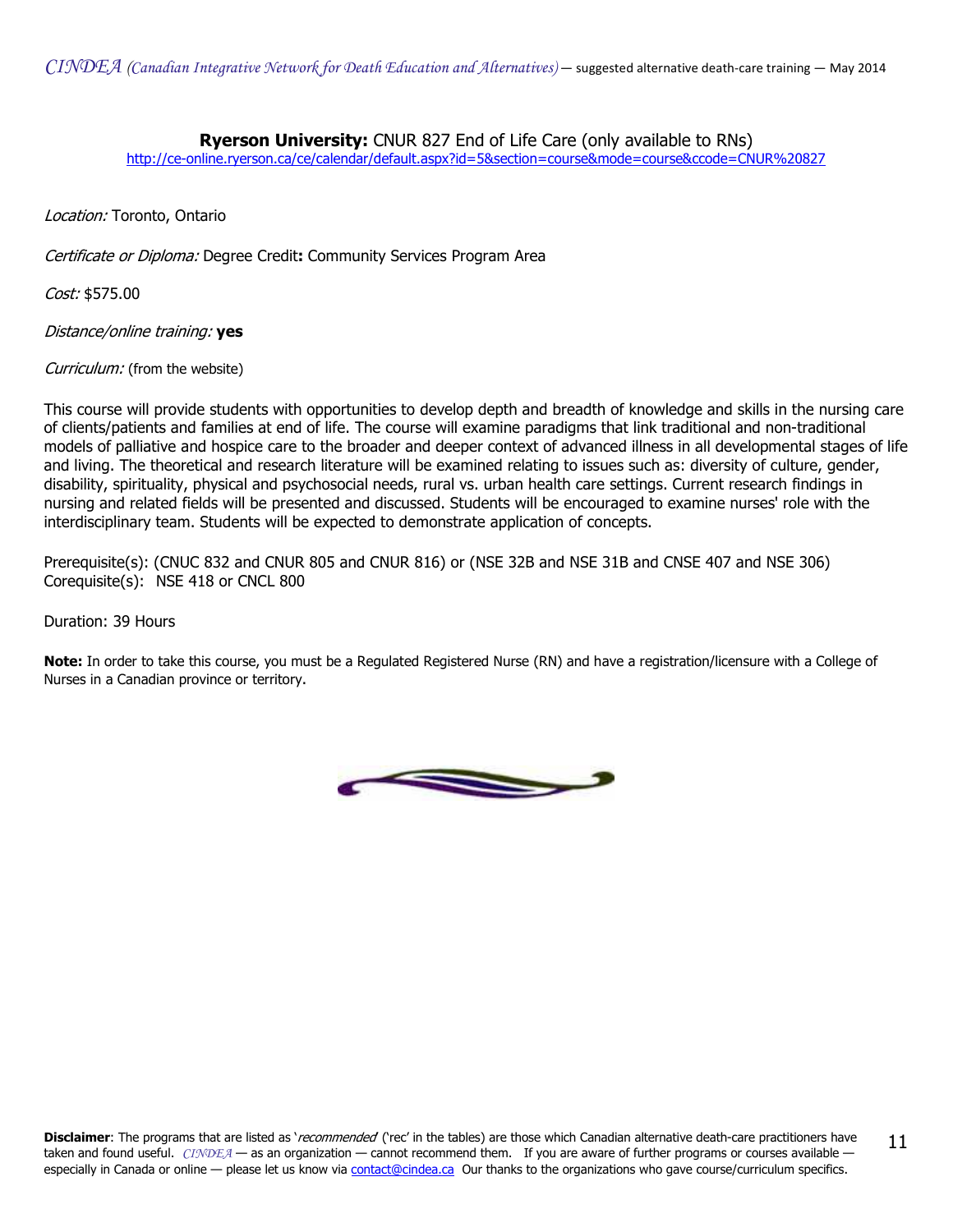## Formal or longer Thanatology, 'End of Life' or Psycho-social Palliative Care programs

## Institute of Traditional Medicine: Contemplative 'End of Life Care'

<http://www.itmworld.org/programs/professional-development-programs>(click on 'Contemplative End of Life Care')

#### Location: Toronto, Ontario

Certificate or Diploma: as CEOLC (Contemplative End Of Life Care) Facilitator — 6 weekends program, usually starting in April (one training program per year or every second year)

Cost: \$1950 + HST for whole program, or \$325 +HST for each weekend **—** 2 Scholarships are available; one of them is only available to individuals who are of Canadian Aboriginal Descent

Distance/online training: no

#### Curriculum: (from the website) Contemplative End of Life Care

The vision of the Contemplative End of Life Care training is to make dying a process that holds the potential for profound meaning and transformation for both the dying, and the communities supporting them. We have introduced the term 'thanadoula' to describe the art of serving the dying and the dead. Thanatos (in Greek, Tάνatος – "Death") was the personification of death in Greek mythology and doula is a servant.

ITM's Contemplative End-of-Life Care Program was developed as part of a larger effort to improve end-of-life care in Canada and beyond (Thanadoula Education Project). Over the years, this initiative has brought remarkable teachers and teachings to our institute, (Traditional Chinese Medicine, First Nations, Tibetan Buddhist, Hindu, Psychotherapists, Physicians, and others) representing diverse perspectives and insights into care of the dying. We are committed to our role as a leader in a revolutionary development of human awareness, which is transforming how we live, die and relate to others.

Although many individuals and communities value the quality of care given to the dying, few have the knowledge, skills and support to provide effective end-of-life care. The Contemplative End-of-Life Care Program addresses this need, and provides the training necessary to develop a resourceful and skilled community that can care for the dying and bereaved, while expanding spiritually and culturally appropriate resources, available to everyone.

Recognizing the crucial role that family caregivers play in end-of-life care in our society, we have developed accessible training opportunities to support their efforts in providing for their loved ones. The 'contemplative' dimension indicates a focus on the process of dying as a community endeavour, wherein family, friends and colleagues are called upon to contribute their best qualities and efforts to support the dying and one another.

Presenters may include Russell Hilliard (National Director of Supportive Care, Research, and Ethics of Seasons Hospice & Palliative Care based out of Chicago and the Founder of the Center for Music Therapy in End of Life Care), Sameet Kumar (Author of Grieving Mindfully), Jerrigrace Lyons (Founder of Final Passages), Henry Fersko-Weiss (Founder of the first End of Life Care training program and Vigil Training), and Dean Walters (Nurse Practitioner & creator of the 'Ingredients of Dying').

(con't)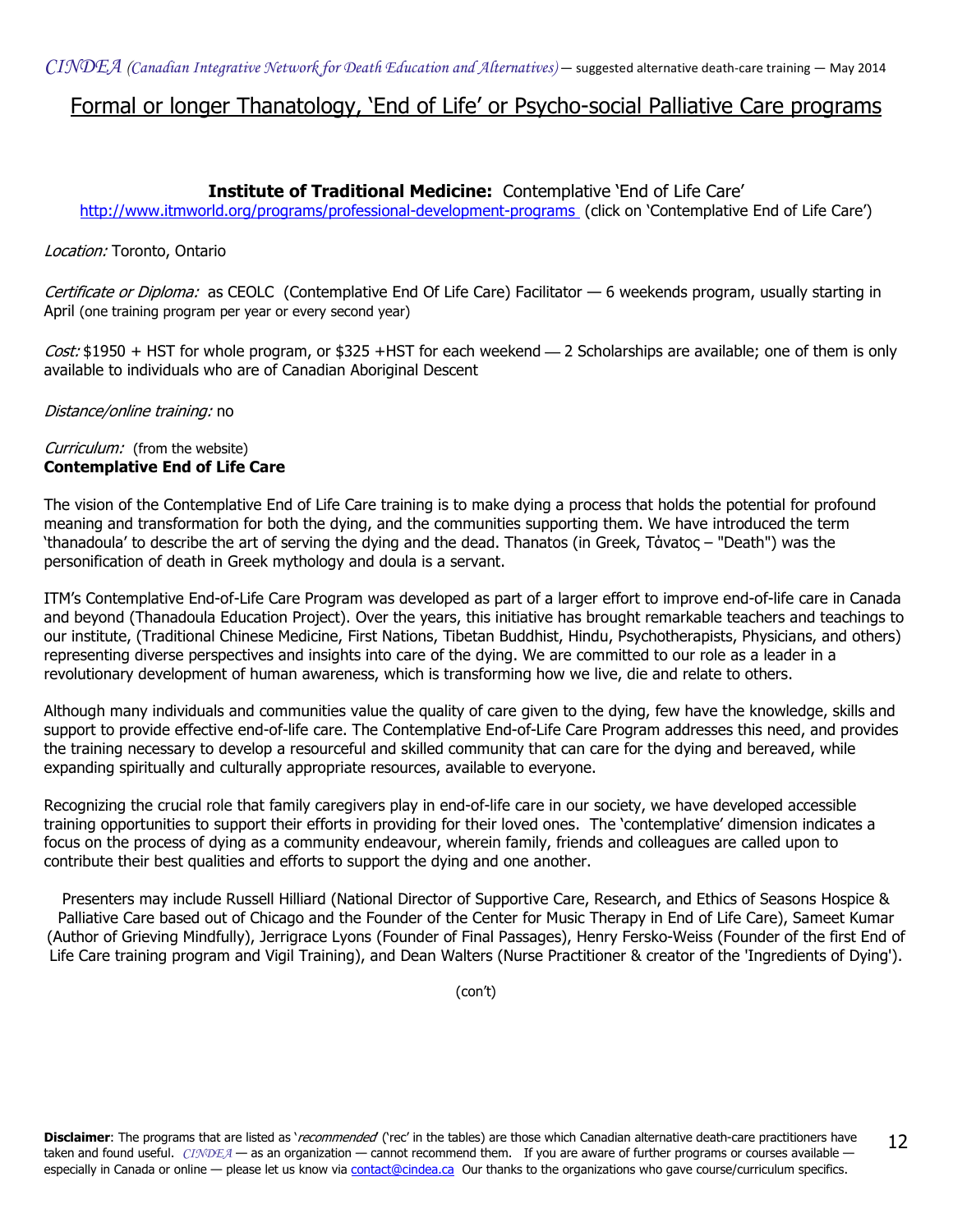## Areas of Study & Practice

The following topics will be covered through theoretical and practical components.

- Bio-psycho-social-spiritual aspects of dying & care of the dying
- Historical & Philosophical Context to End-of-Life Care
- Cultural Perspectives on Dying & Death
- Spiritual Foundations to End-of-Life Care
- Care of the community, Self-care
- Origins of Grief & Bereavement, Resources
- Mindfulness Meditation as an Intervention at the End-of-Life
- Developing Effective Communication, Listening & Counselling Skills, Heart-Centeredness & Discernment
- Legal issues & Ethical considerations
- Hospice and palliative care resources
- Rituals, Alternative Funeral Ceremonies
- Complicated & Anticipatory Grief
- The death of Children and approaches to this loss
- Medical Systems, Terminology & Practices
- Recognizing and addressing spiritual symptoms
- The Nature of Suffering
- Creating Care plans for the end-of-life
- Outer & Inner stages and signs of the dying process
- Death-like Experiences (Alzheimer's)
- Pain and symptom management
- End-of-Life Choices; Euthanasia
- Medical, Non-Medical and Interdisciplinary Interventions
- Informed end-of-life decision making
- Final Passages (practical Home Funeral Guide training)



Centennial College: Thanatology (Death Studies) — A Practical Approach 7982 <http://db2.centennialcollege.ca/ce/certdetail.php?CertificateCode=7982> [distancelearning@centennialcollege.ca](mailto:distancelearning@centennialcollege.ca)

Location: Toronto, Ontario

Certificate or Diploma:  $yes - 5$  mandatory courses

Cost: \$318 per course — each course has a specific spring or winter start/finish date, and must be completed within a 3month period

Distance/online training: yes

(con't)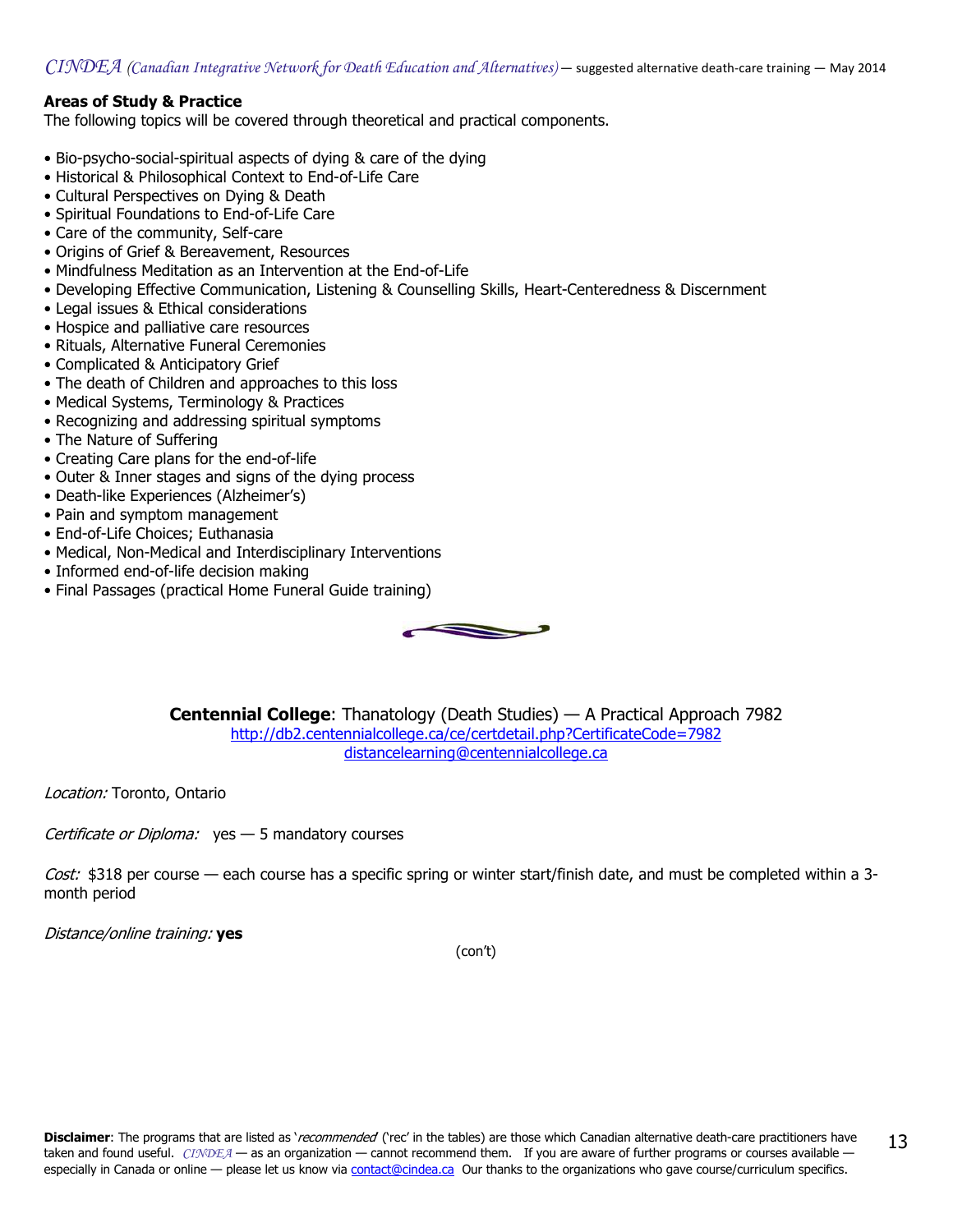Curriculum: (from the website)

## Mandatory Courses

#### Course Code: CETH-101

## Course Name: *Introduction to Thanatology*

Category: Distance Learning

Description: This course introduces you to thanatology; the study of death and dying. You will develop an understanding of the broad, interdisciplinary nature of thanatology and will explore personal attitudes and experiences of death. Current issues and topics in thanatology such as near death experiences, death in the arts and media and the business of the funeral industry will also be explored.

Course Code: CETH-102

#### Course Name: *Religious Beliefs/Traditions and Customs of Death*

#### Category: Distance Learning

Description: This course will explore attitudes towards death and the death rituals and ceremonies of world religious traditions including Hinduism, Judaism, Christianity, Islam and Buddhism. You will also explore the religious attitudes and beliefs concerning immortality and life after death.

#### Course Code: CETH-103

#### Course Name: Mourning, Grief and Bereavment Reactions and Responses to Death

Category: Distance Learning

Description: This course examines reactions and responses to death from a variety of perspectives. You will compare anticipated responses to death as determined by an individual's relationship to the deceased. Other factors influencing the grief response such as age, gender and manner of death are also considered.

#### Course Code: CETH-104

## Course Name: Coping with Death - Counselling/Support Groups and Alternate Therapies

Category: Distance Learning

Description: This course introduces various coping strategies for individuals experiencing grief and loss. You will examine the mourning process; survey different counselling theories and approaches, and identify groups and organizations dedicated to grief and bereavement issues. In addition, emerging trends such as art therapy, journalling and online communities are presented.

#### Course Code: CETH-105

## Course Name: Learning From Death and Dying

#### Category: Distance Learning

Description: In this capstone course, you will integrate learning from other courses in the program to develop an understanding of the role of death and dying, grief and bereavement in modern society. Inspirational readings and personal narratives offer practical insight and powerful life lessons that will assist students of thanatology in providing support to individuals facing or coping with death.

Additional relevant courses available through distance/online learning

**Psychology** World Religions Wills and Estate planning Legal & Ethical Issues Around Aging Creative And Critical Thinking

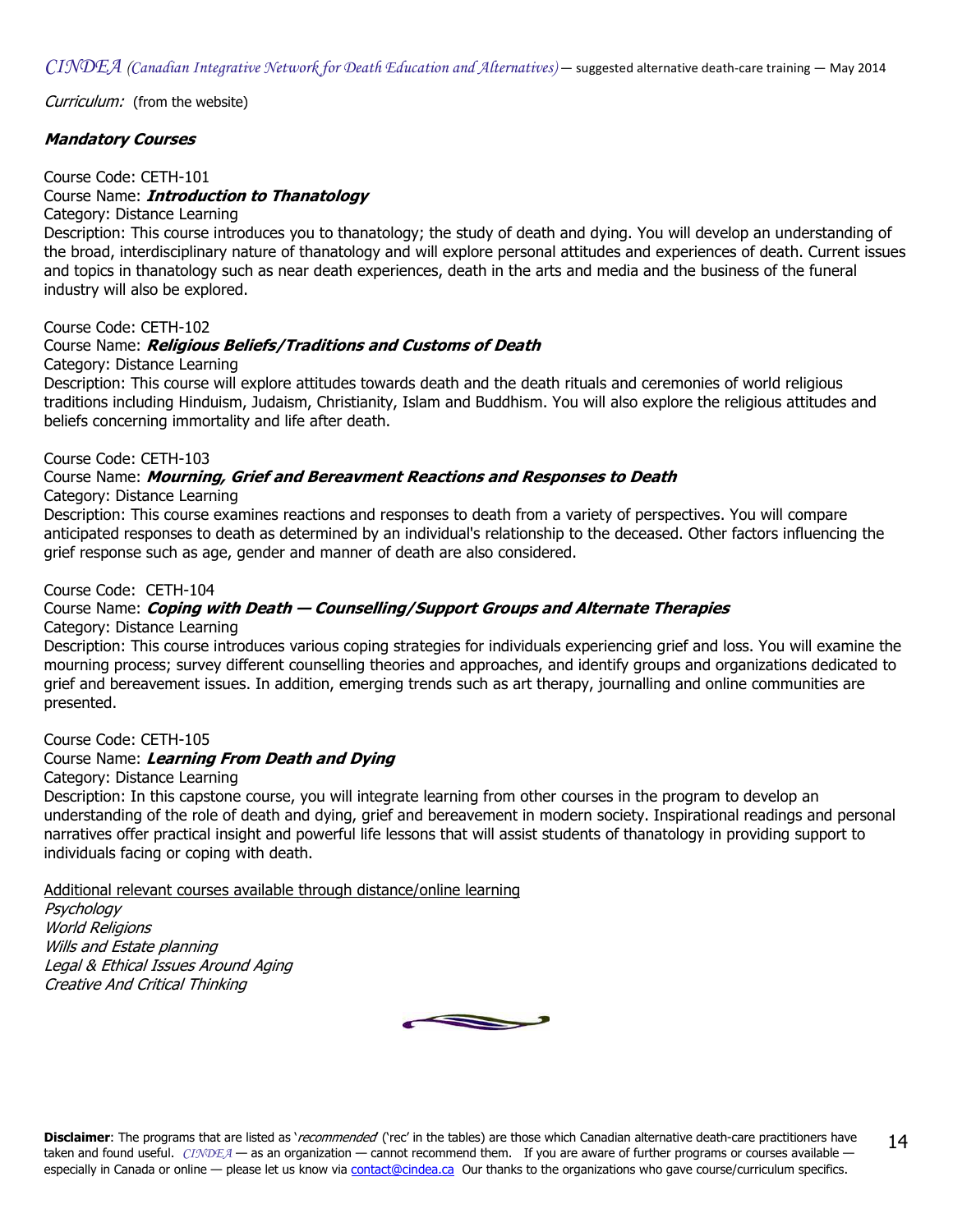$CINDEA$  (Canadian Integrative Network for Death Education and Alternatives) — suggested alternative death-care training — May 2014

#### King's University College: Thanatology/ Death Education Program <http://www.kings.uwo.ca/academics/interdisciplinary-programs/thanatology/> curriculum at<http://www.westerncalendar.uwo.ca/2013/pg1317.html#38700> 519-433-3491 for more information

Location: Based in London, Ontario

Certificate or Diploma:  $yes - 5$  mandatory courses

Cost: Not stated

Distance/online training: no for the main program, but yes for at least two of the courses

There is no indication on the King's college website that any of the Thanatology courses are available online. However, we have had confirmation from one of the professors that the following two courses (at least) are available through distance learning. Distance Studies are available with a letter of permission from their home university.

- Spiritual and Philosophical Issues at the End of Life
- Ethical Issues at the End of Life

Curriculum: (from the website)

#### MAJOR IN THANATOLOGY

#### Admission Requirements

Completion of first-year requirements with a minimum average of 60% in 3.0 principal courses.

#### Module

6.0 courses:

#### 3.0 courses: Thanatology 2200, 2230A/B, 2231A/B, 3355A/B, 3322A/B.

3.0 courses from: Thanatology 2232A/B, 2233A/B, 2234A/B, 2235A/B, 2293A/B-2295A/B, 2296F/G-2298F/G, 2291F/G-2292F/G, 3320A/B, 3321A/B (Psychology 3371F/G or the former 3370E may be substituted), Thanatology 3323A/B, 3360A/B, 3393A/B-3395A/B, 3396F/G-3398F/G, 4496F/G-4498F/G; Philosophy 2715F/G; Sociology 2245, 3304F/G.

## Course Offerings

#### 2200 - Survey of Thanatology.

An interdisciplinary overview of major themes and attitudes regarding death and dying in North America. Topics include the Death System, cultural, spiritual and ethical issues, ageism, funerals, palliative care, specific populations, popular culture and the arts as they relate to death and philosophical questions that surround death and meaning.

| Prerequisites  | <b>None</b>                                                |
|----------------|------------------------------------------------------------|
| Antirequisites | the former Thanatology 101 and the former Humanities 101E. |
| Lecture Hours  | 3 Hours                                                    |
| Credit Weight: | 1.0                                                        |
|                | (con't)                                                    |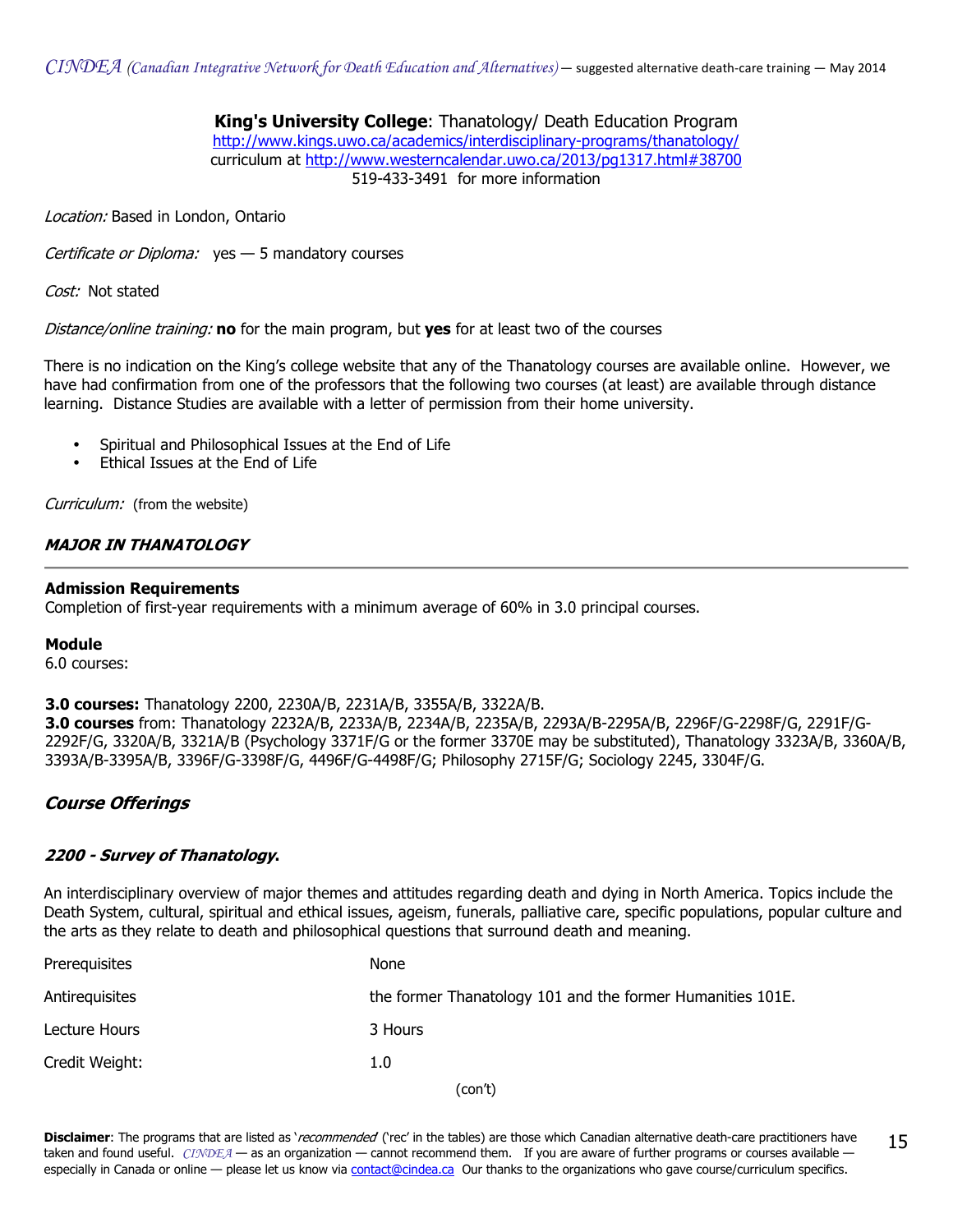## 230A/B - Principles of Palliative Care.

Interdisciplinary overview of palliative care philosophy and its implementation. Topics include response to terminal/chronic illness, distinction between palliative care and traditional medical models, pain and symptom control, the team approach, site of care, communication issues, and psychological and spiritual needs of dying patients and their families.

| Prerequisites  | None                           |
|----------------|--------------------------------|
| Antirequisites | The former Thanatology 103A/B. |
| Lecture Hours  | 3 Hours                        |
| Credit Weight: | 0.5                            |

#### 2231A/B - Bereavement and Grief: Overview and Interventions.

A study of bereavement and grief, with a review of topics such as attachment theory, the normal course of grief, current research and trends in bereavement theory and interventions, factors influencing the grief response and specific types of loss and specific populations and grief.

| Prerequisites  | <b>None</b>                        |
|----------------|------------------------------------|
| Antirequisites | The former Thanatology 105A/B.None |
| Lecture Hours  | 3 Hours                            |
| Credit Weight: | 0.5                                |

## 2232A/B - Children and Death: Theory and Interventions.

An examination of children's understanding of death, the dying child, children and funerals, specific ages and interventions for the grieving child, the family system and death and trauma in children.

| Prerequisites  | None                           |
|----------------|--------------------------------|
| Antirequisites | The former Thanatology 107A/B. |
| Lecture Hours  | 3 Hours                        |
| Credit Weight: | 0.5                            |

#### 2233A/B - Suicide: Theory and Interventions.

A study of suicide with emphasis on North American culture. Topics will include the epidemiology of suicide and current research on suicide, suicide across the life span, theories about suicide, suicide prevention, intervention and grief after a suicide.

| Prerequisites  | <b>None</b>                    |
|----------------|--------------------------------|
| Antirequisites | The former Thanatology 109A/B. |
| Lecture Hours  | 3 Hours                        |
| Credit Weight: | 0.5                            |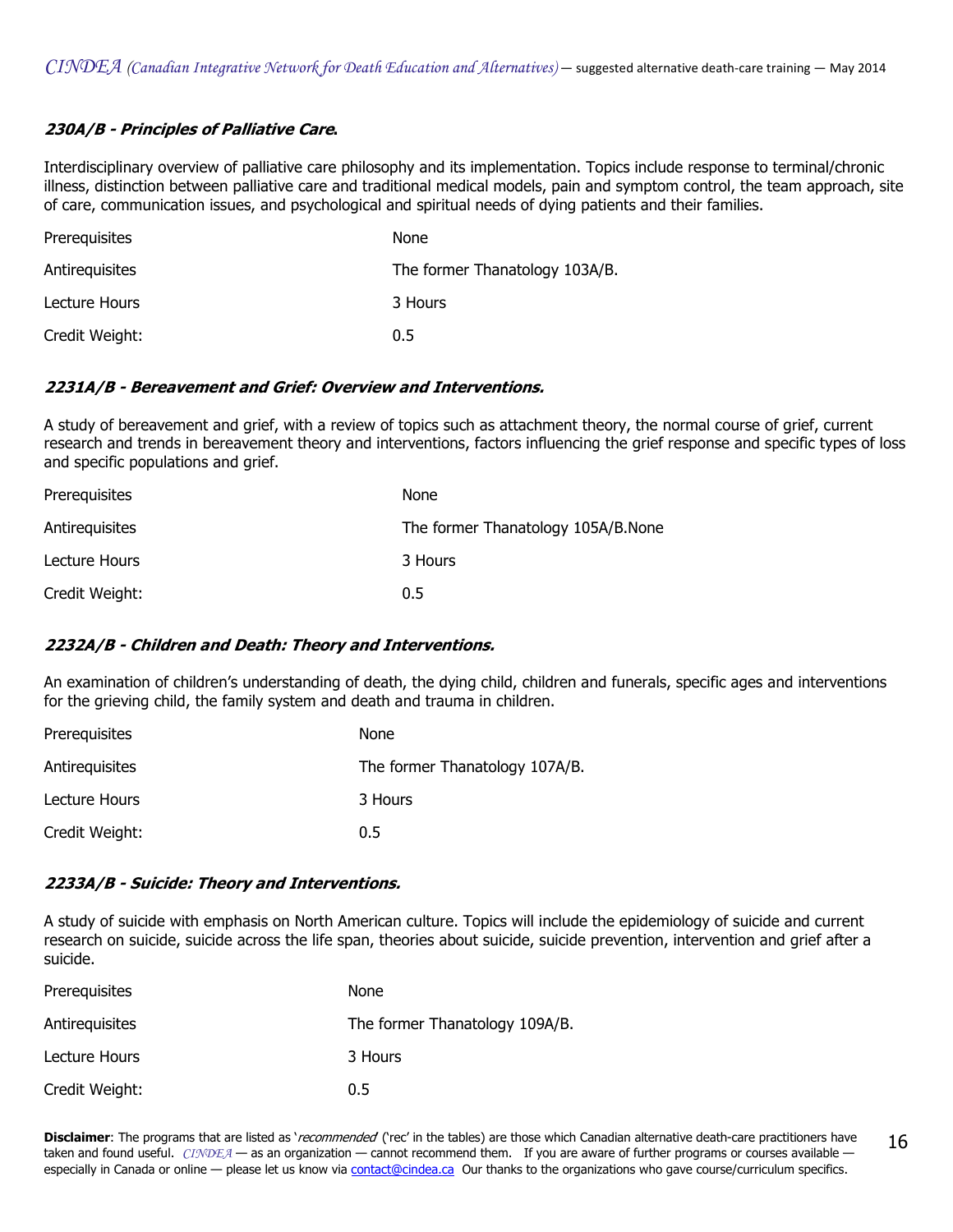## 2234A/B - Change, Transition and Loss.

Exploration of adjustment to change, transition, and loss from the perspective of bereavement theory and research. Concepts relevant to losses which are not associated with death, but which are associated with grief and adjustment issues, such as aging, chronic illness, adoption, relationship dissolution, and immigration will be explored.

| Prerequisites  | None    |
|----------------|---------|
| Antirequisites | None    |
| Lecture Hours  | 3 Hours |
| Credit Weight: | 0.5     |

## 2235A/B - Popular Culture and Death.

Exploration of how portrayals of social norms for death, dying and bereavement are presented in popular culture and how these portrayals reflect and affect social policy, social norms, and contemporary thinking about death-related issues. Deathrelated themes will be examined in film media, contemporary writing, television and mass-media markets, music, art, and the internet.

| Prerequisites  | None    |
|----------------|---------|
| Antirequisites | None    |
| Lecture Hours  | 3 Hours |
| Credit Weight: | 0.5     |

## 3320A/B - Spiritual and Philosophical Issues in Death, Dying and Bereavement. (may be available online)

Overview of various philosophical, spiritual, and religious understandings of death. Topics will include the search for meaning, philosophical and existential understandings of death, socialization and culture in value formation, suffering, hope and transcendence as they apply to death, dying and bereavement.

| Prerequisites  | None                           |
|----------------|--------------------------------|
| Antirequisites | The former Thanatology 111A/B. |
| Lecture Hours  | 3 Hours                        |
| Credit Weight: | 0.5                            |

## 3321A/B - Grief Counselling and Support.

Designed to integrate current research in bereavement with appropriate counselling interventions for various types of losses and with various populations. Topics include an overview of various counselling theories, review of bereavement theories and research, interventions with grieving families, complicated and traumatic grief and self-care for professional caregivers.

| Prerequisites  | None                           |                    |
|----------------|--------------------------------|--------------------|
| Antirequisites | The former Thanatology 150A/B. |                    |
| Lecture Hours  | 3 Hours                        | Credit Weight: 0.5 |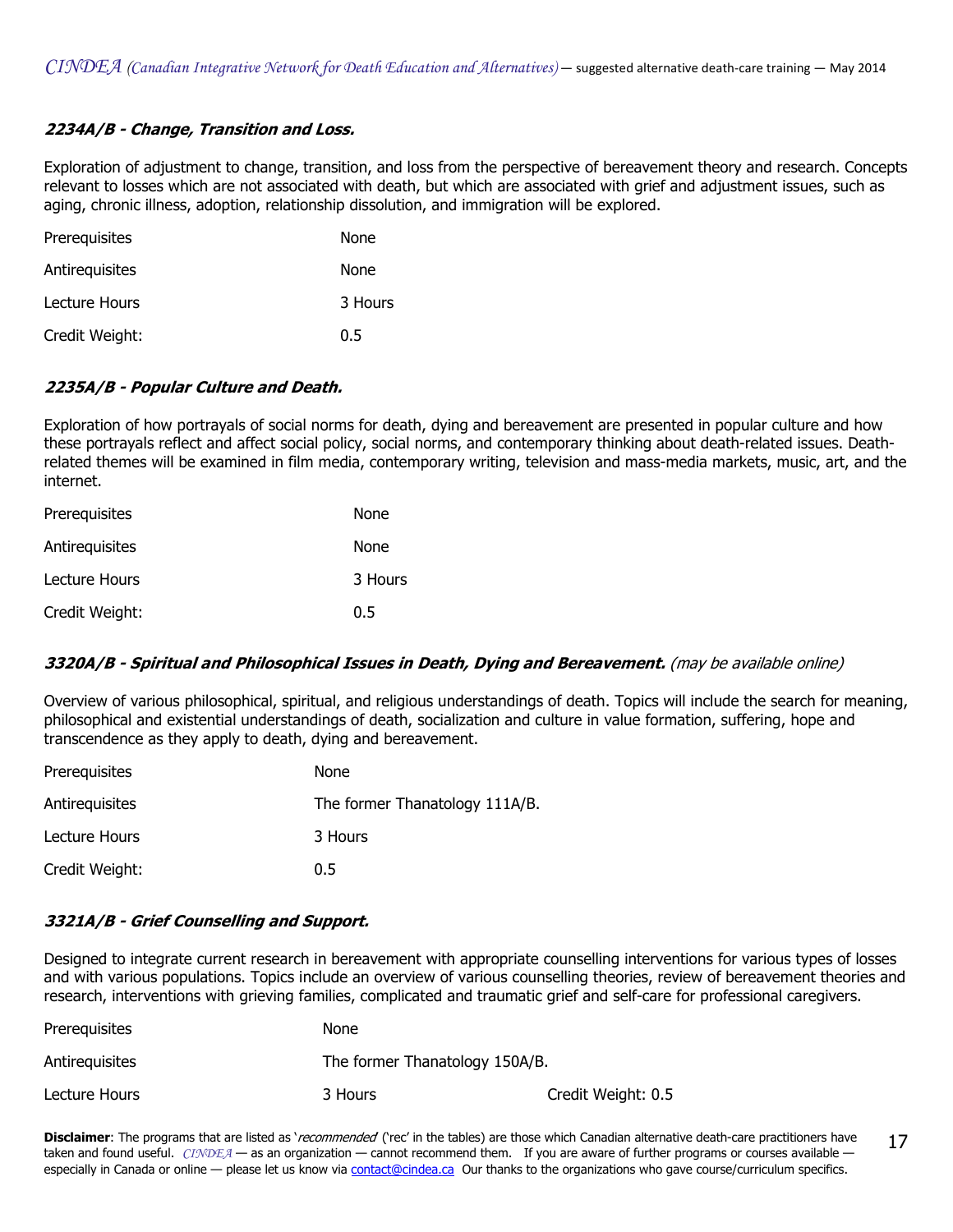## 3322A/B - Diversity and Social Justice in Thanatology.

Exploration of how access to resources, oppression, economic factors, culture, and ethnicity affects aspects of death, dying, and grief. Students will be encouraged to evaluate social influences, explore various aspects of cultural competence, and develop an appreciation of diversity in the context of Thanatology-related themes.

| Prerequisites  | None    |                    |
|----------------|---------|--------------------|
| Antirequisites | None    |                    |
| Lecture Hours  | 3 Hours | Credit Weight: 0.5 |

#### 3323A/B - Grief and Trauma.

An exploration of the intersection between grief, loss, and trauma in a variety of contexts. Theories of grief and trauma intervention will be applied to the role of first responders, death notification, traumatic response teams, unique features of sudden loss, and implications for treatment of survivors in various populations, as well as professional caregiver issues.

| Prerequisites  | <b>None</b> |                    |
|----------------|-------------|--------------------|
| Antirequisites | None        |                    |
| Lecture Hours  | 3 Hours     | Credit Weight: 0.5 |

#### 3355A/B - Ethical Issues in Death, Dying and Bereavement. (may be available online)

Overview of ethical issues pertinent to end of life and bereavement aftercare. Exploration of various theoretical frameworks and specific relevant topics such as euthanasia, assisted suicide, informed choice and decision-making capacity, patient rights, research ethics, medical futility, resource allocation, and quality of life issues.

| Prerequisites  | None    |                    |
|----------------|---------|--------------------|
| Antirequisites | None    |                    |
| Lecture Hours  | 3 Hours | Credit Weight: 0.5 |

## 3360A/B - Practicum in Thanatology.

Students will be exposed to various care providers in the community that work with individuals and families facing death and experiencing grief after a loss. Focus will be on integration of theoretical knowledge with clinical application. Students with a clinical focus and background will be given priority.

| Prerequisites  | Thanatology 2200, 2230A/B, 2231A/B and permission of the coordinator.                                                            |                    |
|----------------|----------------------------------------------------------------------------------------------------------------------------------|--------------------|
| Antirequisites | The former Thanatology 160A/B.                                                                                                   |                    |
| Lecture Hours  | 0 Hours                                                                                                                          |                    |
| Lab Hours      | 0 Hours                                                                                                                          | Credit Weight: 0.5 |
| Note:          | Class meets for 8 hours each Monday for the first seven weeks of term. Practicum is 45<br>additional hours in placement setting. |                    |

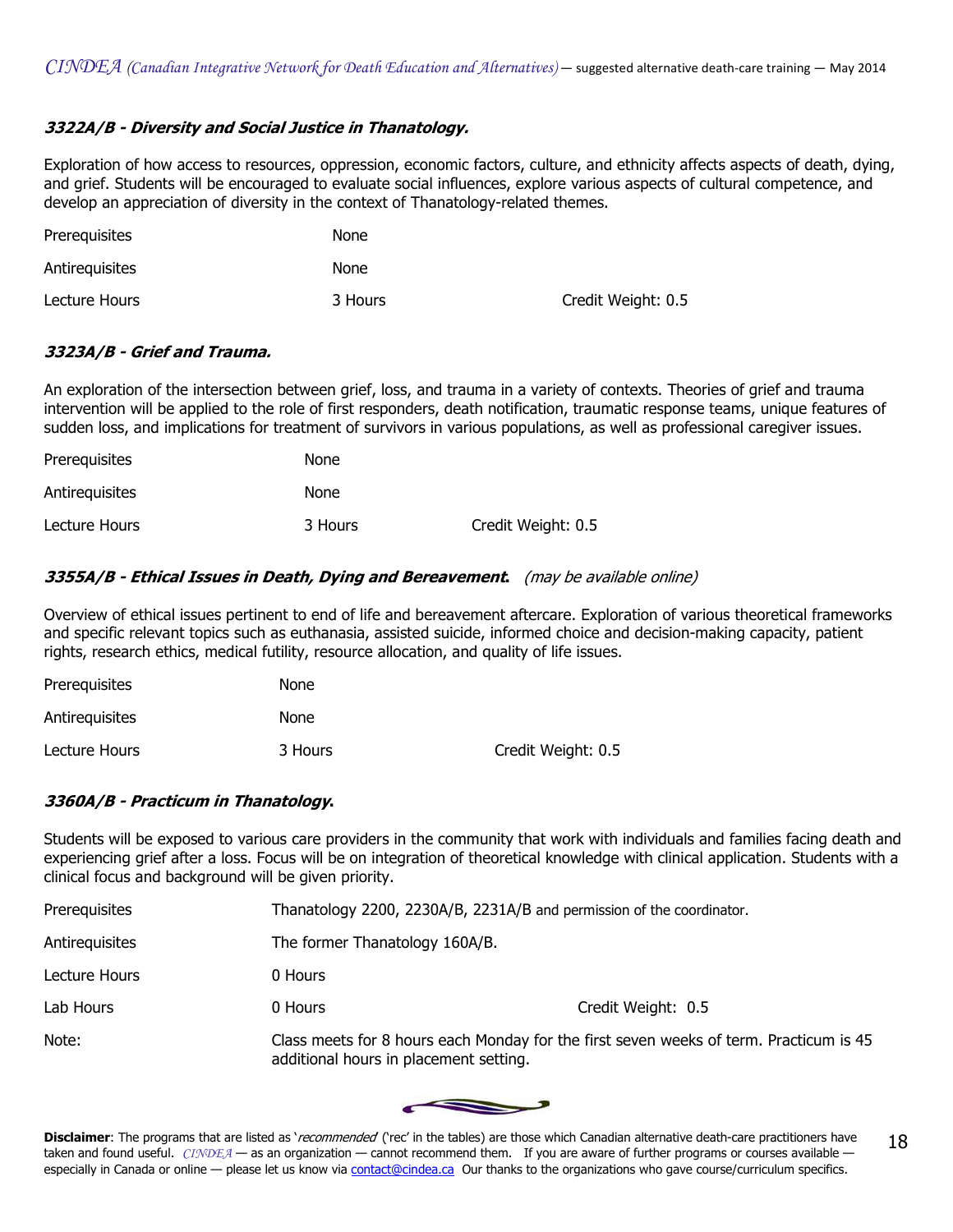## Conestoga College: Thanatology (Death and Dying) (Part-time program)

<http://www.conestogac.on.ca/parttime/1287.jsp> General info at [lrcinfo@conestogac.on.ca](mailto:lrcinfo@conestogac.on.ca)

Location: Kitchener, Ontario

Certificate or Diploma: Certificate — All courses must be completed within 3 years of acceptance into the program. Program Code: 1287

Cost: no information given for whole program or individual courses

#### Distance/online training: Yes

Curriculum: (from the website)

#### About the Program

The certificate in Thanatology aims to promote awareness and understanding of death and how it affects individuals. Courses in the program focus on grief and bereavement issues, communication strategies and religious philosophies of dying and death from the perspective of both the dying and the bereaved. Graduates of this unique program will have the skills and experience to better understand, support and care for those facing or coping with death.

The program is ideal for individuals who work with the terminally ill or their families and for those who provide support or assistance to those affected by death including police officers, teachers, paramedics, social workers and employees in hospitals, hospices and long term care facilities. These courses would also help family, friends and caregivers of the dying or deceased cope with and manage death.

Note: Students should refer t[o www.conestogac.on.ca/dl/ontariolearn](http//www.conestogac.on.ca/dl/ontariolearn) for an up-to-date listing of courses.

HEAL1500 **Introduction to Thanatology** Description: In this course students will be introduced to thanatology; the study of death and dying. Students will develop an understanding of the broad, interdisciplinary nature of thanatology and will explore personal attitudes and experiences of death. Current issues and topics in thanatology such as near death experiences, portrayal of death in the arts and media and the business of the funeral industry will also be explored. Hours: 36 Credits: 3: Available: as distance/online learning HEAL1510 **Religious Beliefs, Traditions and Customs of Death** Description: Students will explore attitudes towards death and the death rituals and ceremonies of world religious traditions including Hinduism, Judaism, Christianity, Islam and Buddhism. Students will also explore the religious attitudes and beliefs concerning immortality and life after death. Hours: 36 Credits: 3 Available: as distance/online learning HEAL1520 Mourning, Grief and Bereavement: Reactions and Responses to Death Description: Reactions and responses to death from a variety of perspectives will be examined in this course. Students compare anticipated responses to death as determined by an individual's relationship to the deceased. Other factors influencing the grief response such as age, gender and manner of death are also considered. Hours: 36 Credits: 3 Available: as distance/online learning HEAL1530 Coping with Death: Counselling, Support Groups and Alternative Therapies Description: Various coping strategies for individuals experiencing grief and loss will be introduced in this course. Students examine the mourning process; they survey different counselling theories and approaches and identify groups and organizations dedicated to grief and bereavement issues. In addition, emerging trends such as art therapy, journaling and online communities are presented. Hours: 36 Credits: 3 Available: as distance/online learning HEAL1540 Learning from Death and Dying Description: In this capstone course, students integrate learning from other courses in the program to develop an understanding of the role of death and dying, grief and bereavement in modern society. Inspirational readings and personal narratives offer practical insight and powerful life lessons that will assist students of thanatology in providing support to individuals facing or coping with death. Hours: 36 Credits: 3 Available: as distance/online learning

No apparent related courses outside of this program.

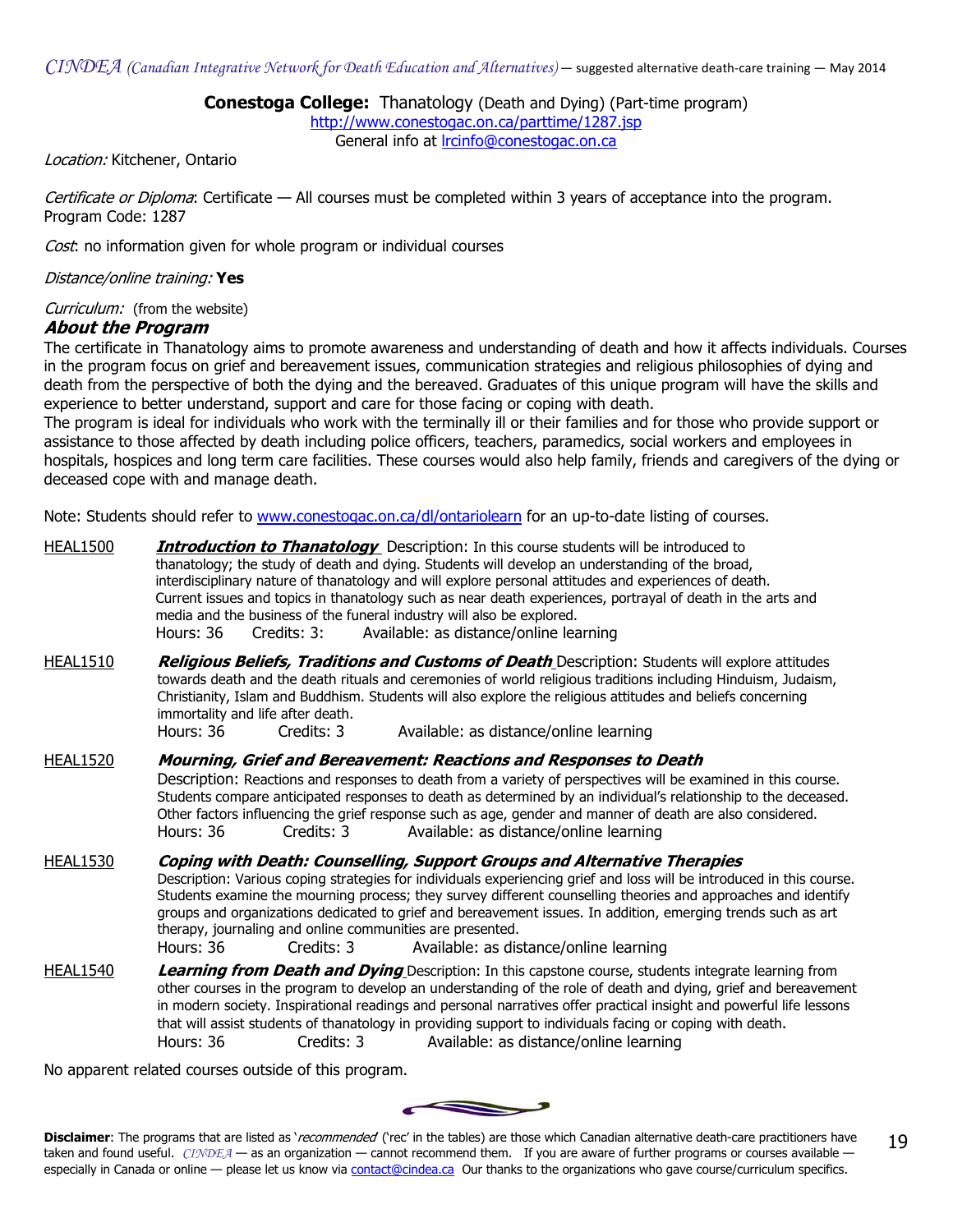## Metropolitan Community College: Thanatology/Grief Counselling

[http://www.metropolitancollege.ca/2010/program\\_thanatology.html](http://www.metropolitancollege.ca/2010/program_thanatology.html) for more information,<http://www.metropolitancollege.ca/2010/enquire.html>

Location: Vancouver and Abbotsford B.C.

Certificate or Diploma: Diploma - 2 year or 40-weeks program (60 credits): Certificate - less requirements when completing another program as well

*Cost:* diploma  $-$  \$2,800.00 per semester (4 semesters for diploma) Total: \$11,200

Distance/online training: no

Curriculum: (from the website)

## Program Overview

Thanatology (also known as grief or compassionate counselling) is the scientific study of how to cope with tragedies, death and dying, and associated practices. These practices include counselling of and/or care-giving to individuals and families in circumstances of tragedy such as death and dying, grief, post-traumatic disorder, health disorder of all sorts, just to mention a few. The word science is used in the study of thanatology because it is the investigation of real-life experiences of tragedy, death, dying, bereavement and grief. Simply for this reason, the program is inter-disciplinary, and draws on law, social work, health care, psychology, etc. A person who completes the course requirements of this program, including the practicum component, receives a diploma in thanatology. Further, the program has been designed to allow for a certain flexibility in the admission of those with diverse backgrounds in the healthcare field. So, if you are a licensed healthcare practitioner (e.g. nurse, LPN, etc), or a behavioural health specialist (e.g. physiotherapist, practising clinician, etc) you will find that the program is complementary to your current practice. As long as you have a great interest in helping others to help themselves in moments of grief or troubled situations, the program will surely prepare you for a rewarding and exciting career as a professional in grief counselling and thanatology.

The program offers the opportunity for both full and part-time studies as well as short certificate qualifications. You may choose to study for the full diploma in Thanatology. You may also choose to stop at the certificate level and specialize in one of three areas. They are: a) Social Service Worker, b) Substance Abuse Counselling, and c) Community Support Worker. Each certificate qualification transfers to the diploma in Thanatology or Counselling and Life Skills (see Course Descriptions).

## Program Objectives

The objective of the Thanatology program is to assess a candidate's competence in providing a range of support, counselling and care-giving services to those who are in palliative care and/or experiencing traumatic disorder caused by certain misadventures of life. On successfully completing the program, students should be able to demonstrate:

- An understanding of key grief, death and dying counselling concepts immediately before and after birth
- Application of skills to real life experience of patients
- Knowledge of providing support for the terminally ill, the bereaved and the grieving
- An understanding of relevant legal and ethical issues
- An ability to enhance their own awareness of death, dying and the grieving process
- An understanding of the resources to support the dying of and the grieving by all ages
- An ability to develop creative and useful skills in providing perinatal (the end of life), and bereavement and loss counselling.
- An understanding of cultural, social and personal aspects of grief, death and dying
- An ability to think and work independently
- An ability to find and sustain employment through the exercise of professional judgement, and strong interpersonal skills at all times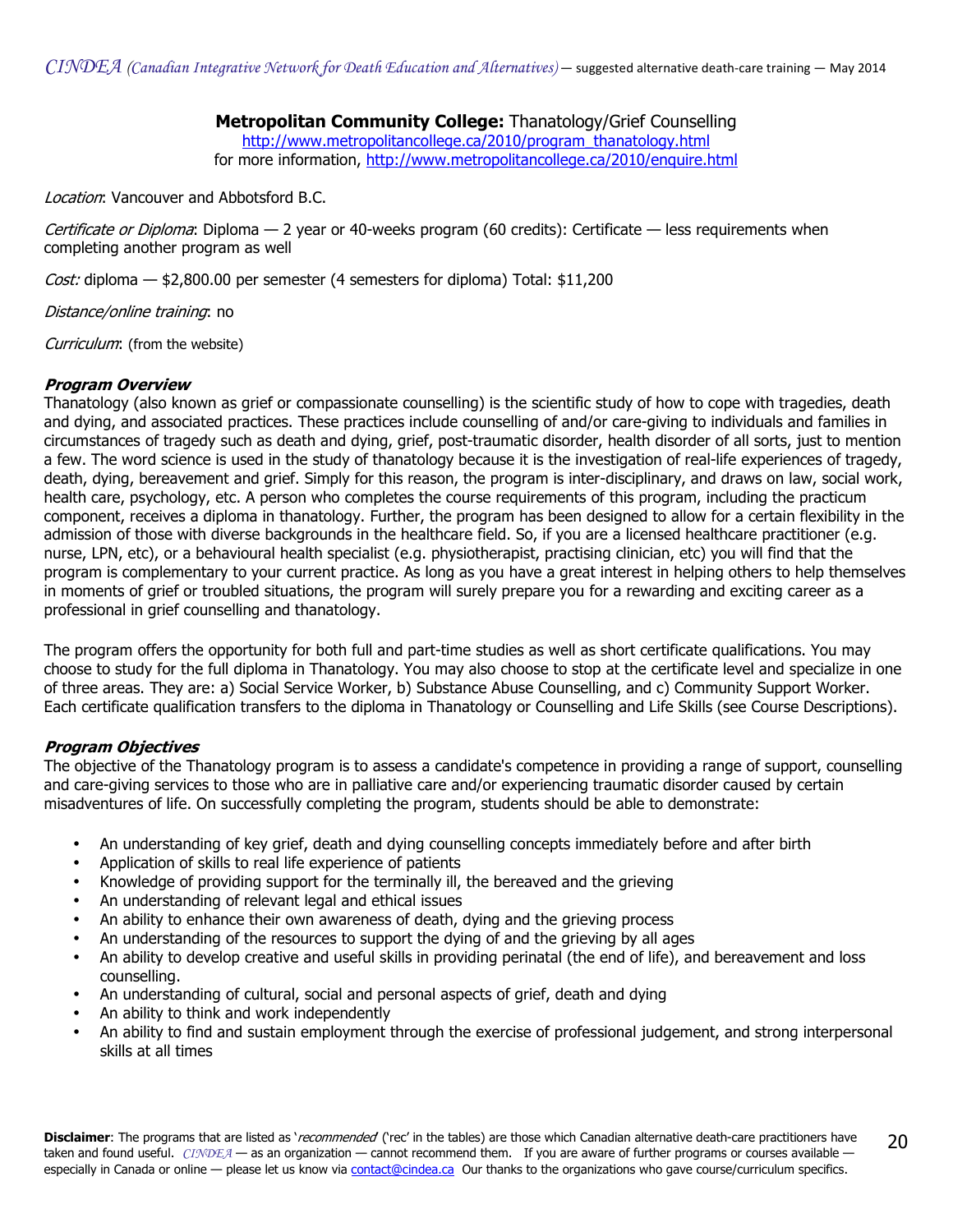## Entry Requirements

- Grade 12 or its equivalent
- May require specific grade 12 subjects (namely Maths and English)
- Candidates must have a good command of the English Language (both orally and in writing)
- Those for whom English is not the first language are required to submit a TOELF score or other acceptable English language test score
- Candidates with low scores in the English language tests will be registered to take the English language remedial course
- Interview and placement assessment

Note: In addition to the above entry requirements, applicants may be required to submit a portfolio of their experience. This may include a curriculum vitae, two letters of reference, and a brief essay (not to exceed 500 words) on why they choose to enter the program. Before field placement, all candidates will be required to sign an Oath of Confidentiality at the College in favour of the host sites.

#### Program Duration

The Thanatology/Grief Counselling program ordinarily is a two-year program of study (by regular entry route). It also offers the option to complete the course requirements in a shorter period of 40 weeks (by **accelerated entry route**). Regardless of a candidate's preferred entry route, in order to graduate, 60 credit hours must be completed.

## Instructional Methods

Lectures are in-class and instructor-led. The quality of instruction is exemplified by the very high academic standard of the program, including the use of case studies, guest speakers, class presentations, field trips and simulation sessions.

#### Why you should Study Thanatology?

The need for the kind of support, counselling and/or care provided by thanatologists is on the rise. To date, thanatology is not a widely investigated field of study in Canada. Because of this, it presents a great opportunity for a rewarding career. Although several reasons may account for this opportunity, for present purposes, two are notable. The first deals with the growing needs of those requiring assisted-living in care homes, palliative centres, hospices and long-term hospital rehabilitation wards. The second concerns the gradual shift from the use of prescription drugs in the treatment of health disorders to therapeutic counselling.

## Broad Application of Skills

Thanatologists do not provide medical care. Instead they assist individuals and families who are suffering a tragedy or a loss by providing such services as grief support and/or counselling. One aim of this program is to develop professional support and/or counselling skills in students. In broad terms, the skills and knowledge gained as a thanatologist can be used for a) the enhancement of pastoral work in grief counselling, b) critical incident debriefing in schools and armed forces, c) perinatal counselling, and d) dealing with emotions and pain resulting from the loss of a loved one or from tragic circumstances.

#### Career Prospects

Employment opportunities for a thanatologist (otherwise known as a grief counsellor/worker, bereavement counsellor/worker, or compassionate care counsellor/worker) can be found in a variety of settings. These include: hospitals, community health care centres, private care homes, funeral homes, churches, armed forces, correctional facilities, schools, assisted living units, etc.

## Health Requirements and Person Specifications

Applicants are strongly advised to complete the following immunization procedures: measles, hepatitis B vaccine, mumps, polio, diphtheria, rubella, tetanus and current influenza vaccination. This program is very responsive to accommodating student applicants with human service employment experience. Recommended characteristics for candidates wishing to enroll in the program include: patience, conscientiousness, respect for self and others, good communication and interpersonal skills, cultural sensitivity, and good listening skills.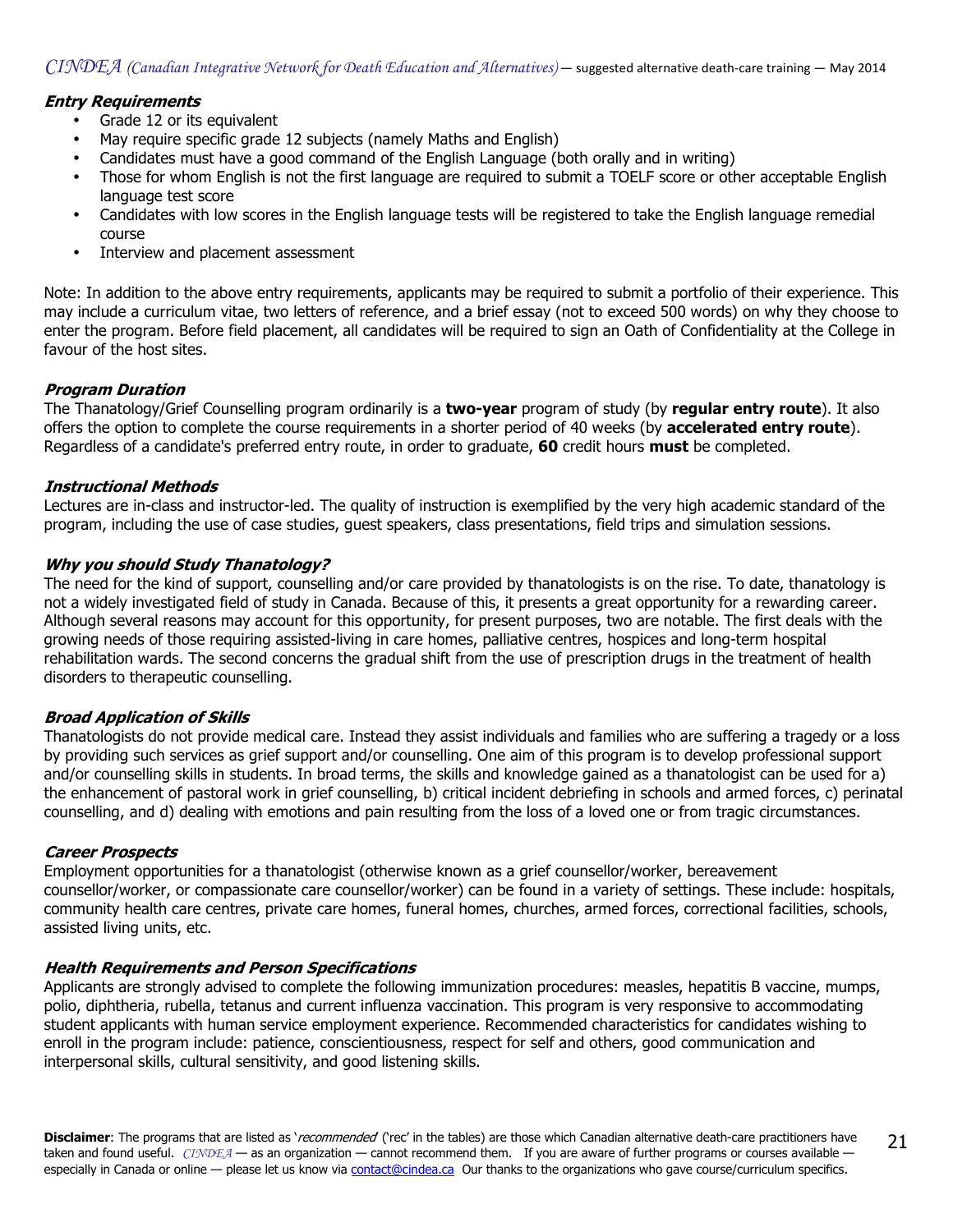$CINDEA$  (Canadian Integrative Network for Death Education and Alternatives) — suggested alternative death-care training — May 2014

#### **Concentration**

All Thanatology/Grief Counselling students, on successfully completing prescribed course requirements, receive a diploma award in thanatology. Optional certificate awards may be obtained in Substance Abuse Counselling, Social Service Worker and Community Support Worker programs.

#### Qualifications Awarded

Depending on your choice of major and minor, a diploma or certificate may be awarded following the successful completion of all prescribed course requirements.

#### Program Course Content

The courses are structured, integrated and cumulative. To graduate, a student must complete sixty (60) hours of credit in required courses over four semesters, approximating two years. Graduation from the Diploma program also requires a minimum of 2.0 cumulative grade point average (CGPA). The field placement course is optional for graduation.

#### Requirements for a Diploma in Thanatology / Grief Counselling

In order to be awarded a Diploma in Thanatology, a student must complete 60 credits, including:

- 1. Twelve credits from the following:
	- ENG101 English (3)
	- Interpersonal Communication Skills (3)
	- Introduction to Psychology (3)
	- Report Writing (3)
	- Total Credits = 12

#### 2. Thanatology Core

- The Core requirement consists of 30 credits earned from:
- Introduction to Thanatology (3)
- Introduction to Social Services (3)
- Thanatology and Society (3)
- Human Development (3)
- Individual and Family counselling (3)
- Group Counselling Skills (3)
- Cross Cultural Counselling (3)
- Communication for Human Services (3)
- Theoretical Perspectives on Counselling & Life Skills (3)
- Bereavement and Grief (3)
- Total Credits  $= 30$

## 3. Specific Skills Courses

All students are required to complete 18 credits from specific skills courses, namely:

- Issues in Mental Health (3)
- Assessment for Planning (3)
- Law and Social Services (3)
- Clinical Practicum II (6)
- Career Development Strategies (3)
- Total Credits  $= 18$

## **Total Graduation Credit =**  $60$

#### Progression

Students must maintain a minimum grade point average of 2.0 in each semester in order to progress in the course. A grade of C or better is required to pass any course, and a cumulative grade point average (CGPA) of 2.0 or better is required to qualify for graduation.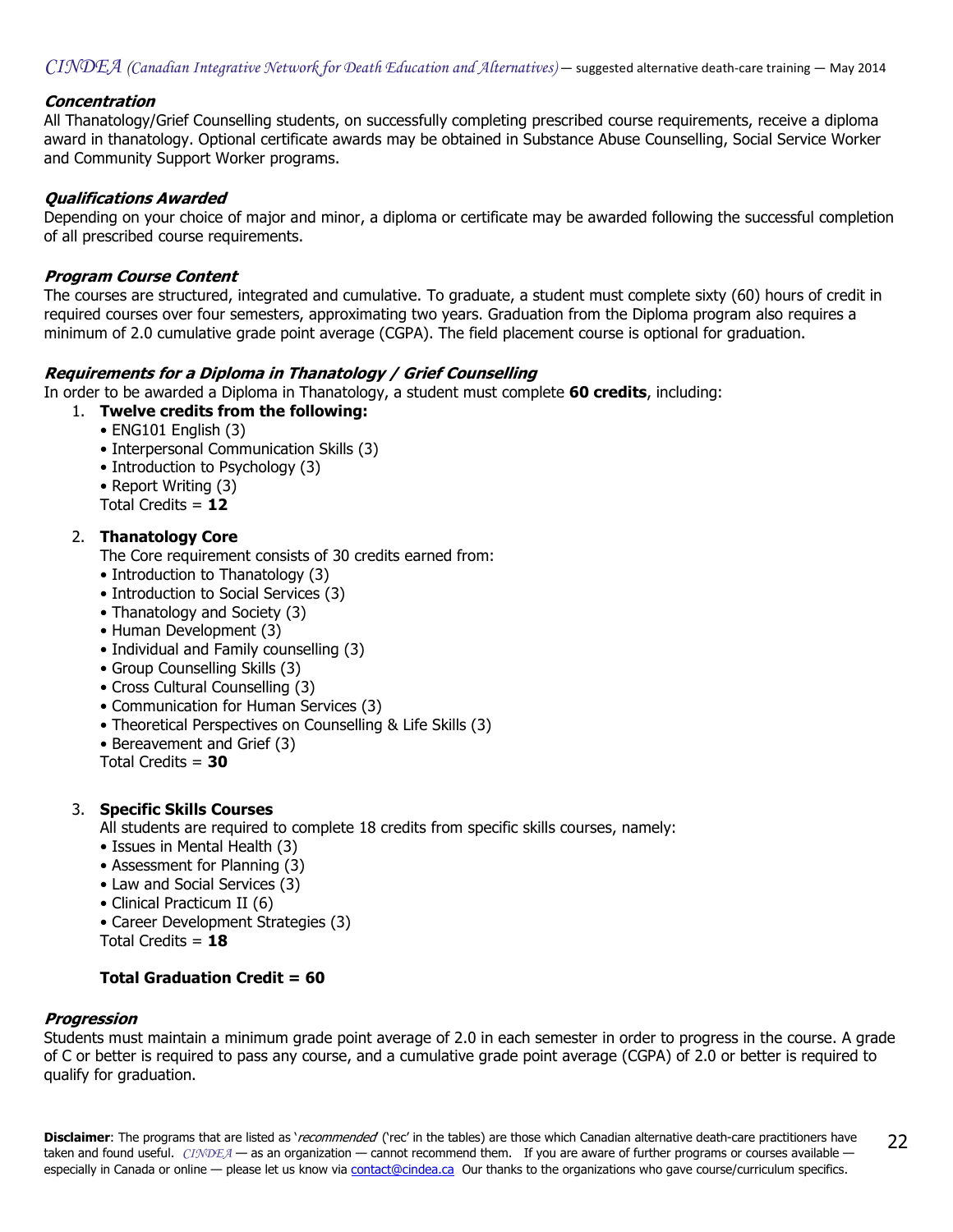#### Certificate or Diplomas

After successfully completing all the prescribed course requirements for the program, students will be awarded a Metropolitan Community College diploma. Those who take the Certificate courses will receive certificates accordingly.

#### Course Transfer

Courses may transfer, on an individual basis, to other institutions of higher education. A student wishing to transfer to another institution is advised to contact the receiving institution for its transfer policy. Certificate courses transfer to the Diploma in Thanatology.

#### Student Success and Person Specification

- Students with high academic standings at the secondary and post-secondary school levels usually experience greater success at Metropolitan Community College. The same success applies to those who are not only strongly committed to work after graduation, but also desirous of pursuing further studies.
- Students enrolled in this program will need to be proficient in the use of Internet for completing assignments and conducting library research.
- Greater success in this program will also be achieved by completing all assigned projects, attending all lectures, participating actively in class discussions, and meeting all prescribed requirements for graduation.
- Person specification includes, maturity, aptitude to be successful, strong interpersonal skills, flexible, enthusiastic, trustworthy, reliable, team-oriented, patience and perseverance.

#### **Tuition Fees for Domestic Students** (Subject to Change Without Notice)

- Tuition fee for the Thanatology program is \$2,800.00 per semester.
- Students are responsible for all costs associated with the program

#### **Tuition Fees for International Students** (Subject to Change Without Notice)

- Tuition fee for the Thanatology program is \$3,750.00 per semester.
- Students are responsible for all costs associated with the program

#### Employment Opportunities

As a Thanatology/Grief Counselling graduate, you will possess strong inter-personal, critical thinking, writing, presentational and conceptual skills. These are essential skills for success both in the workforce and for further academic pursuit, should you wish to advance your studies to a degree level.

As a graduate, you will possess strong inter-personal, critical thinking, writing, presentational and conceptual skills. These are essential skills for success both in the workforce and for further academic pursuit, should you wish to advance your studies to a degree level. Support is available for finding employment.

## Accreditation

The College is accredited by the Education Commission of British Columbia.

## Note: Medical Insurance fee for International Students

Metropolitan Community College requires all international students to have a medical insurance cover. This is compulsory, and international students must provide proof of valid coverage before registration. You may purchase private medical insurance through Metropolitan Community College, on arrival, for \$40.00 per month. On completing 3 months of stay, you may be eligible to purchase the Province of British Columbia Health cover from the BC Medical Services plan for \$54.00 per month.

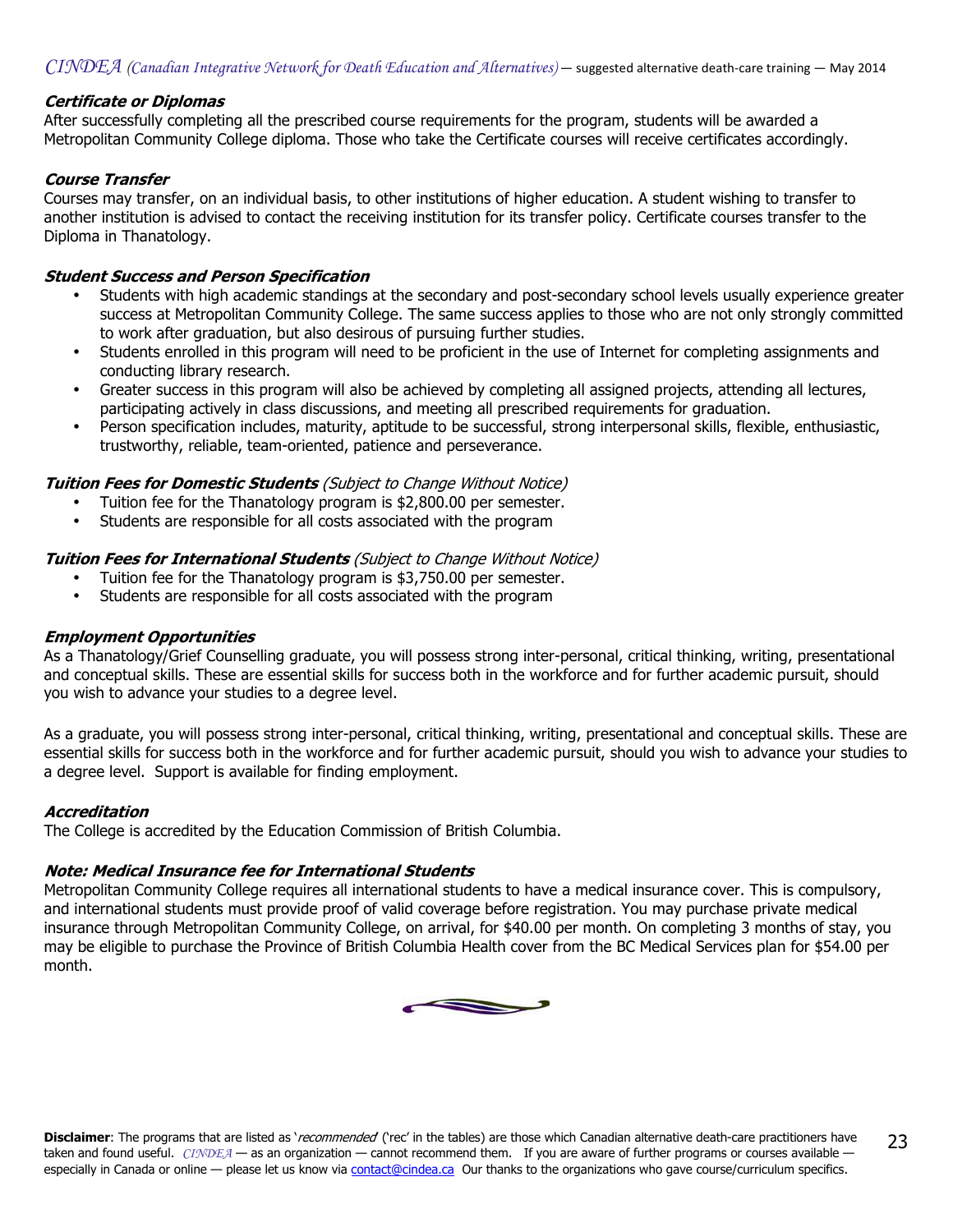## Life and Death Matters: Palliative-care/Psycho-social side of dying study program <http://www.lifeanddeathmatters.ca/>

Location: Victoria, B.C.

Certificate or Diploma: unstated (but earlier was available with a required 9 courses)

Cost: \$199 for independent study course: \$299 for instructor-led online course

Distance/online training: **yes** — on demand (when 12 or more students are on the waiting list for any particular course) or one independent study course

Curriculum: (from the website)

## **Independent Study Courses** (\$199 each)

## Symptom Managment - "It's not being dead but the dying I fear"

Enhance your capacity to provide care for the dying with this course on symptom management. All caregivers, professional and family, can benefit by understanding the "essentials" of symptom assessment, management and comfort measures. Knowing what to expect and how to provide comfort for the dying can empower caregivers with ways to provide the best in hospice palliative care.

Learning Objectives – At the end of this course, learners will be able to:

- Identify common symptoms experienced by the dying.
- Identify standardized assessment tools used in hospice palliative care.
- Recognize the CHPCA Square of Care and Process of Providing Care and identify three components that resonate with *your* practice.
- Follow the Palliative Performance Rating Scale
- Summarize ten common principles of symptom management through the use of medications.
- Explain common myths and fears of using opioids, and identify three things you can do in your practice when patients/families express concern about the use of opioids.
- Identify the sensation of dyspnea from their own experience and identify comfort measures that will help support the individual struggling to breathe.
- Collect a list of items for a "Comfort Basket," that you can use to provide comfort care.
- Summarize five strategies from this course to use in your practice.<br>\*\*\*

 $***$ 

## Predeath 101 - Last Days and Hours

In the same manner that prenatal classes help prepare women for birthing, information on the last days and hours can help patients and caregivers anticipate and participate in the last days and hours. We will identify common physical changes, examine psychosocial implications, and develop strategies to support patient and family comfort throughout this process.

Learning Outcomes – At the end of this course, learners will be able to:

- 1. Understand and discuss with colleagues or "family members" (in real or role play situations):
- 2. Physical changes that may occur in last days and hours
- 3. Comfort measures to facilitate a comfortable death
- 4. Psychosocial implications (for family members) of physical changes experienced by the dying person
- 5. The importance of food in family and in cultural context
- 6. Ways family can nourish and support an individual when the body is less able to tolerate food and fluids
- 7. Components of delirium and changes in mentation that may occur as death nears
- 8. "Near death awareness" and "symbolic communication" that may occur prior to death
- 9. Guidelines for working with families when "final gifts" occur.

Course Texts : Final Gifts, by Maggie Callanan and Patricia Kelley, Bantam Books.

Supplementary: Essentials in Hospice Palliative Care, 2nd Edition, Katherine Murray. Available for [ordering online](http://www.amazon.ca/s/ref=nb_sb_ss_i_1_17?url=search-alias%3Dstripbooks&field-keywords=essentials+in+hospice+palliative+care+katherine+murray&sprefix=essentials+in+hos) 

\*\*\*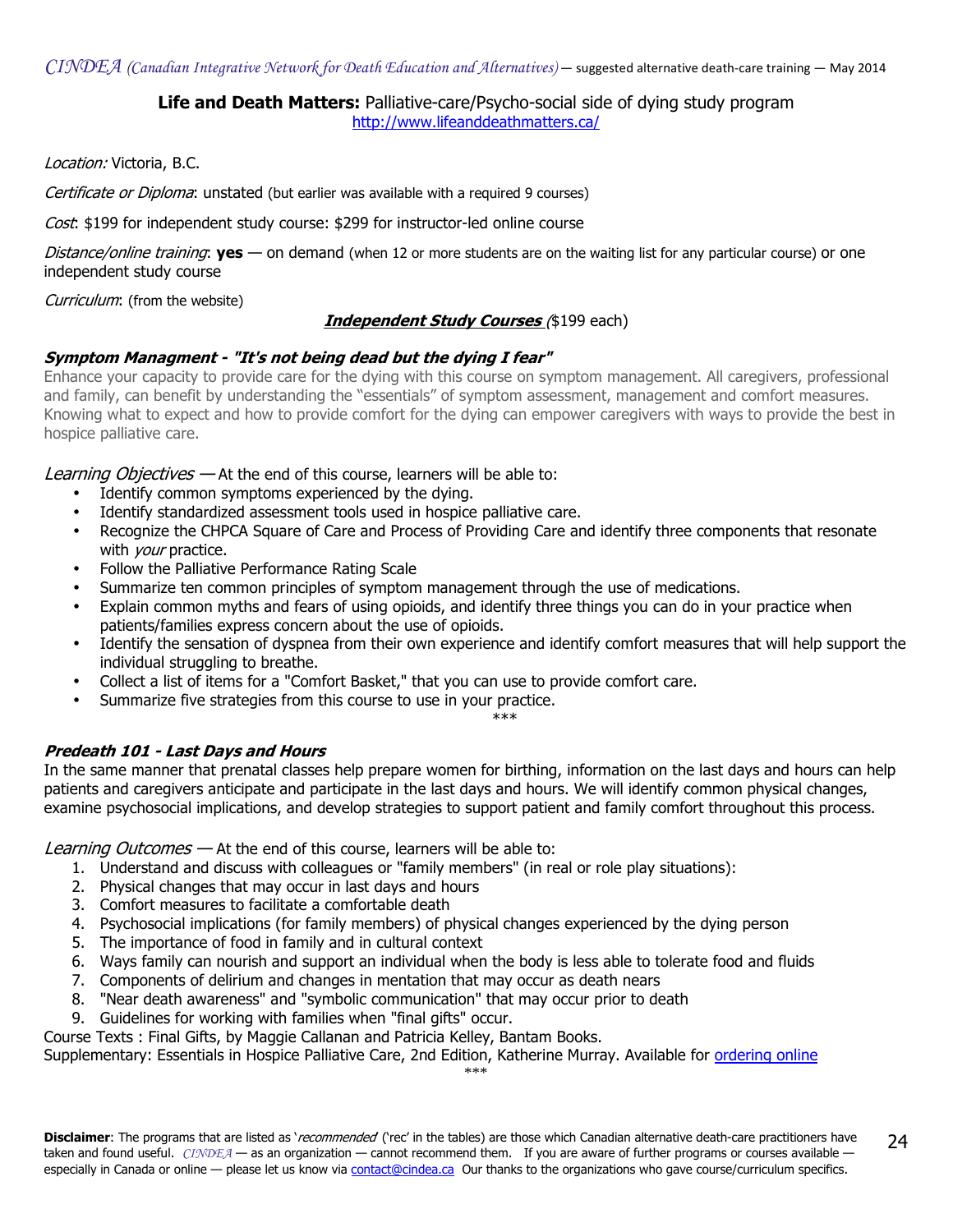## **Online Courses With Instructors** (\$299 each)

These online courses with Instructors provide small group instruction in hospice palliative care in a supportive learning environment. Suitable for health care workers, nurses, volunteers at hospice, counselors and clergy, the courses provide the fundamentals for individuals providing care for the dying.

Each course is available on-demand, for groups of 12 or more. Contact us to arrange one of these classes for your group.

## Death and Dying in the 21st Century

Examine how "death and dying in the  $21<sup>st</sup>$ century" will be different from any other time in history and evaluate the implications of the differences for caregivers. Discuss how the Baby Boomers may address "end of life questions," the evolving use of the terms hospice and palliative care, and begin to reflect on personal experiences with death and dying. At the end of this course, learners will be able to:

- 1. Describe the changing nature of death in the western world (or their particular country) and summarize the impact of these changes on the health care system.
- 2. Discuss the role of the Baby Boomers in shaping culture and their potential impact on how Canadians will die, care for the body and memorialize their dead.
- 3. Describe how hospice palliative care programs are responding to the changing needs of the dying, including those dying with non-cancer diagnoses.
- 4. Identify the need for advance care plans, describe options for individuals creating plans and be able to direct people to resources to assist individuals with creating advance care plans.
- 5. Understand new trends in care of the dying and the dead, e.g. death midwives, home funerals and green burials, and be able to summarize the potential impact of these trends on the way we support the dying and the bereaved in the coming decades.

\*\*\*

## Psychosocial Needs of the Dying

Learn about the psychosocial needs of the dying and their families, and identify the values and principles that support good psychosocial care. We will define spiritual care and begin to explore the nature of suffering.

At the end of this course, learners will be able to:

- Identify the psychosocial issues and needs of dying patients and their families.
- Discuss elements of effective psychosocial care.
- Identify interventions that support dying patients and their families.
- Identify needs and preferences in anticipating LEARNERS own death.

\*\*\*

## Theories of Grief and Loss - Beyond Kubler-Ross

Examine evolving definitions and theories of grief and bereavement, going beyond the classic theory of "stages" presented by Kubler Ross. Through analysis of personal and/or professional experience and existing theory, test several classic theories and develop a personal concept of loss and grief. Learners will explore different styles of grieving, internal and external modifiers of grief, and how we can best support an individuals' unique experience with grief. Develop your understanding of the elements common to disenfranchised grief and establish strategies for supporting individuals. Opportunities to dialogue will bring the material to life and will illustrate a range of lived experience of grief and bereavement.

At the end of this course, learners will be able to:

- Differentiate and discuss definitions and theories of grief and bereavement as well as different bereavement styles.
- Identify common elements that affect the experience of bereavement.
- Discuss bereavement theory to understand the experience of loss and to support others to grieve.
- Discuss common elements of disenfranchised grief.
- Document bereavement service providers in your community.
- Develop a new bereavement theory based on current theories and personal/professional experiences.

\*\*\*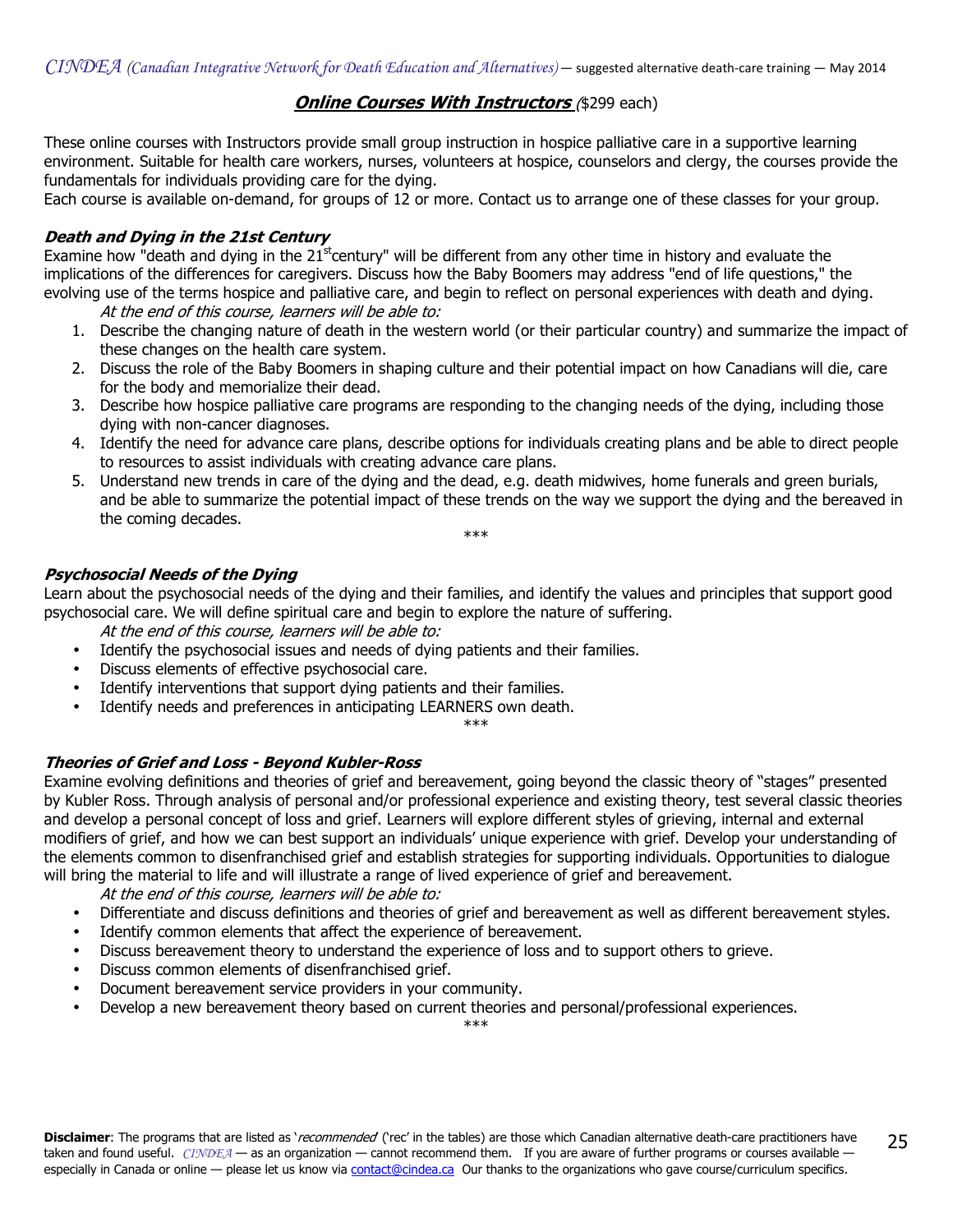Creative Communication: New Ways to Find Words to Express Loss and Grief Instructor: Jennifer Wortham Many people find it difficult or even impossible to express grief or to talk about the effects of losses on their lives. In my practice I have realized that to reach a point where talking about feelings becomes therapeutic sometimes requires a different point of access.

 This course is designed to teach new skills for assisting patients, family and caregivers to communicate thoughts and feelings about loss and grief by easing their struggle to find words.

After engaging in each creative non-verbal activity, learners will then come together in forums to discuss what they have learned about a loss they have experienced. This teaching the teacher (training the trainer) will enable them to build a toolbox of strategies for assisting patients and family to communicate about loss and grief.

- At the end of this course, learners will be able to:
- Describe creatively and with words, the influences of a loss on their life.
- Explain strategies for assisting individuals experiencing loss and grief.
- Create a toolkit of resources to assist patients and family to communicate when experiencing loss and grief \*\*\*

## Palliative Sedation Therapy "PST Can we talk about it?"Instructor: Susan Breiddal and Dr Peter Kirk

Palliative sedation is of great interest to people working in palliative care and to the general public. In fact, in 2007 one search engine alone produced 44 pages of abstracts on palliative sedation. This course fosters greater understanding of what palliative sedation is, and what it isn't. Learners participate in open forums where ideas, values, and feelings about palliative sedation therapy are discussed with each other and with a palliative care physician and counsellor.

`At the end of this course, learners will be able to:

- Define "Palliative Sedation Therapy" & clearly distinguish how it differs from Physician Assisted Suicide & Euthanasia.
- Identify the tension points that arise for families, patients and palliative care caregivers when palliative sedation therapy is offered, administrated and/or withheld.
- Explain and discuss values and ethical principles involved in setting guidelines and protocols for palliative sedation.
- Recognize how Palliative Sedation Therapy may affect professional caregivers and family experiences. \*\*\*

## Music Care: Caring for the Dying with Music Instructor: Bev Foster (Room 217 Foundation)

Music's healing capabilities may be most potent at the end of life. This video from the Music Care Conference 2012 shows that "music is louder than words"

People were inspired and motivated after the conference to apply their new learning about caring with music. For those who could not attend the workshops and conference, you can enrol in this online course "Music Care: Caring for the dying with music" to learn skills for using music in health care to soothe, heal and to transform experiences. Participants will learn how to use music in caregiving and develop strategies for introducing and using music with the dying.

At the end of this course, learners will be able to:

- Identify the benefits of using music when providing care.
- Discuss strategies for determining music care needs of individuals.
- Identify and discuss five situations where music may be introduced in the care of the dying.
- Develop a music care resource kit for use by themselves and other caregivers in their location.

\*\*\*

## The Value of Maintaining Therapeutic Boundaries

When we cross therapeutic boundaries with patients/families we risk losing our balance and our professional perspective. We will explore the 'family dance', learn how to know when you have crossed onto someone else's 'dance floor', discuss the heaven and hell of team, and identify strategies to become better at maintaining therapeutic boundaries.

At the end of this course, learners will be able to:

- Identify and distinguish differences between the roles of family and formal caregivers.
- Explain the meaning of "The Family Dance" in terms of therapeutic boundaries.
- Demonstrate understanding of the negative effects of crossing therapeutic boundaries on caregivers, patients and family.
- Develop strategies for maintaining therapeutic boundaries, based on the knowledge of "The Dance."
- Explain the dynamics of working in a team and describe the impact of working with a caregiver that has "become like family."

\*\*\*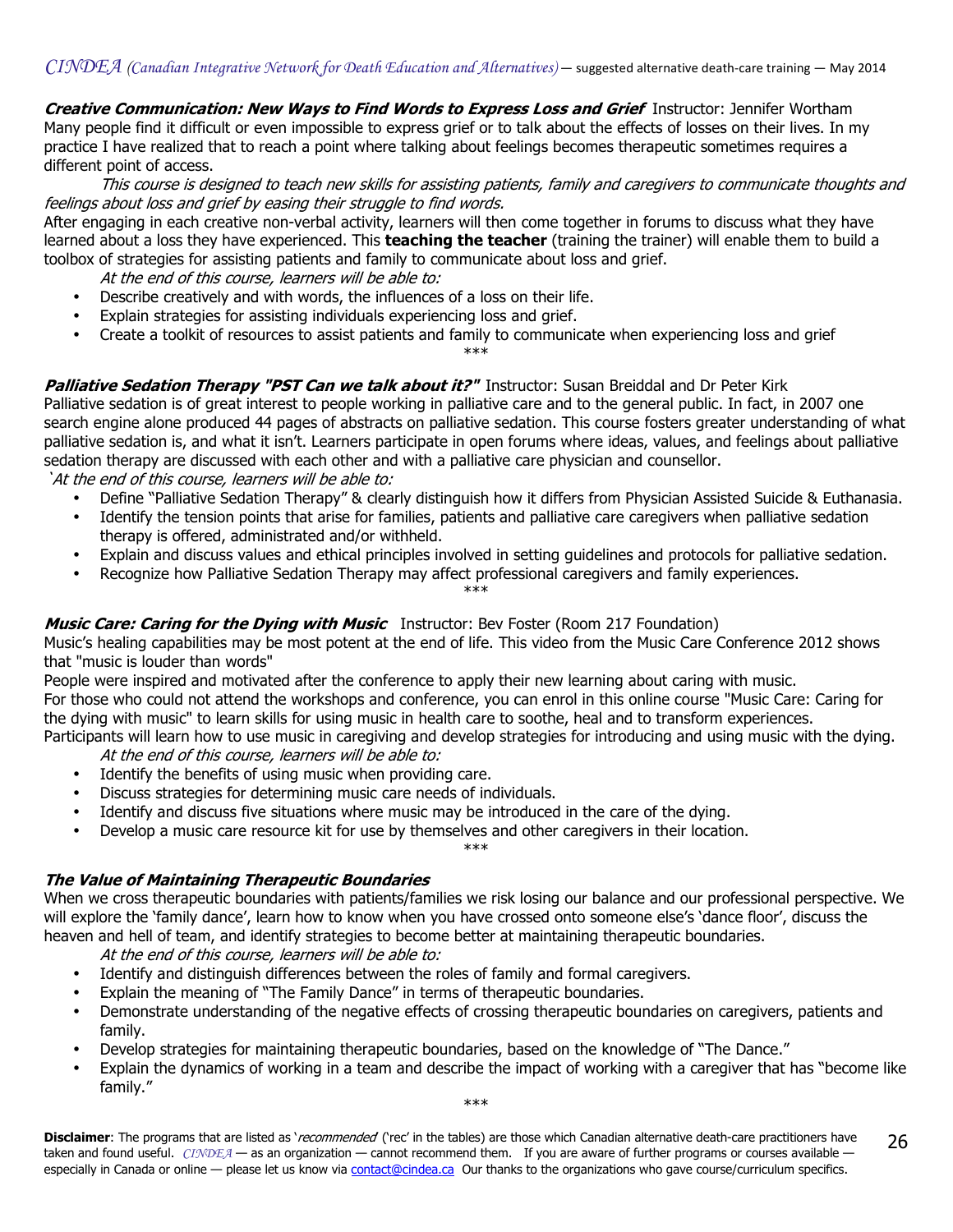## Communication:"I don't know what to say"

"I don't know what to say" is very common for most of our society, not only because of being a "death denying" society but also we are a society that is very uncomfortable with "silence", we seem to always have to fill silences with noise. Learn ways to communicate with the dying and their family by developing skills in compassionate caregiving and

non-violent communication, as well as appreciating the meaning of helplessness and self-empathy.

At the end of this course learners will be able to*:* 

- Articulate their own needs, values, motivations and skills.
- Demonstrate how to be mindful and stay true to their own inner aspects.
- Demonstrate how to honour their own needs while communicating authentically with others in distress.
- Demonstrate how to "know what to say."

\*\*\*

## Trauma, Loss and Grief: Using Simple Right Brain Approaches to Support Healing Instructor: Catherine Traer Martinez

New developments and understanding of the neurobiology of trauma are changing the way we support healing. Learn about 'emotional circuitry' and the concept of emotional self-regulation to understand reactions to trauma and loss. Explore simple and effective, 'right brain' somatic approaches to resolve distress and grief in gentle, effective ways.

At the end of this course learners will be able to:

- Describe the basic anatomy and functions of the brain in managing trauma, loss and grief, as well as managing the impact of chronic stress.
- Summarize the functions of the Autonomic Nervous System in terms of the Distress Response and the Relaxation Response.
- Understand, describe and experience the concept of Emotional Self-Regulation and the difference between left brain and right brain "knowing".
- Develop awareness, and track the "felt sense" in your body and notice how it changes from moment to moment in the process of moving from distress to settling or calming.
- Recognize shock and grief somatically (through the "felt sense") and understand how to track somatic changes to ease or resolve distress.
- Identify the value of sensing: grounding, settling, orienting, touch, and presence to calm and settle distress.
- Describe ways to integrate this knowledge in self care and in supporting others.

\*\*\*

## Walking and Talking with Kids about Death and Dying

Misconceptions about kids' experience with loss, grief and death/dying and fear of doing or saying the "wrong thing" may prevent us from engaging with kids about these topics. Learners critique common myths, examine current theory, and look at how to best individualize care to meet unique needs. Learners will also explore the benefits and challenges of addressing loss, grief and death in the schools. The focus of this particular course will be on children who are losing or have lost a loved one to death, vs, children who are facing their own death.

At the end of this course, learners will be able to:

- Recognize and identify personal fears or hesitancy in talking with kids about death and dying.
- Explain common misconceptions about kids and loss, grief, death and dying.
- Explain and discuss common concerns brought forth by children who are losing a loved one to death.
- Discuss current theory and guidelines on ways to best support kids who are facing loss, grief, and death.
- Identify resources for use in the schools to support teachers who are supporting children who are grieving.

\*\*\*

## Loss, Grief and Dying with Dementia: Course Number: LDMonline134

Two of our society's greatest fears are death (loss of life) and dementia (perceived loss of self). This course will offer an overview of the unique losses, grief and bereavement experienced by persons with dementia (PWD) and their caregivers. The focus will be on the ways persons with dementia die, their often unique death trajectory, end of life care, and palliation. We will address some of the barriers dying PWD and their family face, and more importantly, address how we can begin breaking down these barriers and focus on providing excellent end of life care to PWD.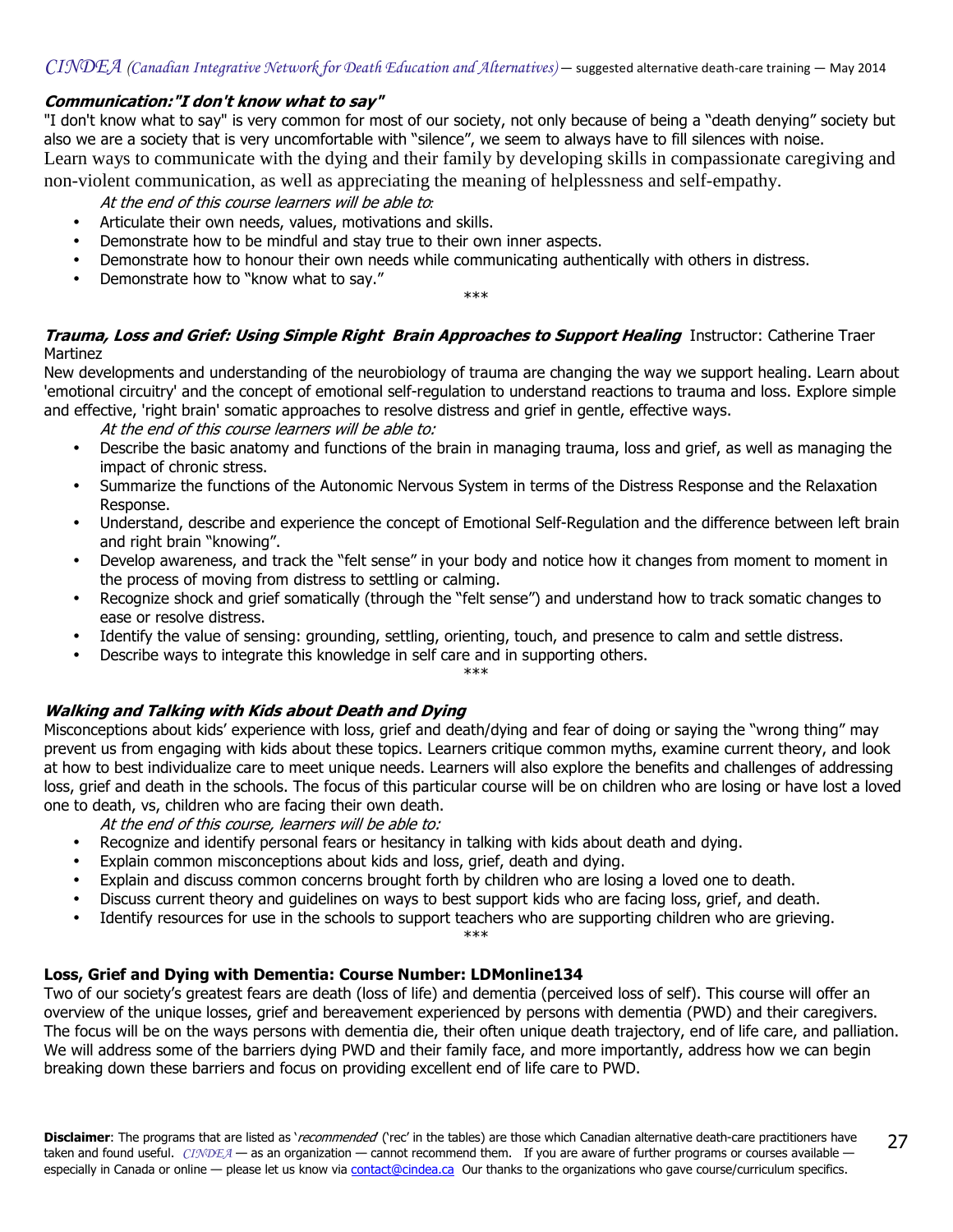#### $CINDEA$  (Canadian Integrative Network for Death Education and Alternatives) — suggested alternative death-care training — May 2014

At the end of this course, learners will be able to:

- Articulate the differences between "dying with dementia" vs "dying from dementia."
- Distinguish and summarize for colleagues anticipatory, ambiguous and disenfranchised grief as related to dementia.
- Recognize and explain to colleagues and family the implications of considering dementia as a palliative condition.
- Describe and explain the relevance of discussions about advanced directives while the PWD is still able to make informed decisions.
- Explain to colleagues, patients and family how the family/caregivers bereavement can be affected by the journey experienced by the PWD, and their understanding and meaning attached to death \*\*\*

## **Compassionate Communication in Palliative Care** Instructor: Elizabeth Causton

In this hospice palliative care course, we will look at ways to facilitate therapeutic conversations with patients and family members through greater awareness and skill development in the areas of expressing empathy, showing respect for personal timing, building trust and validating personal experience. We will explore the following topics:

- "Why did I say that?" (personal baggage)
- Talking about hope
- That's a good question! (difficult conversations)
- Dismantling roadblocks
- Silence is golden
- Communicating without words
- Responding to unfixable pain



Tyndale University College and Seminary: Death, Dying, and Grief Program

<http://www.tyndale.ca/tsfc/certificate> [contact@tyndale.ca](mailto:contact@tyndale.ca)

Location: Toronto, Ontario.

Certificate or Diploma: Death, Dying and Grief Certificate or Spiritual Formation Certificate — minimum of five modules

Cost: \$195 per module

Distance/online training:  $no - on site only$ 

Curriculum: (from the website)

#### Overview: Death, Dying, and Grief

Death, Dying and Grief Certificate will be offered again Fall, 2014. This certificate program will run every other year. During alternate years, [Spiritual Formation Certificate](http://www.tyndale.ca/tsfc/certificate-sf) will be offered, which is offered currently.

#### It is not uncommon to wonder how we ourselves can cope with death, but where do we even begin to help others through the process?

It is not easy to speak about death and the losses we experience, but it is a reality that happens to everyone. How does one cope? There may be a tendency to deny what has happened, stay busy with life and avoid all the feelings that might overwhelm us or perhaps we minimize the impact of the loss upon us. This program of study will enable the participants to understand the process of grief and dying and learn of resources that will enable them to positively engage in the grieving process and develop skills to assist others in their journey through loss and grief.

#### **Certificate**

This certificate will facilitate your understanding of the grief process, giving you resources and developing techniques that will enable a positive approach to engaging with those in the grieving process. You will focus on developing an in depth understanding of the impact of grief on family systems, as well you will have an understanding of biblical and spiritual truths when encountering loss and death. You will develop skills that will help you to recognize and respond to the needs of others as you walk with them.

Continuing Education Credits available from the Canadian Counselling and Psychotherapy Association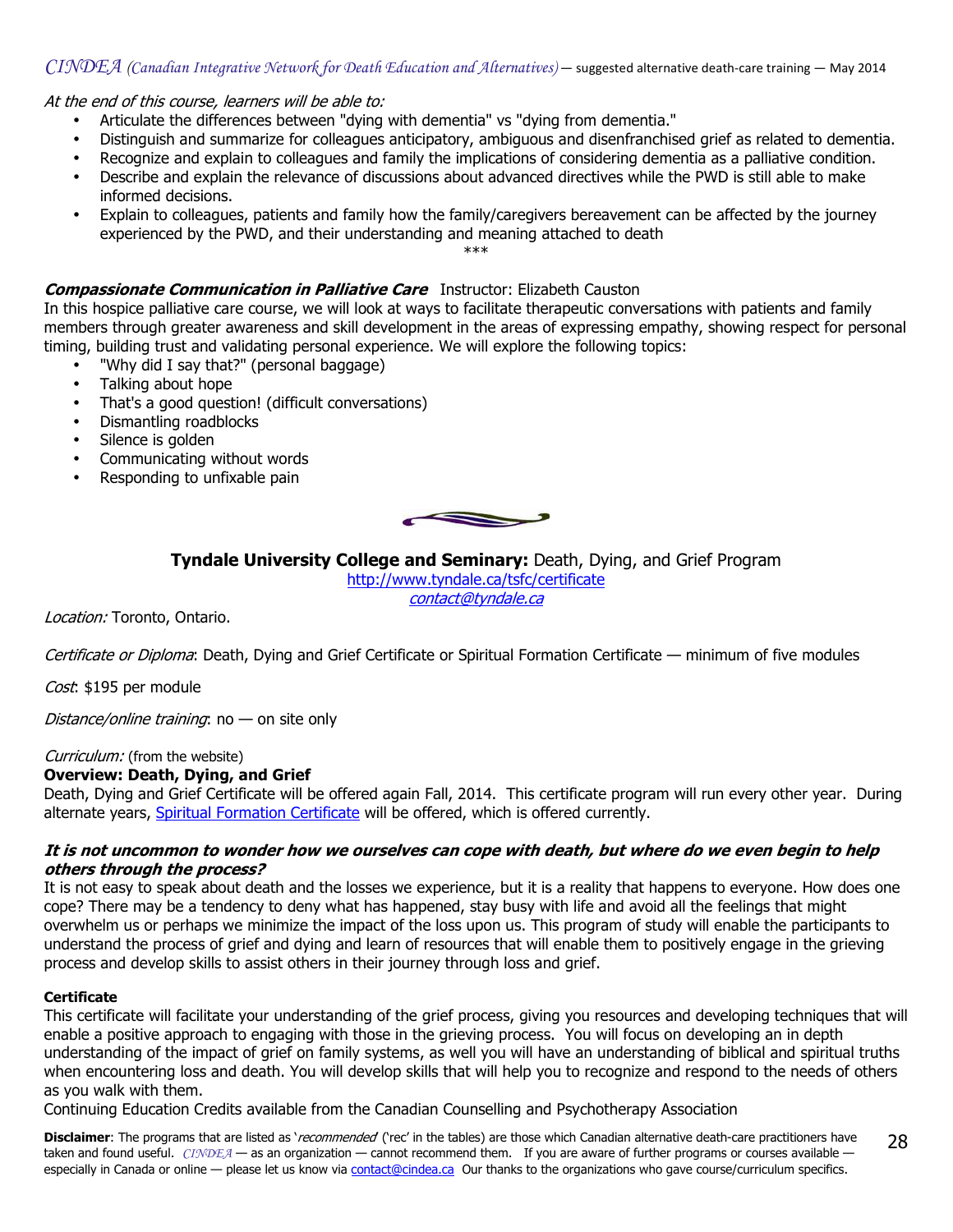## **Details**

**Time:** Each module is 10 hours over a two-day period.

Where: Tyndale Bayview Campus (3377 Bayview Avenue)

When: See Module List for specific dates

**Cost:** \$195 per module (includes lunch each day)

Certificate: A minimum of five modules are required to graduate from the program, however all six are recommended. Upon completion you will receive a certificate of completion.

20% OFF - Full time Tyndale Students can receive a 20% discount for each module. Email [tsfc@tyndale.ca](mailto:tsfc@tyndale.ca) to receive a promo code.

## Module 1: Introduction to Grief and Dying

Grief can take on many faces and individuals adopt different ways of coping with their loss. This module will be an exploration of the various attitudes towards death and an examination of the reactions to loss as expressed through grief. Death and dying can present an opportunity for personal and spiritual growth as we explore our losses and share our grief. In order to do this we need to consider the ten essential factors to help the healing process to occur. Learning outcomes:

- Understand the different reactions toward death
- Explore different tasks faced by the dying
- Understand the phases of grief
- Learn practical steps to work through the stages of grief that will bring healing

Facilitator: Dr. David Sherbino MPS, STM, D.Min, CSDS, FT.

David is Professor of Pastoral Ministries and Spiritual Formation at Tyndale Seminary Toronto and is the minister at Cornerstone Church (PCC) Kleinburg. Professionally he is a Fellow in Thanatology.

Dates: October 3-4, 2014

## Module 2: Cultural and Gender Approaches to Grief

This module will explore the different ways individuals, both men and women, express grief and adapt. We will examine the mourning traditions of different cultures and explore a number of different strategies to work through grief with the aim of increasing sensitivity and understanding which we bring to the issue of death.

Learning outcomes:

- Discover how men and women process grief
- Become aware of cultural differences in expressing grief
- Learn different strategies to effectively process grief
- Become aware how different religious and cultural groups react to death

Facilitator: Dr. Rob Patterson M.Div.,MRE.,D.Min.

Rob is the director of Alumni and Church Relations at Tyndale. Previously he served in Kenya Africa as a professor with Carey Theological College and Regent College. During his years as a chaplain at Spring Hills Penitentiary he began his focus in the areas of loss, grief and death. He is fluent in Swahili having immersed himself into the African culture. Dates: November 14-15, 2014

## Module 3: Spiritual and Biblical Resources to Cope with Death and Loss

This module will explore a Biblical response towards death and life beyond death. As we examine what it means to grieve and lament we will learn how to help others in their time of sorrow and loss. Special attention will be paid to the Psalms as a resource for encouragement for those dealing with death.

Learning outcomes:

- Deeper understanding of key biblical passages that address death, grief, and loss
- Theological resources to respond to common cultural misperceptions and myths surrounding the death experience
- Discover how Christians have practiced spiritual care for the dying and grieving

• How to conduct a caring visit with those facing grief, including the appropriate use of prayers and Scripture Facilitator: Rev. Dr. Kevin Livingston B.A.,M.Div., Ph.D.

Kevin is Associate Professor of Pastoral Ministry at Tyndale Seminary and has served as the minister in several Presbyterian congregations in Seattle, Vancouver, Cambridge and Toronto.

Dates: January 23-24, 2015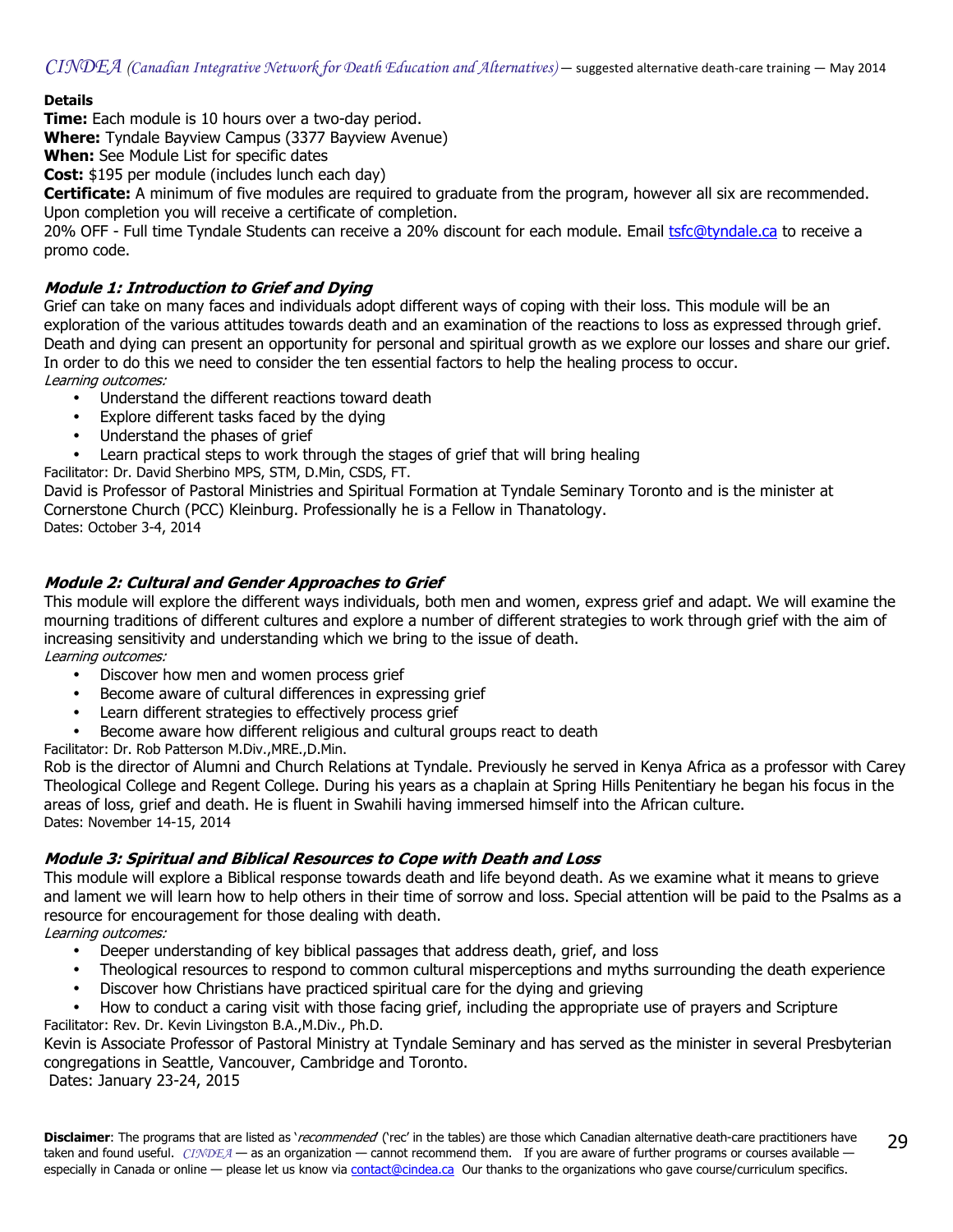## Module 4: Family Systems and their Ability to Cope with Death and Grief

This module will cover the impact of death and loss upon the family system. You will explore death and the family life cycle, looking at how families react to loss. A special emphasis will focus on how children understand death and express their grief. Learning outcomes:

- Understand the systemic perspective of the family and how the impact of death can affect individuals and the system as a whole.
- Describe the different ways families respond to death and loss.
- Integrate the systemic understanding of death and loss in helping children grieve.
- Apply the knowledge of grief and the family into the context of church ministry and community.

Facilitator: Dr. Helen Noh M.Sc., MA., Ph.D.

Helen is Assistant Professor of Psychology at Tyndale University College and Seminary. Her clinical training has been with children, adolescents and their families, through the Glen Roberts Study Institute in California and through private practice in Toronto.

Dates: February 27-28, 2015

## Module 5: Dealing with Disenfranchised Grief

This module will explore the nature of disenfranchised grief by understanding the language of grief and those situations where grief is difficult to express because of the nature of the loss. Disenfranchised grief can include suicide, traumatic death, and other losses that are challenging to process because they are unacknowledged, avoided, or not legitimized. The second part of this module will provide training in setting up a support recovery group. This will include guidelines for groups, intake forms, the content of a good group, and learning to be a facilitator. Learning outcomes:

- You will understand the various types of disenfranchised losses in their contextual setting.
- You will learn various interventions and techniques to use in addressing disenfranchised loss
- You will know how to establish grief support groups
- Guidelines to care for the care giver

Facilitator: Dr. Keith Taylor B.Th., M.Div., D. Min.

Keith is the director of Genesis Bereavement Resource Center and Chaplain for Palliative Care Southlake Regional Health Center. He is the minister of the Church of the Nazarene Newmarket. Dates: March 27-28, 2015

## Module 6: Embracing the End of Life

At the end of life how do we bring closure so that we have a 'Good Death'? This module will explore various issues at the end of life including ethical decisions that need to be made, the necessity of a living will, how to say 'good bye', sitting 'vigil', learning the signs that the body is shutting down, and rituals and beliefs that make a difference. You will learn how to walk alongside both the individual who is dying and the family as they deal with death and loss. Learning outcomes:

- Understand ethical decisions surrounding the end of life
- Learn how to prepare a living will
- Discover how to bring about closure
- Explore different rituals at the end of life

Facilitator: Dr. David Sherbino MPS, STM, D.Min, CSDS, FT.

David is professor of Pastoral Ministries and Spiritual Formation at Tyndale Seminary Toronto and minister at Cornerstone Church (PCC) Kleinburg. Professionally he is a Fellow in Thanatology. Dates: May 1-2, 2015

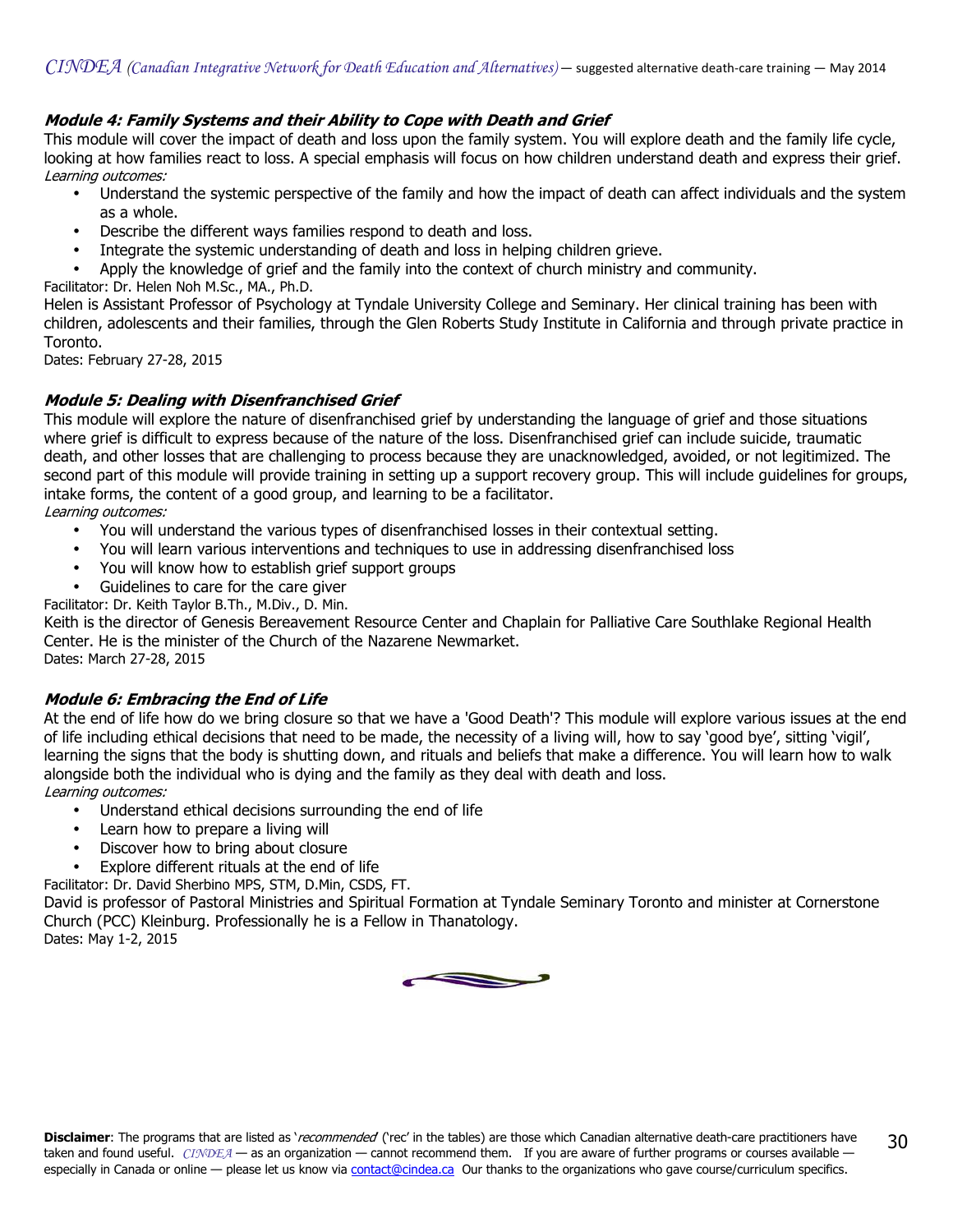$CINDEA$  (Canadian Integrative Network for Death Education and Alternatives) — suggested alternative death-care training — May 2014

Dying Consciously — Institute of Energy Medicine:

Living and Dying Consciously: Tools and Applications Training <http://www.dyingconsciously.org/DC-teachers.htm> $-$  see list of Canada teachers: and for upcoming teacher training, contact **[Luz@thefourwinds.com](mailto:Luz@thefourwinds.com)** 

Location: Based in Park City, UT - See website for various teachers across Canada Certificate or Diploma: Not stated

Cost: Not stated

Distance/online training: No

Curriculum: (from the website) 8 modules over four days — Steps of the Death Rite; Luminuos Energy Field; The Journey Home; Ceremony and Ritual; History; Creating Sacred Space; Care of the Living; Death as an Ally



## Upaya Institute:

Being with Dying, Professional Training Program in Contemplative End-of-Life Care (Joan Halifax) <http://www.upaya.org/bwd/programs.php>

Location: Santa Fe, New Mexico

Certificate or Diploma: unclear, but probably some letter/etc. of completion

Cost: \$1,640 for members; \$1,740 for non-members (includes meals, but not housing)

Distance/online training: no

Curriculum: (from the website)

The 8-day training covers many important areas, including:

- Ethical, spiritual, psychological, and social aspects of care of the dying;
- The neuroscientific basis of contemplative interventions in care of the dying;
- Community-building around dying persons and relationship-centered care;
- Cross-cultural issues related to dying;
- Exploration of pain, suffering, and peri-death phenomena;
- Care of the caregiver;
- Capacity building;
- Strategies to support those who are grieving;
- Contemplative approaches to care of the dying and their families;
- Implementation of psycho-social and spiritual content into conventional medical settings.

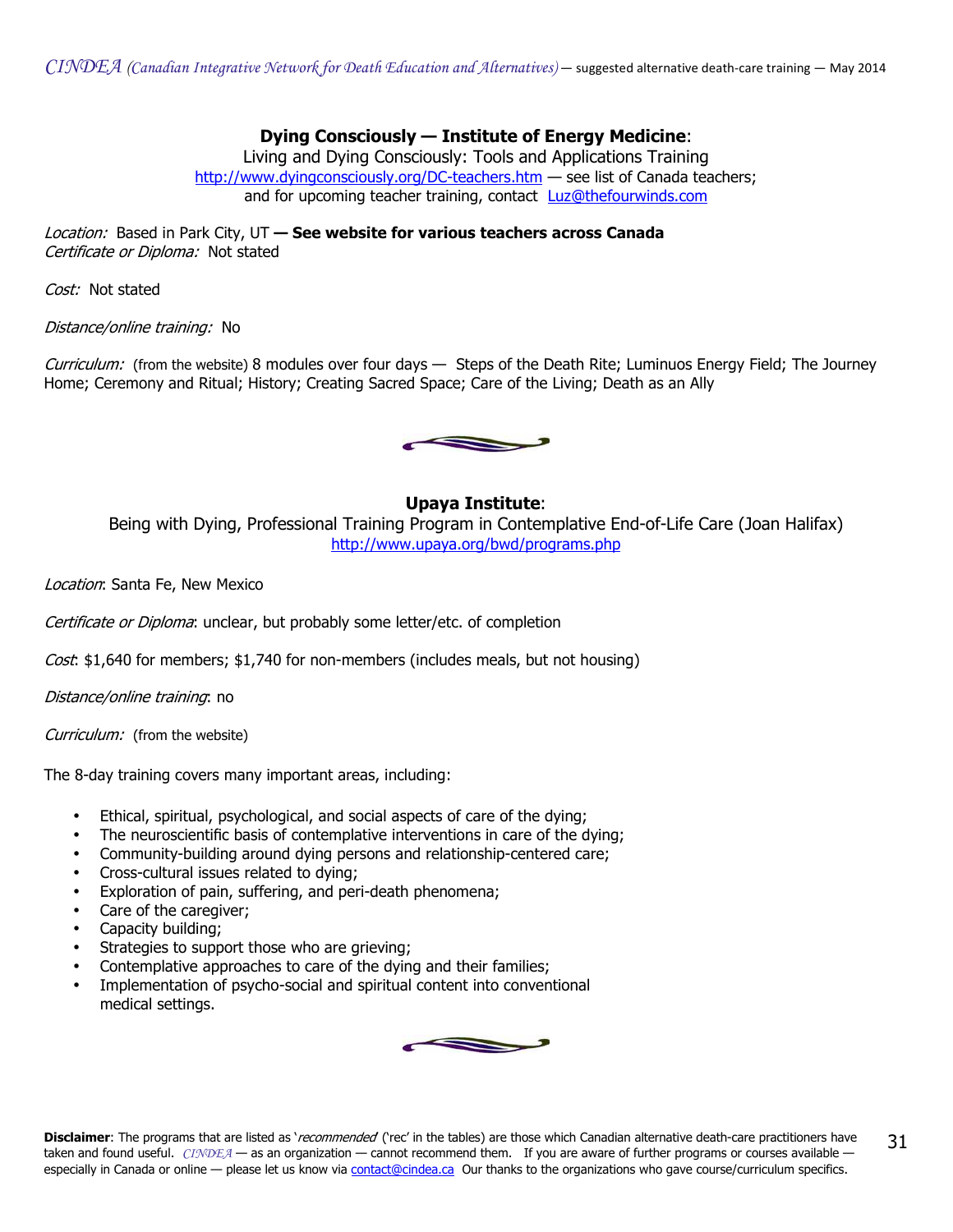## **Spiritual Care Programme: Contemplative "End of Life" Care**

<http://www.spcare.org/en/ceolc/main>

Location: Van Etten, New York

Certificate or Diploma: Yes, and also Continuing Education Credits

Cost: \$3,900— plus \$855 for lodging and all meals for 9-nights residential retreat

Distance/online training: Yes (15-weeks of on-line learning); but no  $-$  also requires in-person an additional 8-day/9-nights retreat session

Curriculum: (from the website) Program Structure and Training Topics

The course combines 15-weeks of on-line learning with an 8-day residential retreat. The structure of the program allows participants to gain a more personal understanding of end-of-life needs, and uses a variety of learning modalities, including individual, group and interactive work, as well as lectures and personal mentoring by an experienced international faculty of healthcare professionals and educators.

## Contemplative care and personal transformation

 Qualities of contemplative caregiving Cultivating 'presence' through meditation Reflections on impermanence and death Self-care for caregivers: recognizing burnout, and contemplative practice for preventing burnout Deepening genuine compassion Integrating meditation with health care work and daily life Caregiving as spiritual practice

## Training in contemplative listening

 Methods for 'Contemplative Listening' and its practical applications 'Council' - a model for family and bereavement support, and team meetings Speaking about death and supporting people in denial Guidelines for communicating with families

## Supporting the dying and their families

 Assessing and responding to the needs of the dying Understanding and transforming suffering Family dynamics and supporting families Healing relationships Methods for resolving unfinished business Needs of the elderly: aging and dementia Trends in hospice and palliative care Pediatric palliative care

## Contemplative or Spiritual Care

 What spiritual care really means Four resources for spiritual care The spiritual dimension of life and death Recognizing and addressing spiritual pain Spiritual preparation for death Finding meaning: supporting those not affiliated with a faith tradition Cultural and religious aspects of caregiving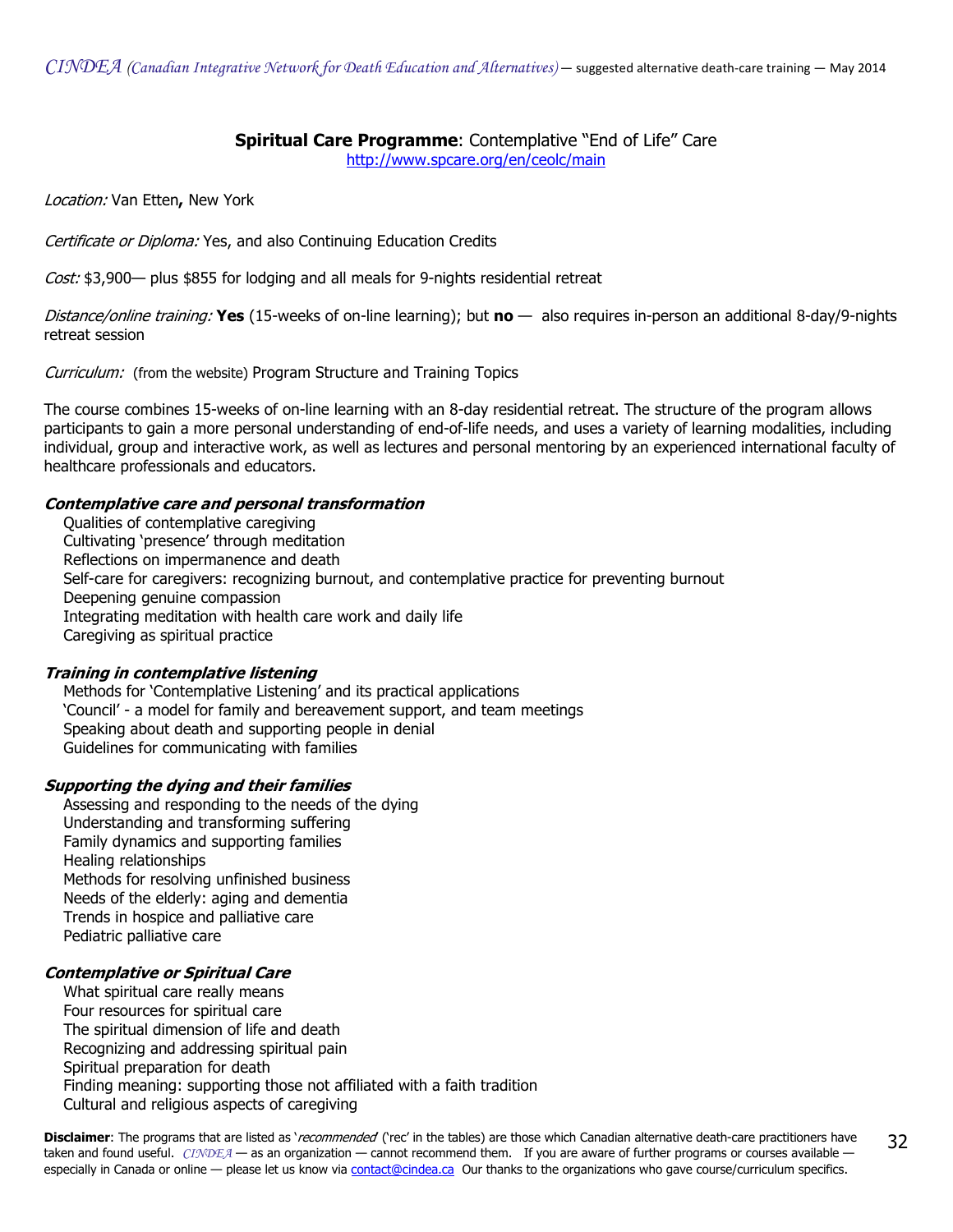## **Bereavement**

 The process of bereavement Supporting the bereaved The spiritual dimension of bereavement

## Contemplative Practices

 The Three Goods - creating a sacred environment for life and work Mind, meditation and the nature of mind Practices for awakening and deepening compassion Christian meditation: 'Centering Prayer' The Heart Practice Essential Phowa for healing and the moment of death Working with thoughts and emotions



**Metta Institute:** End-of-Life Practitioner Program <http://mettainstitute.org/EOLoverview.html> [info@mettainstitute.org](mailto:info@mettainstitute.org)

Location: Sausalito, CA

Certificate or Diploma: Yes. Continuing Education Credits for Nurses (CEU), MFT's and LCSW's (CE), Chaplains (CCE), and psychologists (CPE CE). Additional Fees apply.

Cost: \$1050 per person per 5-day training module. 'Full Series' Discount \$4250. Accommodations and food extra. \$25 per Tele-conference. A small amount of scholarship available.

Distance/online training: No

Curriculum: (from the website) 5 topics

## Mindful & Compassionate Service

This course introduces tools, practices and skills to develop self-awareness, compassion, and skillful action. Participants will have the opportunity to learn how to:

- Increase the capacity to remain present for suffering
- Cultivate open-hearted, moment-to-moment, non-judgmental awareness
- Develop a stronger "observing self" through focused, stable attention
- Acquire greater mind-body awareness and intuitive wisdom
- Nurture empathetic concern and impartial altruism
- Learn to differentiate between self and other, without merging or distancing
- Foster positivity, and manage stress and anxiety
- Cultivate the balancing factors of equanimity, joy, compassion, and love
- Use the "Five Precepts of Service" in day-to-day work
- Listen on three levels body, heart and mind
- Learn preventative practices that catalyze improved overall health
- Develop work/life balance, self-care strategies, and support systems
- Address institutional barriers to mindful and compassionate care

\*\*\*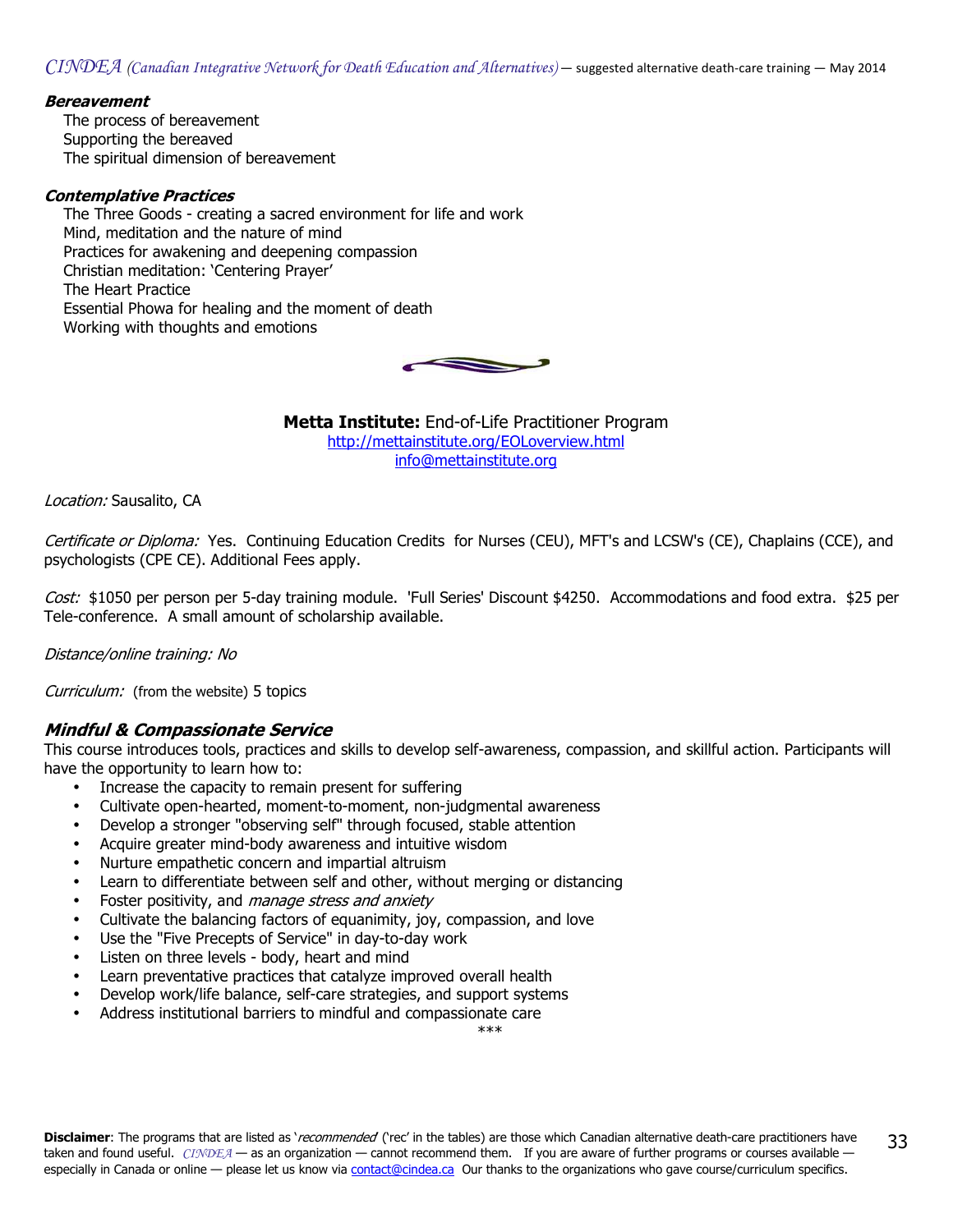## Wise Relationship

The course introduces tools, practices and skills that support being in wise relationship. Participants will have the opportunity to learn how to:

- Maintain clarity of mind and fundamental compassion as a reliable inner refuge
- Track how your mind, heart and body habitually react to pressure
- Recognize and tame the "inner critic"
- Practice the skill of "three center listening" body, heart, and mind
- Utilize the recent research on the beneficial connections between neuroscience and mindfulness in caregiving
- Move from conflict-oriented relationships to collaborative relationships
- Practice the 5 key precepts for deepening dialogue
- Use touch to relate to those who are non-communicative
- Support others through loss and grief on the path to wholeness
- Explore how to implement all these skills in traditional healthcare settings.

\*\*\*

## Creative Collaboration

The course introduces principles and practices that support skillful collaboration. Participants will have an opportunity to learn to:

- Identify the core challenges that impede collaboration in healthcare settings and learn practices and balancing factors required to address those challenges
- Develop skills for self-observation, self-knowledge and self-management
- Create allies, form partnerships, build a personal network of support
- Use communication skills that strengthen our ability to remain human and encourage our natural compassion to flourish even in challenging conditions
- Use basic tools for conflict resolution, to speak truth to power and to address dysfunction in teams
- Work with the challenges and triggers arising in difficult encounters with colleagues and supervisors
- Boost performance through group accountability and shared responsibility for effectiveness
- Recognize and tame our patterns of defending, withdrawing, or attacking in the face of judgment and criticism
- Engage in practices related to self-care and find ways to use these practices in conventional healthcare settings.

#### \*\*\*

## Opening to Mystery

The course introduces tools, practices and skills that cultivate an opening to the mystery, and develop the ability to facilitate the transformation that is fundamental to dying. Participants will have the opportunity to learn to:

- Develop greater openness and competency in discussing the dimension of spirit, mystery and awe with colleagues, patients and family members;
- Recognize and facilitate the primary tasks and stages of dying;
- Facilitate rituals before, during and after dying;
- Support others in altered and non-ordinary states of mind;
- Gain greater comprehension of mystery as a factor in the decision-making process and compliance of patients;
- Develop a forgiveness practice and learn how to explore forgiveness with patients;
- Access the unconscious, develop intuition and work with archetypes;
- Use poetry, images and symbols to access mystery and transformation;
- Develop contemplative practices of stability, compassion, and equanimity and their use with the dying and their families;
- Understand similarities between the process of dying and the patterns of transformation common to the world's wisdom traditions.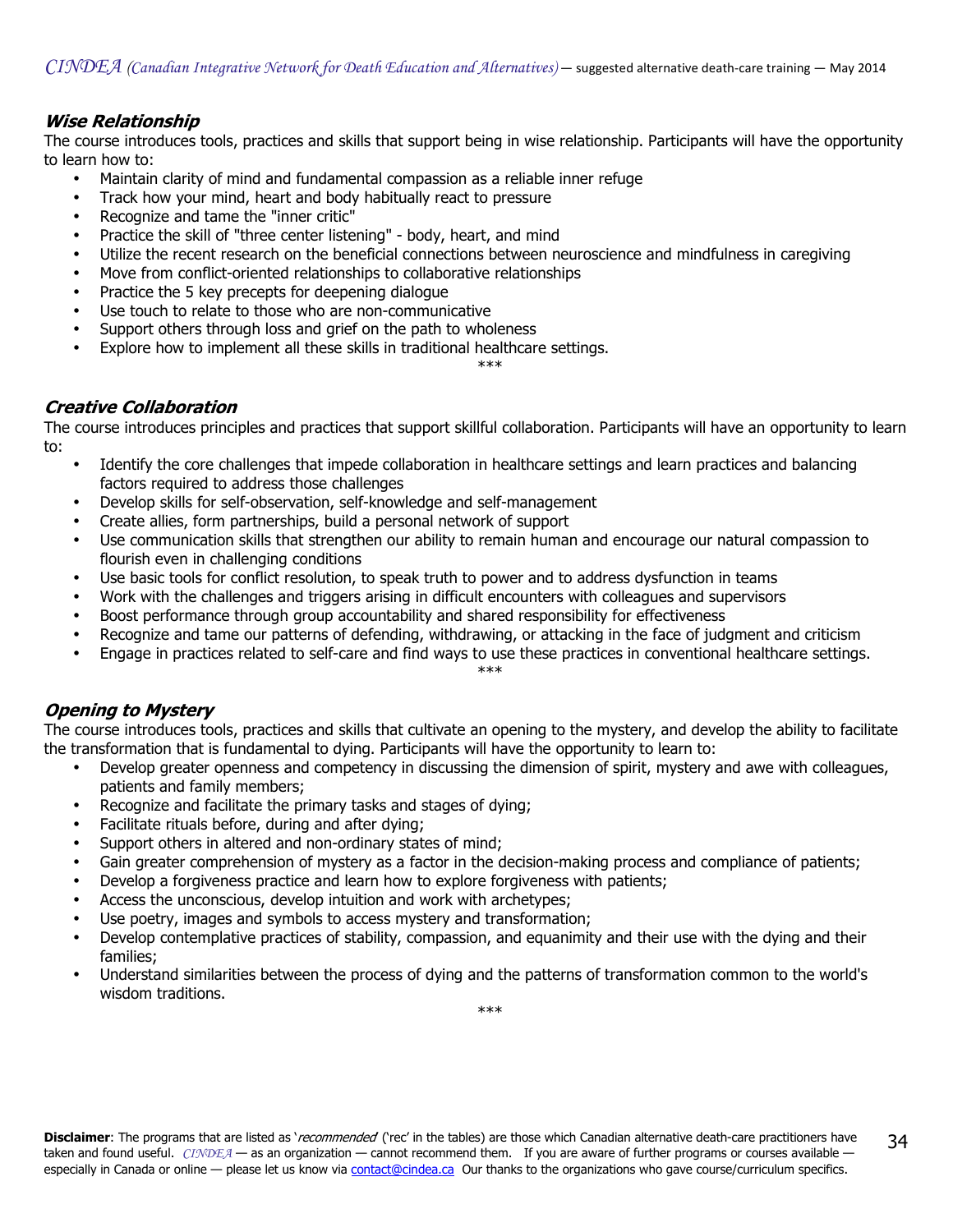## Cultivating Presence & Resilience

The course introduces tools, practices and skills that cultivate our contact with presence and promote increased resilience. Participants will have the opportunity to learn:

- How mindfulness practice contributes to rest, renewal, receptivity and responsiveness
- How mindfulness can be a tool for re-contextualizing and reframing
- How to build inner resources that help us strengthen our resilience and ability to "bounce back"
- How to reduce fear based reactivity in decision making while increasing leadership capacities like heartiness, buoyancy of spirit and a can-do attitude
- Skills for self-regulation of attention, emotional balance and somatic sensitivity that allow us to sense both the full range of our experience and that of the other
- Current findings from neuro-plasticity and other research supporting the clinical value of mindfulness in healthcare
- The ethical principles of non-harming, compassion, and wisdom that form the foundation for mindfulness practice
- Inquiry practices that help participants explore their personal history and psychological structures related to issues of death and dying
- Insight practices to help caregivers stay present for suffering
- Open awareness practices that cultivate receptive, non-judgmental attention
- Contemplative practices that promote pro-social qualities including loving-kindness, compassion, appreciative joy and equanimity
- Reflective practices that focus on the study of impermanence and dying
- Mindful approaches to the experience and expression of stress, pain, grief, and anxiety



## **Soul Midwives: Distance Learning Course**

<http://www.soulmidwives.co.uk/soul-midwives-school/training-courses/distance-learning/> [info@soulmidwives.co.uk](mailto:info@soulmidwives.co.uk)

Location: Britain

Certificate or Diploma: yes

Cost: Introductory module fee: £75 (approx \$121) Distance Learning Course 9 modules fee: £550 (approx \$887) Total: approx \$1008 (Canadian)

#### Distance/online training: yes

Curriculum: (from the website)

The training starts with an Introductory module, exploring your potential for this work.

The next step is the main course – nine modules which help you build the essential skills you need to become a Soul Midwife. You will be required to complete study tasks and carry out reflective work.

## Course Contents

- 1. Soul Midwifery past and present: the history of soul midwifery and the work of soul midwives today
- 2. Support in the pre active stage: supporting 'friends' from the start, death planning, visualizations, soul wounds
- 3. The process of dying: the four elements: the withdrawal of the elements Earth, Water, Fire, Air
- 4. Support in the active stage: the senses, energy blocks and how to help, vibrational shifts, therapies (breathing exercises, touch, working with sound, working with oils and music), preparing a loving space
- 5. Vigiling
- 6. Anointing
- 7. At point of death: how does it feel to die, transition, practicalities, visiting loved ones afterwards
- 8. Self care
- 9. Getting started: beginning work, marketing and PR, keeping records, the kit bag

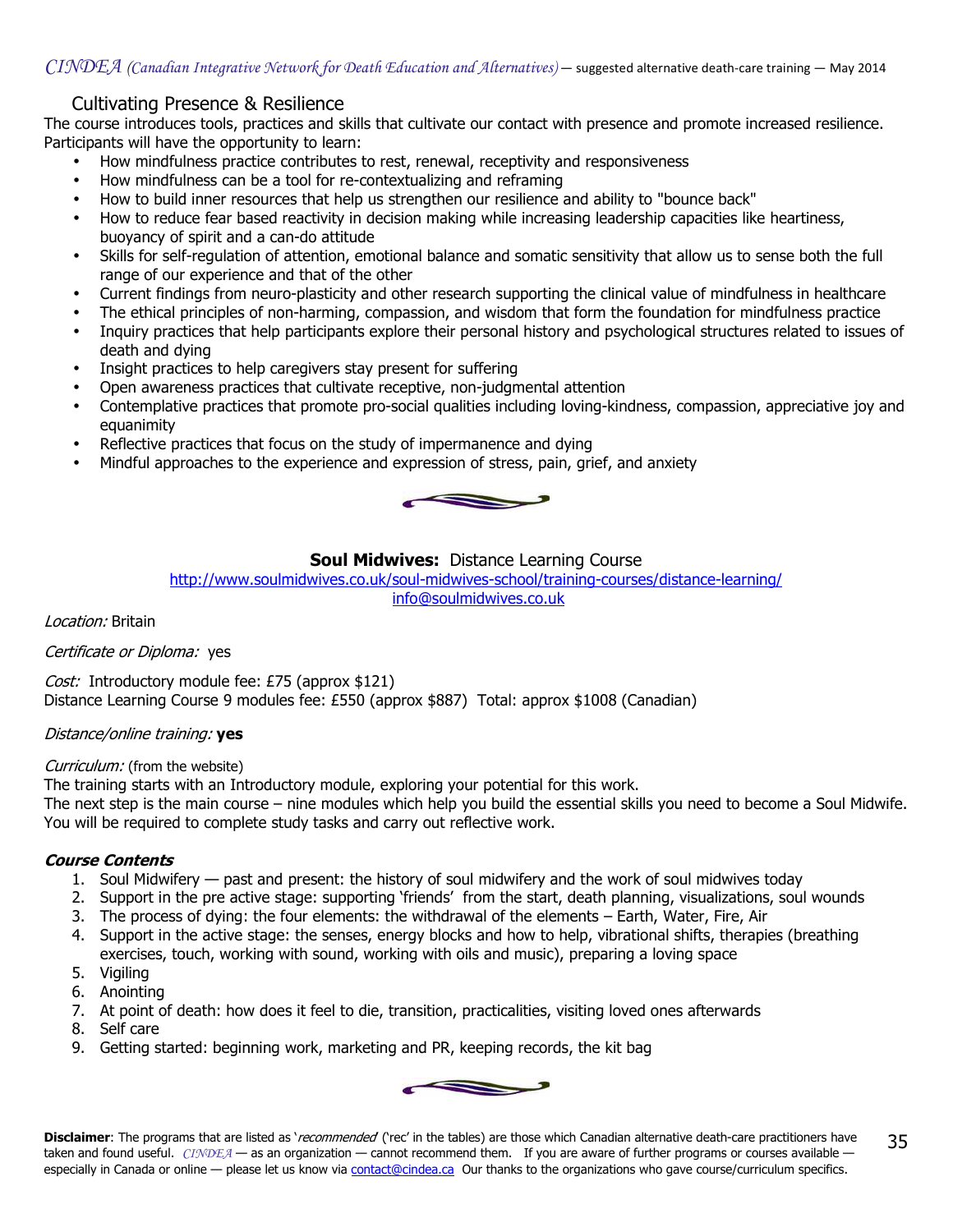## Accompanying the Dying: a Practical Guide & Awareness Training

<http://www.accompanyingthedying.com/>

Location: Austin, Texas

Certificate or Diploma: certification of completion

Cost: not stated

#### Distance/online training: yes

#### Curriculum: (from the website)

Accompanying the Dying - a Practical Guide & Awareness Training

- The focus of this course is supportive care for the dying and their families as they spend their last days together.
- There are several sections in this course, each one made up of several modules. All of them are integrated to develop the practical skills of a person who wants to accompany the dying.
- Each module spotlights an issue in end-of-life care for the dying and their families and gives practical advice in care.
- The program is self paced with a goal end date of 4 months from start
- We will speak by phone throughout the course.
- This course is both introspective and provides a strong informational base regarding dying and caring for families.
- This is a non-sectarian program.

#### Plus

Accompanying the Dying ....Developing Your Private Practice

- palliative care, vigiling, imminent dying and after death issues
- self exploration, vision building
- organization, business set up, legal issues
- marketing, web development and social media
- networking
- instructor's resources

#### Plus

One on One Guidance The Course is structured for one on one mentoring until completion.



# Singular Courses

Vancouver Island University: Death and Dying: Interdisciplinary Perspectives (Anth 338 & Psyc 338) <http://libguides.viu.ca/content.php?pid=360563>[info@viu.ca](mailto:info@viu.ca)

Location: Nanaimo, B.C.

Certificate or Diploma: single course, optional

Cost: not stated

Distance/online training:  $no$  — on-site only

An interdiciplinary, cross-cultural study of the research and theory of death and dying, exploring cultural, historical, and contemporary issues.

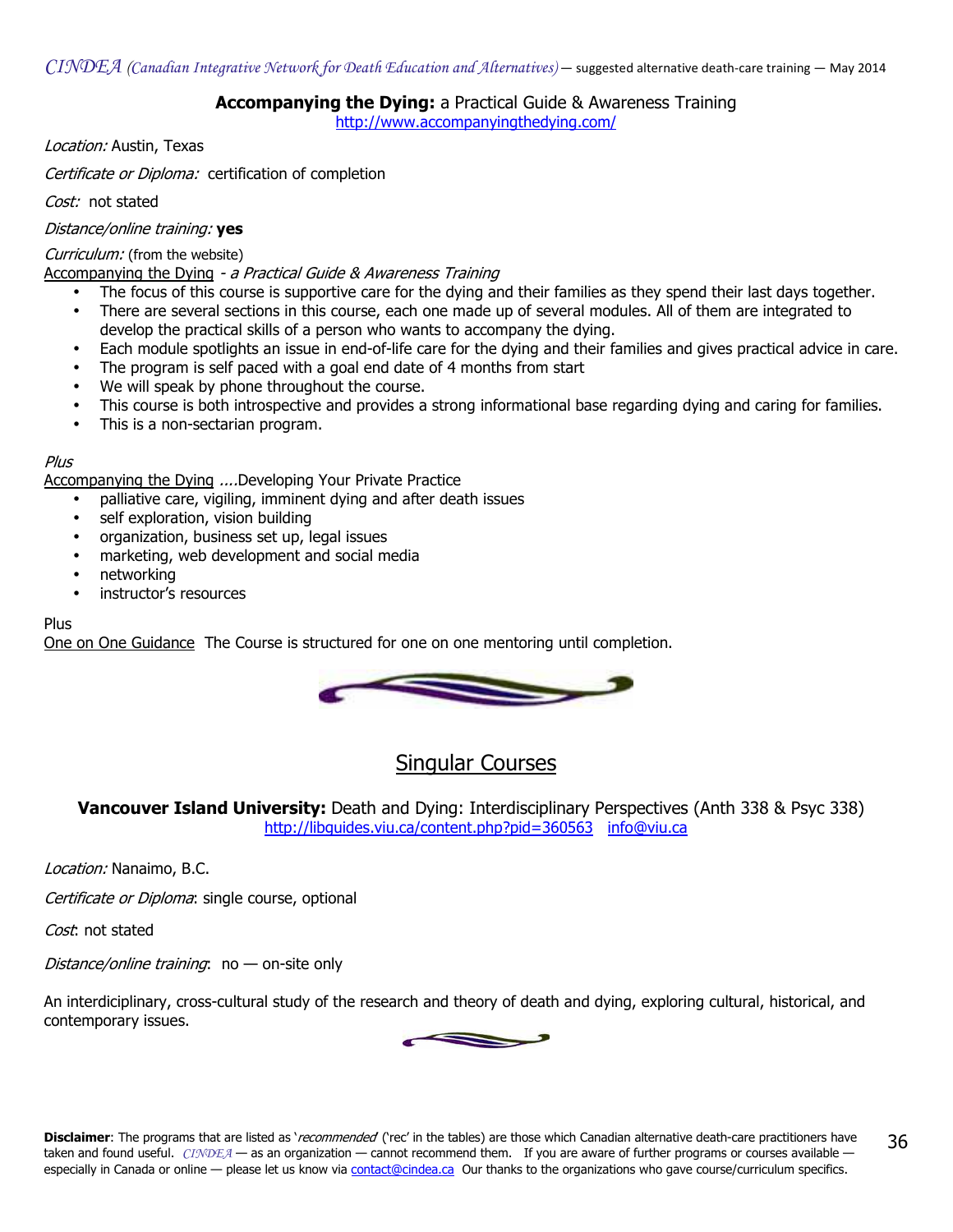**Thompson Rivers University:** School of Nursing and School of Open Learning courses

## School of Nursing

<http://www.tru.ca/calendar/current/HEAL3330.htm> <http://kamino.tru.ca/experts/home/main/bio.html?id=suross> Contact Senior Lecturer Susan Ross a[t suross@tru.ca f](mailto:suross@tru.ca)or more information on the course

Location: Kamloops, B.C.

*Certificate or Diploma*: single course, optional (possibly open to non-nursing, or even non-TRU students)

Cost: not stated

Distance/online training:  $no$  — only on-site

HEAL 3330 Death and Dying, Life and Living (3,0,0) This course offers an analysis of death, dying, and bereavement. It includes such topics as facing death, coping with dying, hospice care, bereavement, grief and mourning; funeral practices; lifespan perspectives on death; suicide; and assisted suicide and euthanasia.

Prerequisite: Admission into the 2nd year Nursing program, and open to students in other programs at the discretion of the instructor

> School of Open Learning (distance and online education) <http://www.tru.ca/distance/courses/consortium/gero4069.html>

Location: Kamloops, B.C.

Certificate or Diploma: single course

Cost: not stated

Distance/online training: Yes, via Simeon Fraser University

## GERO 4069

**Death and Dying** (3.0 Credits: GERO 3009 is recommended) — no further info given



MacEwan University: PHIL 360 Philosophy of Death and Dying

<http://www.macewan.ca/wcm/SchoolsFaculties/ArtsScience/Programs/BachelorofArts/Disciplines/Philosophy/MILLSS5> Contact Susan Mills Assistant Professor, Philosophy at [MillsS5@macewan.ca](mailto:MillsS5@macewan.ca)

Location: Edmonton, Alberta

Certificate or Diploma: single course, (not available in 2014-15, and may require prerequisites)

Cost: not stated

Distance/online training:  $no$  — on-site only

No further information given about the course.

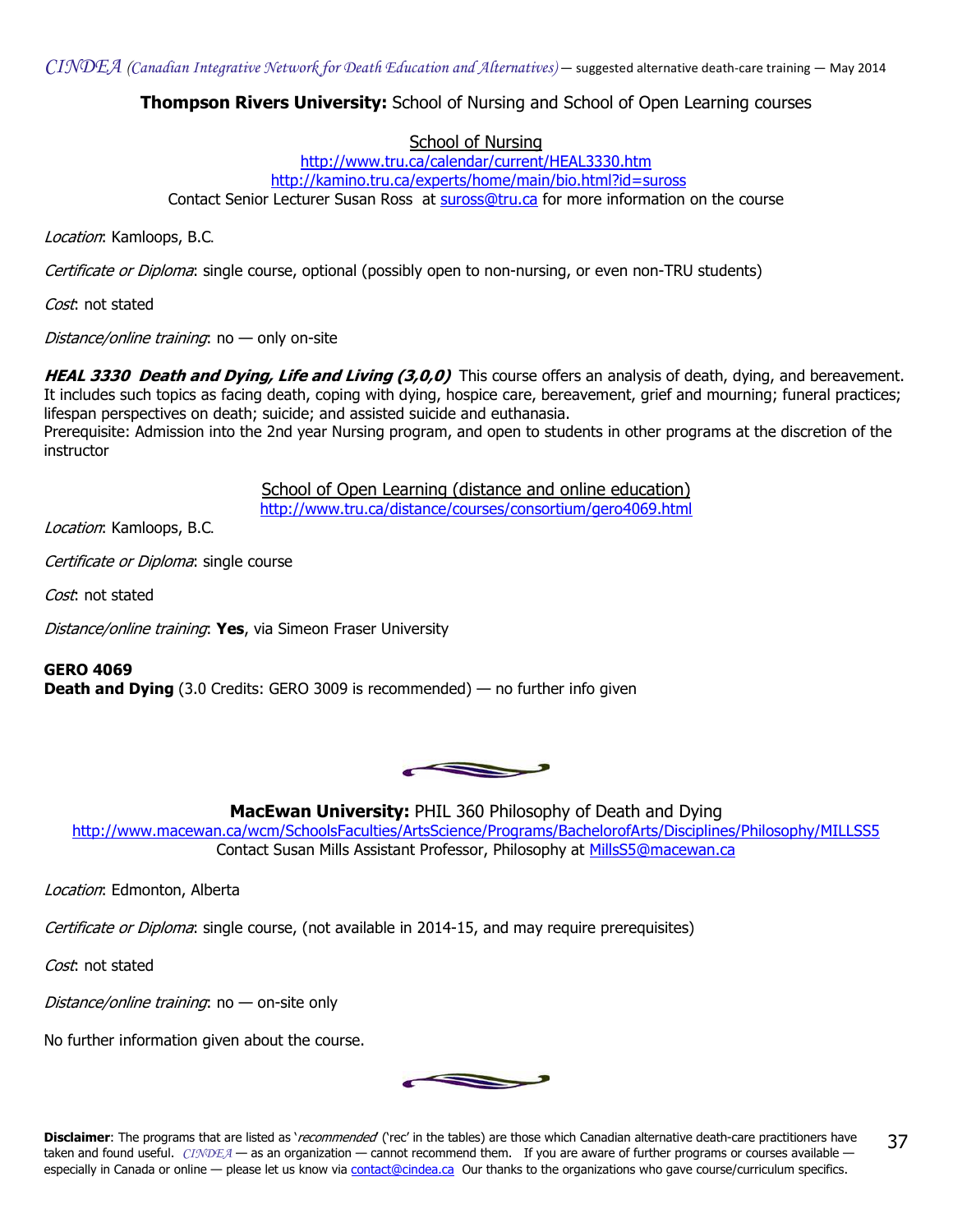$CINDEA$  (Canadian Integrative Network for Death Education and Alternatives) — suggested alternative death-care training — May 2014

University of Calgary: Social Work 319. Death and Dying

<http://fsw.ucalgary.ca/>

Check with [socialwk@ucalgary.ca](mailto:socialwk@ucalgary.ca) for availability of program

Location: Calgary, Alberta

Certificate or Diploma: possibly as an elective in the Social Work degree

Cost: not stated

Distance/online training:  $no$  — on-site only

Description: Bio-psycho-social and spiritual factors involved in death and dying.

 $\mathbf{r}$ 

**University of Windsor:** 63-351. The Human Meaning of Death

[http://web4.uwindsor.ca/units/registrar/calendars/undergraduate/cur.nsf/982f0e5f06b5c9a285256d6e006cff78/2d8ff998f1b1](http://web4.uwindsor.ca/units/registrar/calendars/undergraduate/cur.nsf/982f0e5f06b5c9a285256d6e006cff78/2d8ff998f1b1d97c85257364004e0ab4!OpenDocument) d97c85257364004e0ab4!OpenDocument

Location: Windsor, Ontario

Certificate or Diploma: Only as part of a Nursing degree, or elective in another degree (may require prerequisites, but open to non-nursing students)

Cost: not stated

Distance/online training:  $no$  — only on-site

63-351. The Human Meaning of Death (T) An examination of the human experience of death and dying, the meaning of human life, ethical and cultural aspects, euthanasia, and advanced directives. Lectures, readings, films, and discussions will explore a variety of significant thinkers and concepts concerning death. Through various exercises and shared experiences, students will be encouraged to examine their own feelings and attitudes toward death. (Open to non-nursing students and may be taken as an Arts option by B.Sc.N. students.) (3 lecture hours a week.)



Wilfrid Laurier University: RE3130C:Greif, Death and Dying [http://www.wlu.ca/docsnpubs\\_detail.php?grp\\_id=329&doc\\_id=234](http://www.wlu.ca/docsnpubs_detail.php?grp_id=329&doc_id=234) [onlinelearning@wlu.ca](mailto:onlinelearning@wlu.ca)

Location: Waterloo, Ontario

Certificate or Diploma: single distance-learning course — may be applicable to a degree, but not stated as such

Cost: not stated

Distance/online training: yes

Curriculum: (from the website) 0.5 Credit — Human responses to loss, grief and death as they occur over a lifetime, including an examination of therapeutic and religious approaches to the experience of loss, grief and death for different individuals.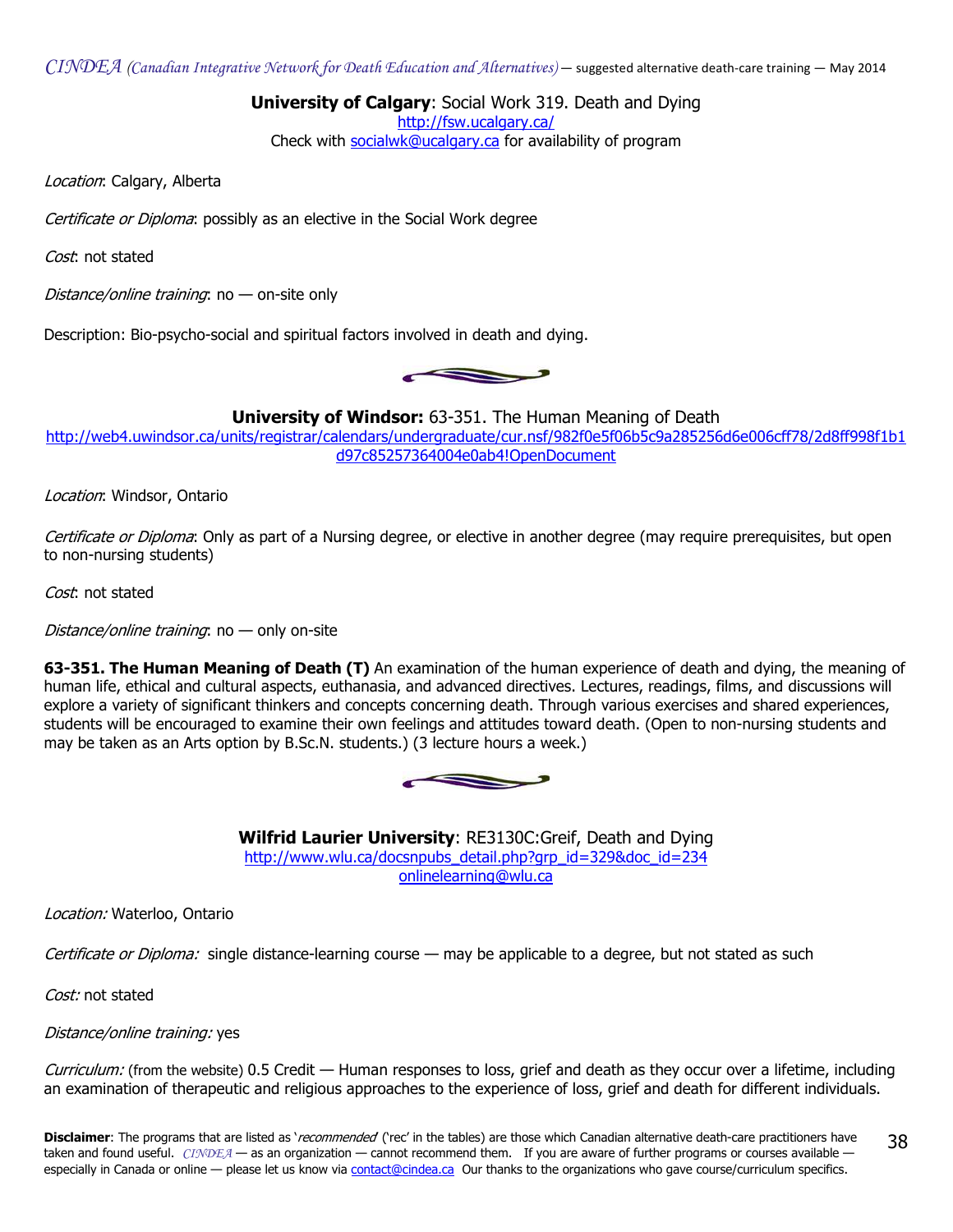$CINDEA$  (Canadian Integrative Network for Death Education and Alternatives) — suggested alternative death-care training — May 2014

Course Outline: available in PDF at [http://www.wlu.ca/docsnpubs\\_detail.php?grp\\_id=329&doc\\_id=234](http://www.wlu.ca/docsnpubs_detail.php?grp_id=329&doc_id=234)

## Lesson 1: Loss and the Grieving Process:

The experience of loss and grief as a response to loss. The work of some major theorists in grief studies. Reading: Living through Personal Crisis, by Ann Stearns: preface - ch. 7

#### **Lesson 2: Loss and the Grieving Process (continued)**

Reading: Living through Personal Crisis, by Ann Stearns: ch. 8 - the end of the book

#### Lesson 3: The Loss of a Child, and Children and Bereavement:

Two bereavement situations that depart from the more common process of grief examined in lessons 1 and 2. The first is the parental response to the loss of a child. The second is children and grief.

Readings: 1. "Parental Bereavement" by Therese Rando, from Parental Loss of a Child;

2. "The Grief of Children" by Therese Rando, from Grief, Dying and Death

Videos: 1. "Vigil of Hope"; 2. "A Child's Grief"

## Lesson 4: Suicide:

A general discussion of suicide including definitions of suicide, suicide statistics, the history of suicide, suicide facts and myths, and theories of the causes of suicide. The typical grief process of surviving loved ones after a suicide. An analysis of the process many people go through who come to consider and eventually attempt suicide. Readings: 1. "Suicide" by Antoon A. Leenaars, from Dying: Facing the Facts

2. "The Attempt" by Richard Heckler, from Waking up, Alive

3. After Daniel, by Moira Farr

#### Lesson 5: Dying:

The physical and psychological aspects of dying.

Readings: 1. "The Malevolence of Cancer" by Sherwin Nuland, from How We Die

 2. "The Dying Patient's Coping Mechanisms" by Therese Rando, from Grief, Dying and Death Video: "Wounded Healers

#### Lesson 6: Death and Bereavement across Cultures:

Are there any human universals to be found when we look at death and bereavement cross-culturally? Reading: "The Universality of Death" by Nigel Barley, from Dancing on the Grave Video: "Death: The Trip of a Lifetime: The Chasm"

#### **Lesson 7: Death and Bereavement across Cultures (continued)**

Reading: "Grief in Small-Scale Societies" by Paul Rosenblatt, from Death and Bereavement across Cultures Video: Flight from Death

## Lesson 8: Grief, Death and Dying in Tibetan Buddhism:

The centrality of death in basic Buddhist teachings and practices. The teachings concerning death in The Tibetan Book of the Dead.

Reading: "The Universal Process" by Sogyal Rinpoche, from The Tibetan Book of Living and Dying Video: "The Tibetan Book of the Dead"

#### Lesson 9: Grief, Death and Dying in Major Religions of the West:

How people in major Western religions have imagined and acted in the face of death, how they have made death and dying meaningful, and how they have risen above or gone beyond death, at least at the level of imagination.

Reading: "Western Transcendence" by David Chidester, from Patterns of Transcendence: Religion, Death and Dying Textbooks: Flight from Death: The Quest for Immortality - DVD

The Tibetan Book of the Dead Part 2: The Great Liberation - DVD or VHS

Programs 1-4: Vigil of Hope; A Child's Grief; Wounded Healers; Chasm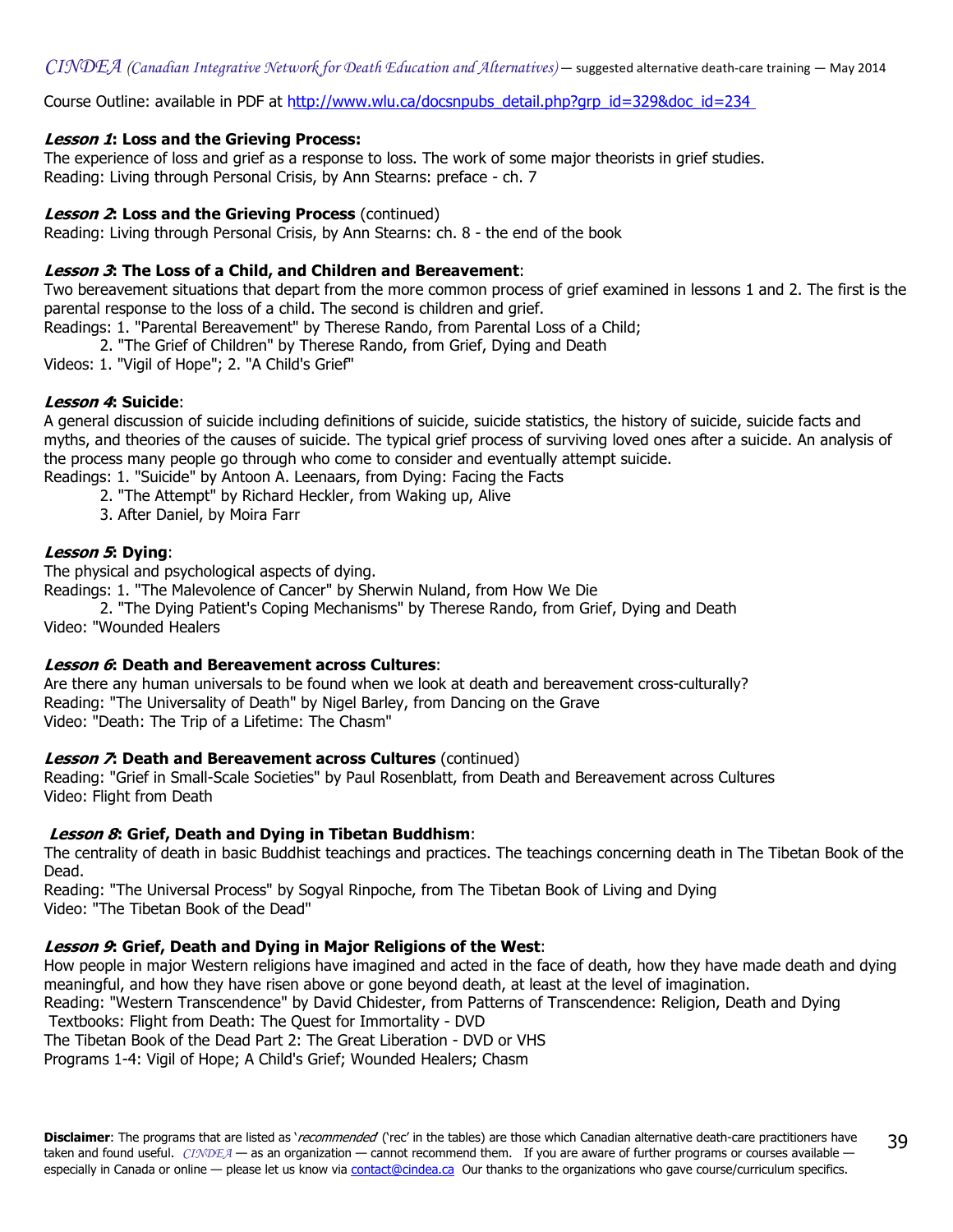## **Lesson 10: Grief, Death and Dying in Major Religions of the West (continued)**

Reading: "Western Transcendence" by David Chidester (continued), from Patterns of Transcendence: Religion, Death and Dying

## Lesson 11: Near Death Experiences:

A survey of the major questions asked concerning near-death experiences (NDEs). Do NDEs provide evidence for survival of death?

Readings: 1. "Introduction" by L. W. Bailey and J. Yates, from The Near Death Experience Reader

2. "Near-Death Reports" by Robert Kastenbaum, from The Near Death Experience Reader

#### Lesson 12: The Afterlife:

Discernible patterns in how humans have imagined the afterlife. Reading: "Introduction" by Sukie Miller, from Afterdeath



**Aging in Canada:** Gerontology and Course-in-Aging University programs in Canada (ignore the page title "Alcohol and Seniors") [http://www.agingincanada.ca/Whos\\_teaching\\_gerontology.htm](http://www.agingincanada.ca/Whos_teaching_gerontology.htm) 

Overview of available Gerontology and Course-in-Aging University programs in Canada — some of which include courses in 'Death and Dying'. It is not clear how often it is updated — removing courses not longer available, and adding new ones as they become available.



Home Funeral Guide training

Institute of Traditional Medicine: Contemplative 'End of Life Care' only by Final Passages as an additional workshop <http://www.itmworld.org/programs/professional-development-programs>

Location: Toronto, Ontario

Certificate or Diploma: Yes

Cost: Not stated, as a separate weekend course

Distance/online training: no

Curriculum:

Weekend workshop added to the ITM program

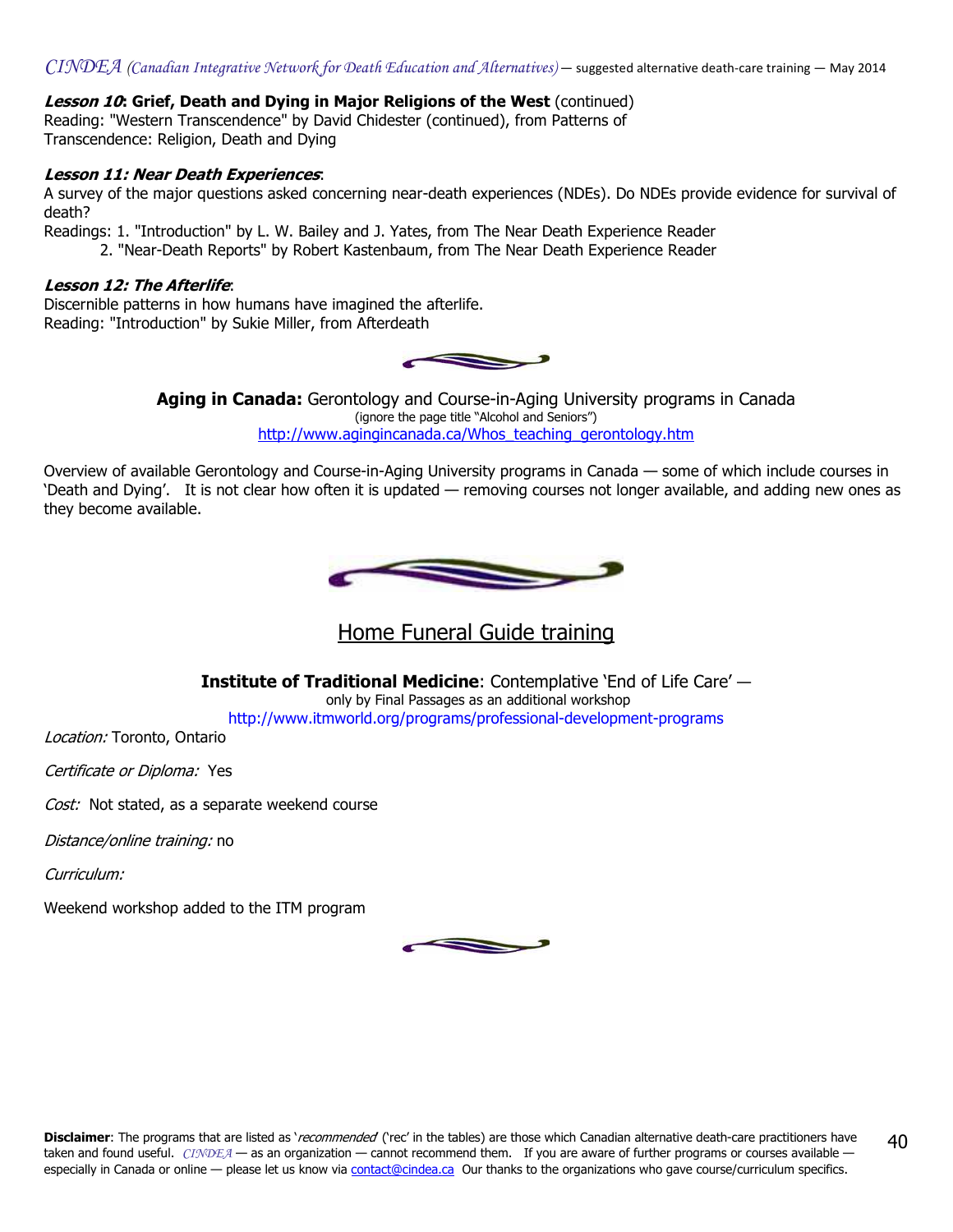**Final Passages — Jerrigrace Lyons:** Home Funeral Guide training, Levels I, II & III

```
http://www.finalpassages.org
```
## [www.finalpassages.org/html/upcomingevents.html](http//www.finalpassages.org/html/upcomingevents.html)

Location: Based in Sebastopol, CA — Canadian workshops depending on local organizing (one already done on Vancouver Island)

Certificate or Diploma: yes

Cost: Level I and II  $-$  \$395 for one level: \$790 for Level I and II (discount for early registration \$750)  $-$  Level III  $-$  \$790

Distance/online training: no

Curriculum: (from website)

#### Level One Topics:

- Planning ahead, learning new & ancient customs and exploring our own wishes
- Focusing on death as a sacred time and natural cycle of life
- Social, economic, ecological and spiritual benefits of caring for our own
- Care and honoring of a body while keeping a loved one at home
- Legalities and other components of home and family funerals and green burials
- Clips from a PBS documentary, films, slides and storytelling from over
- 300 personal family ceremonies, home funerals, wakes and green burials

## Level Two Topics:

Interviewing families concerning a person dying or deceased

- What to have in your home funeral midwifery kit
- Care for the midwives
- Use of essential oils for personal care, anointing and healing properties
- Forms for agencies and families in your community
- The funeral industry in our country today and multi-cultural perspectives
- Hands-on techniques of moving and carrying a body
- Films on death in other cultures, green burials and more home-based funerals

## Level Three Topics:

- Adding to our repertoire of ceremony
- Mock home-funeral dramas
- Death meditation practice
- Death mask making
- Discussion regarding autopsy
- When not to offer a home funeral
- Business practice of home funeral guidance
- Shroud wrapping demonstration, shroud-only green burial films
- Death of still born and fetal death
- Many new films to augment our topics
- Emptying our well of grief
- Review Final Passage's power point for presentations

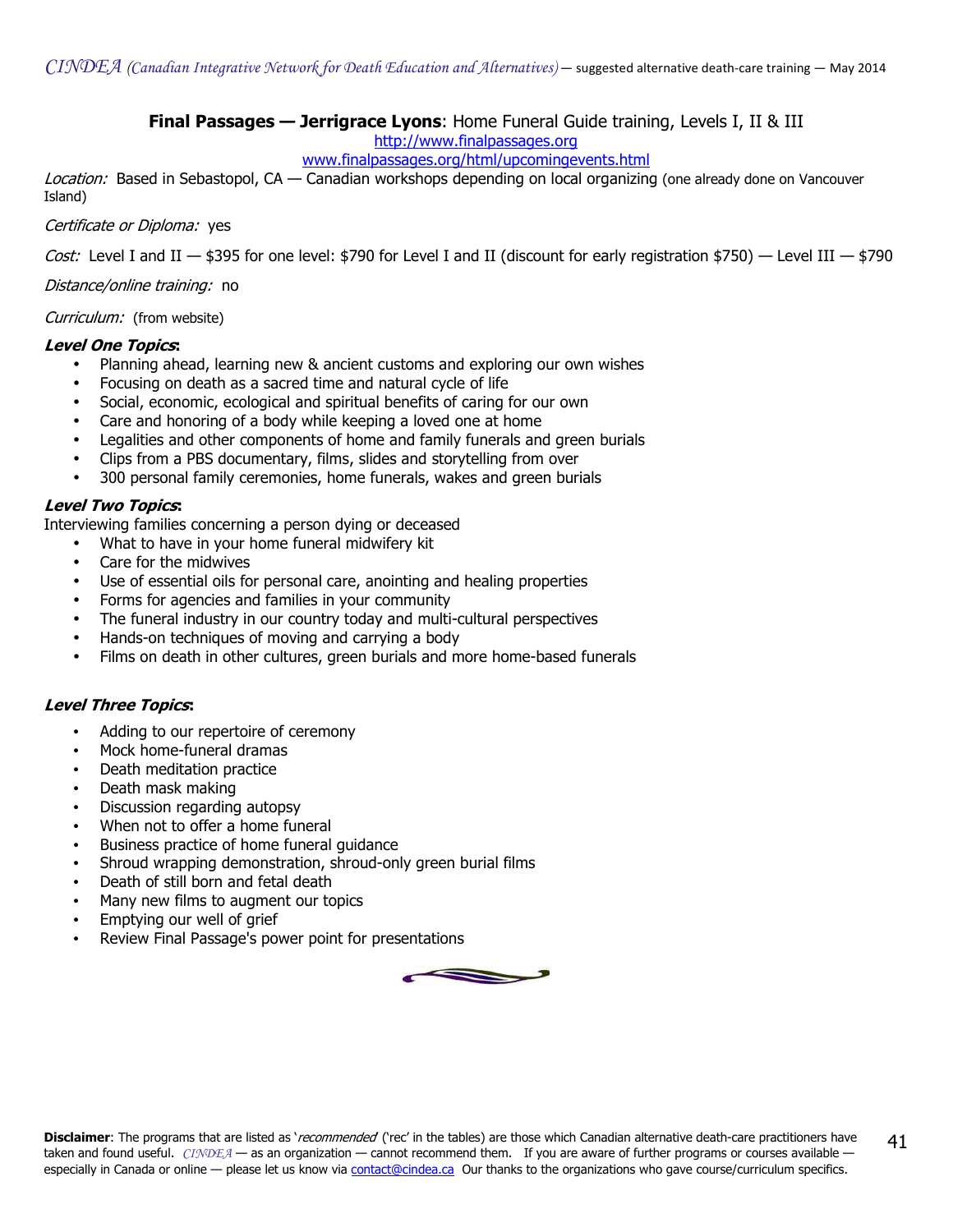## Beyond Hospice - Donna Belk: Online Home Funeral Guide training

<http://beyondhospice.com/>

[dbelk@austin.rr.com](mailto:dbelk@austin.rr.com)

Location: Based in Austin, Texas

Certificate or Diploma: Yes

Cost: \$645

#### Distance/online training: yes

**Curriculum:** (from website) An 88-hour Certificate Course for Home Funeral Guides

This training encourages participants to work with people before and after death. In the training you will

- learn tools and techniques for midwifing the dying
- learn tools for creating a sacred space for transition, before and after death
- create your own quidebook to use for yourself, with patients or for vigils

#### 32 modules in 5 sections I. Foundational Work, Required Reading

II. Tools - Creating Sacred Space; Guidebook Healing techniques; Forgiveness; Rituals; Music, singing and sounding; Memorial Art; Home funeral procedures for care of the body

III. Prepare yourself — Language of death care; Mental ego; Near Death Experiences; Dying Patient Bill of Rights; Fostering Relaxation; Grief and Bereavement; Personal beliefs; Personal preparation; Plan your funeral; What happens when we die; Right attitude; Suicides; Unusual circumstances at death

IV. Working with others - Midwife to the Dying process; Working with hospice; Your state laws; Green Burials; Business and Ethics; Public presentations

V. Luminaries — Meredith Little, Sacred Space; Goldberrg, Helping Loved Ones; Visiting Shane

## Your final packet should contain:

- 1. Assignment Sheet
- 2. Three two-page papers on the modules you selected to write about
- 3. Two-page paper on home funeral practice session with photos
- 4. Two one-page summaries of NHFA teleconferences



Sacred Crossings: Death Midwifery/Home Funeral Guide training program <http://www.sacredcrossings.com/> [sacredcrossings@gmail.com](mailto:sacredcrossings@gmail.com) <http://www.sacredcrossings.com/upcomingevents.html>(see bottom for full DM/HFG training program)

Location: Based in Los Angeles, CA

Certificate or Diploma: Yes

Cost: \$350 per weekend sessions (3 weekends in total)

Distance/online training: No

Curriculum: (from website) three 3-day workshops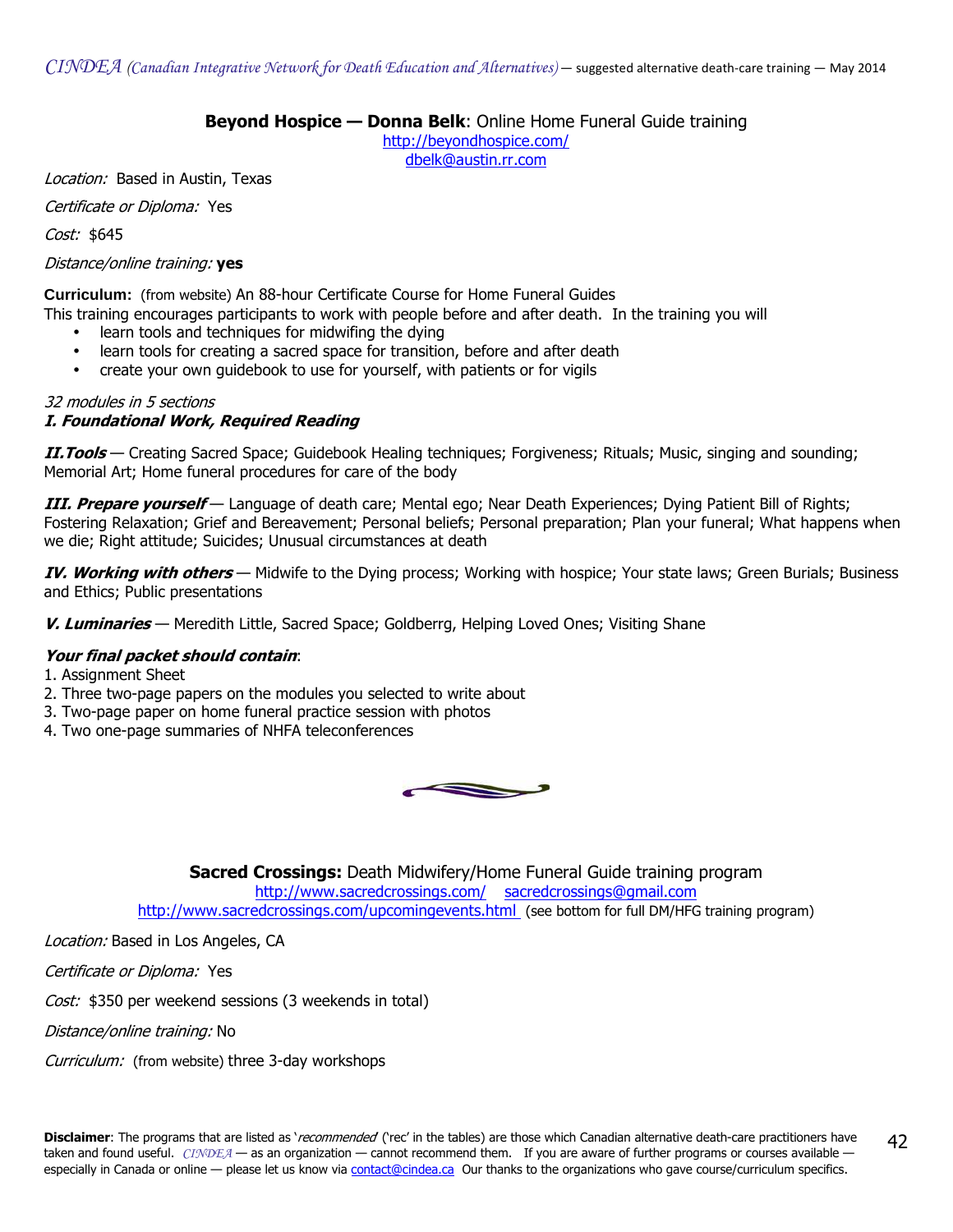**Death Midwifery Training - PART I:** Conscious Dying - Preparing for a Peaceful Transition

- The life review; unfinished business; healing relationships
- Pain vs. Suffering
- Sitting vigil at the deathbed
- The liminal space
- The physical & emotional stages of dying
- Elective cessation of nutrition & hydration
- Options for after-death care, funeral & final disposition
- Legalities and personal rights concerning home funerals
- Spiritual beliefs regarding the after-life
- Music & sacred singing at the death bed
- Advance Health Care & Death Care Directives

## **Death Midwifery Training Part II:** After-death care & preservation of the body

Prerequisite: Part I - Conscious Dying

- Traditional Funeral Home Practices
- Planning for a Home Funeral
- After-Death Care of the Body at Home (Bathing, Dressing and Anointing)
- Altars and Sacred Space
- Laying the body 'In Honor'
- The Luminous Body sealing the chakras
- Preservation techniques Dry-Ice vs. Embalming
- Hands-on Practice of moving and carrying a body
- Importance of a 3-day vigil
- Completing and filing Legal Documents
- Assembling and Decorating a Cremation Casket
- **Shrouding**
- Cultural and Religious Rituals for Attending to the Soul after Death.

## **Death Midwifery Training Part III**: The Funeral Celebration

Prerequisites: Part I - Conscious Dying & Part II After-Death Care Topics explored:

- The traditional funeral service
- Inter-faith and alternative funeral services
- The role of the Celebrant
- Writing the eulogy and opening and closing remarks
- Announcements/Obituaries/Video Journals/Order of Service
- Cremation and Burial Practices around the world
- Caskets, Shrouds and Urns
- The logistics of producing a funeral in 3 days



A Sacred Moment — Char Barrett: three-day intensive home funeral and green burial training <http://www.asacredmoment.com/> [info@ASacredMoment.com](mailto:info@ASacredMoment.com)

Location: Everett and Seattle, WA

Certificate or Diploma: Not stated, but probably

Cost: Not stated

Distance/online training: No

Curriculum: no outline given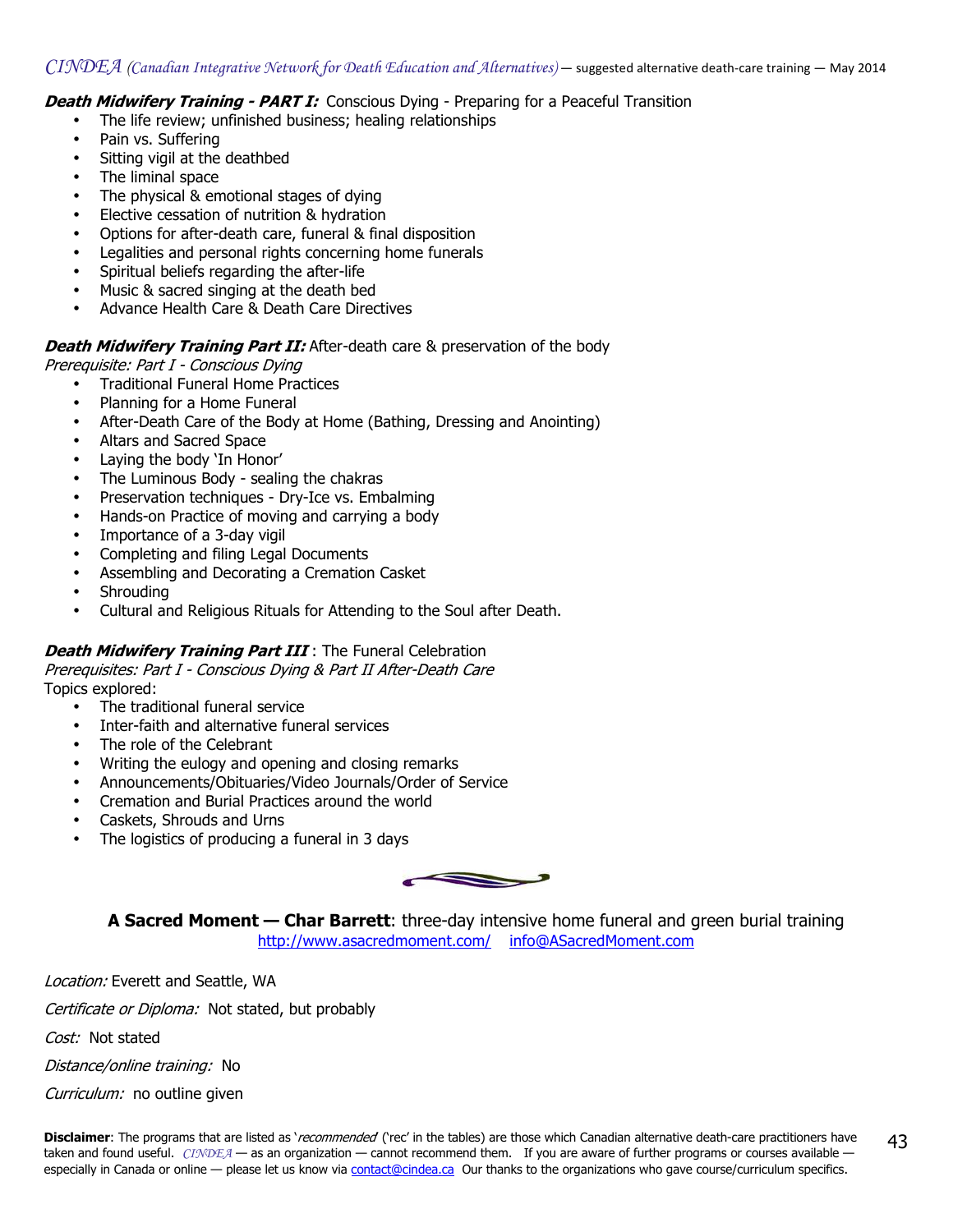$CINDEA$  (Canadian Integrative Network for Death Education and Alternatives) — suggested alternative death-care training — May 2014



## Funeral Celebrant training programs

Certified Celebrants Association of Canada: Funeral Celebrant training

<http://ccaoc.ca/certification.htm> [support@celebratinglife.ca](mailto:support@celebratinglife.ca)

Location: Based in St. Thomas ONT

Certificate or Diploma: Yes

Cost: \$1,090.00 - Early Bird: \$890.00

Distance/online training: No

Curriculum: 2-day intensive program — no further information given

Celebrant Foundation & Institute: Online Civil Celebrant Training

[www.celebrantinstitute](http//www.celebrantinstitute.org)

contact Karen Lifshin for specifics a[t karenlifshin@celebrantinstitute.org](mailto:karenlifshin@celebrantinstitute.org) or [information@celebrantinstitute.org](mailto:information@celebrantinstitute.org) for further information on Funeral Celebrant training See also <http://funeralcelebrantceremonies.com/>

Location: Based in Montclair, NJ

Certificate or Diploma: Yes

Cost: Not stated

Distance/online training: Yes

Curriculum: all civil celebrant ceremonies, including funerals — no specific curriculum given

In-Sight Institute: Funeral Celebrant Training <http://insightbooks.com/Default.aspx?tabid=89>

Location: Based in Oklahoma City, OK — some Canadian training programs: See for up-coming June 2014 Canadian training <http://insightbooks.com/Default.aspx?tabid=130>

Certificate or Diploma: Yes

Cost: Not stated

Distance/online training: No

Curriculum: 3-day intensive program — no specific curriculum given